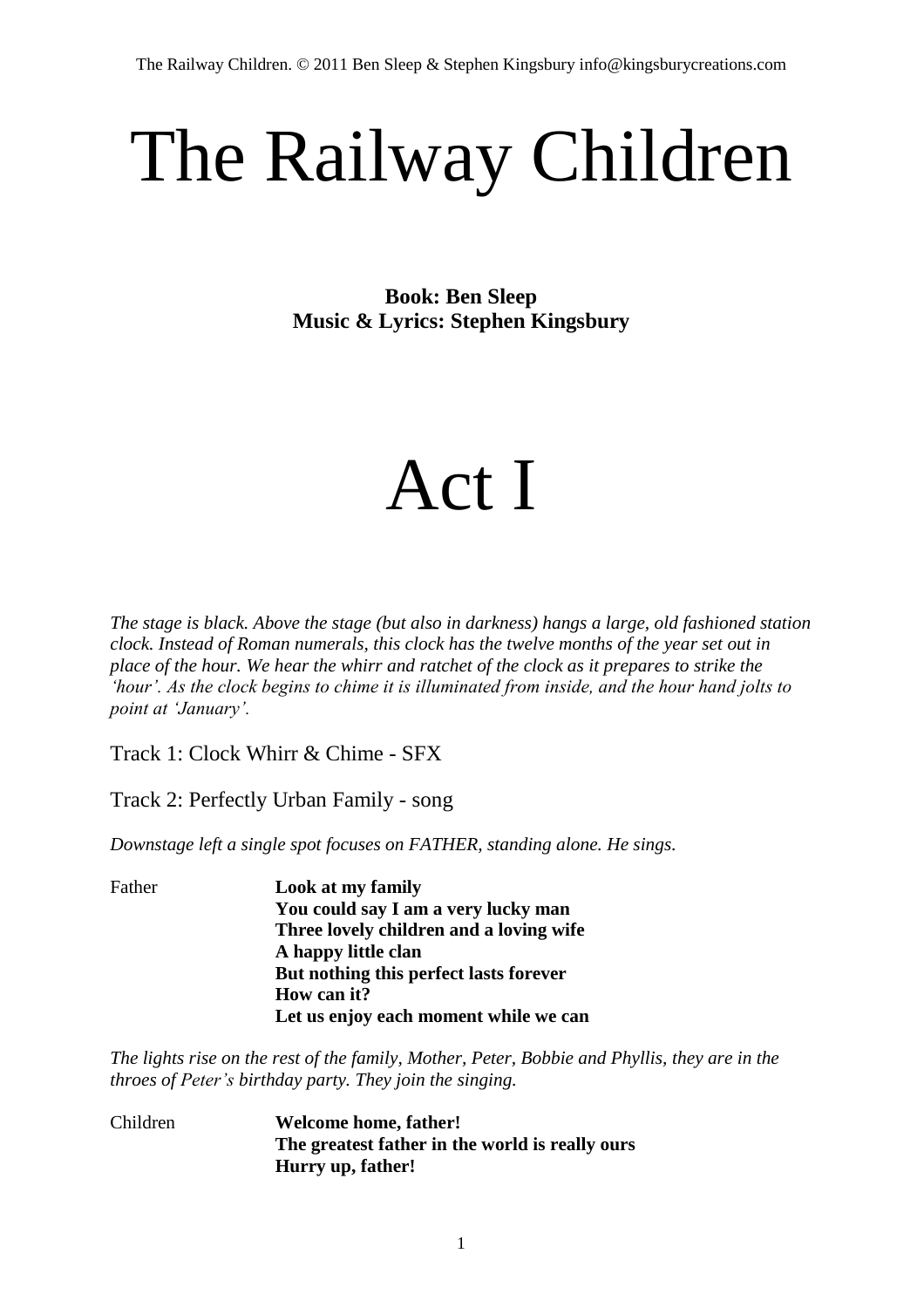| All           | We've been waiting here so patiently for hours<br>Now we are all together<br>With a party to enjoy<br>Many happy returns to Peter, birthday boy! |
|---------------|--------------------------------------------------------------------------------------------------------------------------------------------------|
| Peter         | Did you get it? Did you get it?                                                                                                                  |
| Father        | Get what?                                                                                                                                        |
| Peter         | My present! Oh father, tell me you did!                                                                                                          |
| Father        | Present? Is it some sort of occasion today?                                                                                                      |
| <b>Bobbie</b> | Daddy!                                                                                                                                           |
| Mother        | Come come, don't tease him so. (To Peter) He knows perfectly well<br>what the occasion is.                                                       |
| Phyllis       | Yes, don't tease him daddy, it's a positively rotten thing to do                                                                                 |
| Father        | Well, well -that's told me! As it so happens, there may be a little<br>something for you in here                                                 |
|               |                                                                                                                                                  |

*He roots around in his briefcase, pretending it's nowhere to be found.*

| Father        | Hmmm, I could have sworn there was something I was supposed to<br>bring |
|---------------|-------------------------------------------------------------------------|
| <b>Bobbie</b> | Daddy, stop it!                                                         |
| Phyllis       | Oh daddy – hurry up, hurry up!                                          |
| Father        | Ah ha!                                                                  |

*He pulls out a package, tightly wrapped in brown paper – Peter is jumping up and down with excitement.*

| Peter         | You got it! You really got it!                                                                                                             |
|---------------|--------------------------------------------------------------------------------------------------------------------------------------------|
| Phyllis       | Steady on, you haven't opened it yet, it could be a pound of dripping.                                                                     |
|               | Father is holding the package aloft and Peter jumps to try and reach it.                                                                   |
| <b>Bobbie</b> | Oh, don't be so nasty Phyllis. Daddy! Put him out of his misery, for all<br>our sakes!                                                     |
| Father        | Very well. (He hands Peter the package) Now you take good care of<br>this, we had to search high and low to find one as realistic as this. |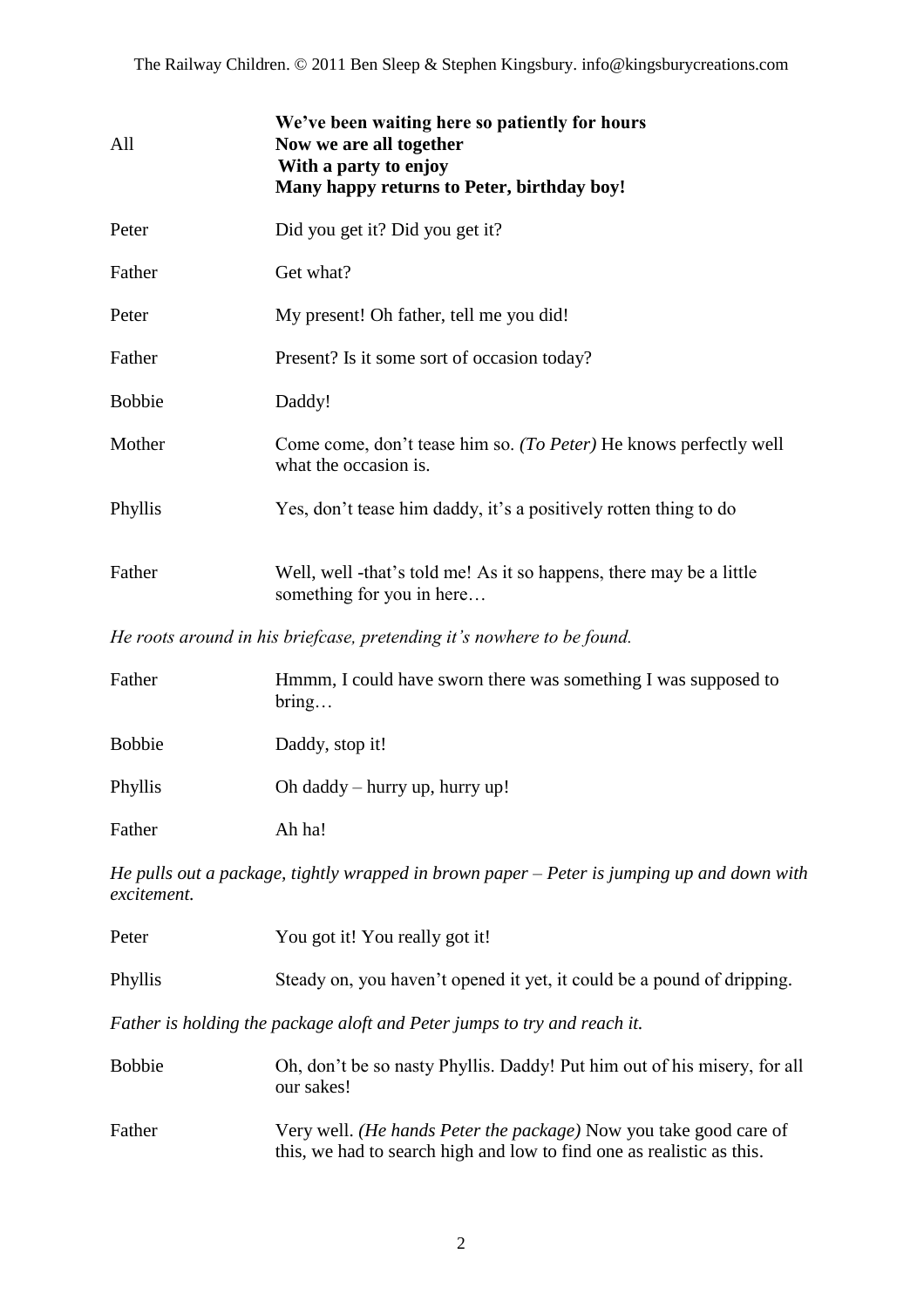*Peter rips off the paper, and triumphantly holds aloft a pristine model steam engine.*

| Peter | Yes! You got it, you got it! Oh thank you father, and mother of course!<br>It's perfectsimplyperfect! |
|-------|-------------------------------------------------------------------------------------------------------|
| Peter | It really is perfect<br>This little miracle in miniature of mine                                      |
|       | Phyllis won't notice                                                                                  |
|       | If I place her dolly Polly on the line!                                                               |

*Phyllis shrieks as Peter aims his train directly at her trapped dolly.*

| Phyllis                                              | Peter! Mummy, stop him! Peter, you'll hurt her!                                                                 |  |
|------------------------------------------------------|-----------------------------------------------------------------------------------------------------------------|--|
| Phyllis leaps at Peter, but Bobbie pulls them apart. |                                                                                                                 |  |
| <b>Bobbie</b>                                        | Now, now you two, let's not ruin a perfectly lovely day by fighting.                                            |  |
| Phyllis                                              | It was his fault! His silly train could have killed her.                                                        |  |
| Peter                                                | She shouldn't have been walking on the line!                                                                    |  |
| Father                                               | <i>(jovially)</i> That's enough! I've waited all day to celebrate, and I won't<br>have petty bickering spoil it |  |
| All                                                  | We're a perfectly urban family<br>All is fine!                                                                  |  |
| Peter                                                | Let's give it some speed - stand back, I'm really going to open her up!                                         |  |

*Peter places the train on the line – it shoots off but suddenly derails – it's whistle sounds, seemingly jammed open.*

| Peter  | Oh no!                    |
|--------|---------------------------|
| Father | Whatever's happened here? |

*The whistle continues to sound. It is joined by the sound of a door bell. Father picks up the engine and gives it a smack with his palm. The whistling stops, but the bell continues.*

| Father            | Who on earth? An Englishman's house is his castle, of course, but I do<br>wish they built semi – detached villas with moats and drawbridges. |
|-------------------|----------------------------------------------------------------------------------------------------------------------------------------------|
| Father            | Who on earth calls at this hour?                                                                                                             |
|                   | Who knocks on doors so late?                                                                                                                 |
| Mother            | It's nearly the children's bedtime                                                                                                           |
|                   | Couldn't these callers wait?                                                                                                                 |
| Father            | Maybe it's just the vicar                                                                                                                    |
|                   | Calling with his cap in hand                                                                                                                 |
| Mother & Children | Won't you see to it quickly, father, if you can?                                                                                             |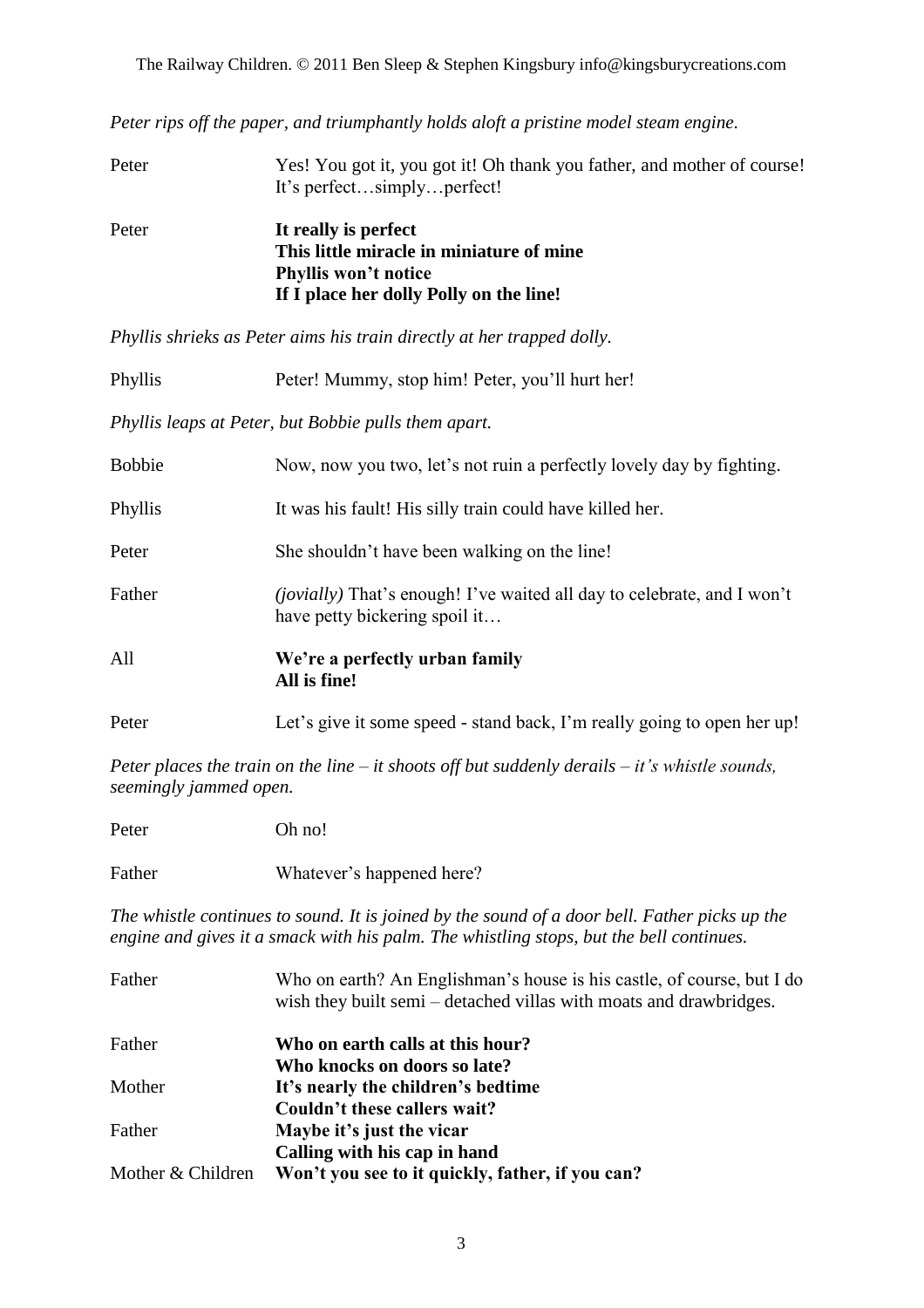*Father crosses downstage left and is met by two men in semi darkness. Mother stares intently at the three from her place in the house.* 

| Gentlemen | We have information |
|-----------|---------------------|
|           | From a trusted lead |
|           | A major allegation  |
|           | Serious indeed, sir |
|           |                     |

*Bobbie notices her mother and moves away from the other children, standing alone downstage. Father and the two men continue conversing under the following:*

| Mother          | What is going on here?<br>Something isn't right<br>I've never seen his face quiet so<br><b>Terrified and white</b> |
|-----------------|--------------------------------------------------------------------------------------------------------------------|
| Bobbie & Mother | Nothing good will come of this<br>Is this the end of our perfectly urban life?                                     |
|                 | $\pm$                                                                                                              |
| Gentlemen       | We have information<br>A major allegation<br>Serious indeed, sir                                                   |

*Father turns and looks at his family.*

| Father | Look at my family                       |
|--------|-----------------------------------------|
|        | You could say I am a very lucky man     |
|        | Three lovely children and a loving wife |
|        | A happy little clan                     |
|        | But nothing this perfect lasts forever  |
|        | How can it?                             |
|        |                                         |

*Slowly, he reaches for his hat, takes a glance back at his family and leaves with the two men. Mother stands alone. She and the children stare at the front door.*

| Mother                                                                       | It's bedtime. Up you go.                                                       |
|------------------------------------------------------------------------------|--------------------------------------------------------------------------------|
| Phyllis                                                                      | But you promised we should sit up late to night because father's come<br>home. |
| Mother                                                                       | Father's been called away – on business. Come darlings, upstairs at<br>once.   |
| Phyllis and Peter reluctantly head upstairs. Bobbie lingers and hugs Mother. |                                                                                |

| <b>Bobbie</b> | It wasn't bad news, mummy, was it? Is anyone dead, or                               |
|---------------|-------------------------------------------------------------------------------------|
| Mother        | Nobody's dead – no. I can't tell you anything tonight, my pet. Go, dear,<br>go now. |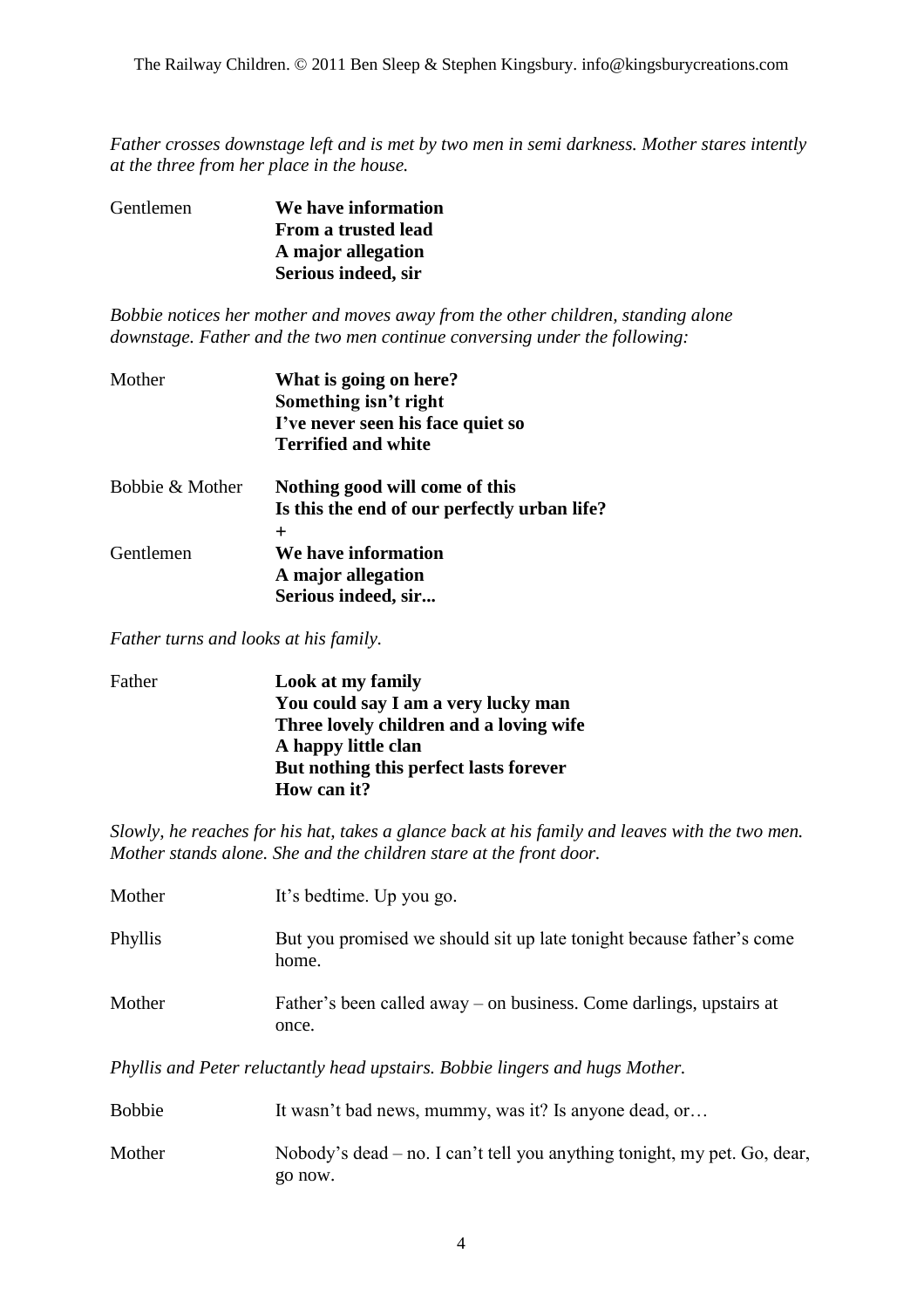*Bobbie heads upstairs, to be met by Peter and Phyllis.*

Phyllis What's going on?

Peter Who were they?

*Below, mother begins to sob quietly.*

Phyllis Listen! That's mother, come on…

Bobbie No Phyllis. If mother doesn't want us to know she's been crying, we won"t know it. That"s all. Now, back to bed, both of you.

Track 3: Sleep Away, pre-reprise - song

*Phyllis and Peter get back in to bed. Bobbie begins to go downstairs, and sits half way down on the staircase, watching her mother.* 

#### Mother **The sound of his voice in an echo still lingers How could they take him from us on this day? The feeling I have through my fingers Is our cosy world slipping away**

*Just before the end of the song, mother notices Bobbie on the stairs. They stare at each other momentarily and then Bobbie turns and runs upstairs. The stage begins to revolve, and as it does so, mother crosses stage left, taking her hat as she goes. Mother exits and the stage continues to revolve slowly. The lights dim to darkness and then fade up as the revolving stage completes 360°. We are back in the London house. It is morning. The children are asleep upstairs.*

*Above the stage, the station clock begins to ratchet and whirr. The hour hand jolts to February and the clock chimes loudly. The noise wakes the children.*

Track 1: Clock Whirr & Chime - SFX

| Peter                                                                       | What time is it?                                                      |  |
|-----------------------------------------------------------------------------|-----------------------------------------------------------------------|--|
| Phyllis                                                                     | I've no idea – come on, it's still a school day.                      |  |
| The children head downstairs. It is deserted. There is a note on the table. |                                                                       |  |
| Peter                                                                       | Where's mother?                                                       |  |
| Phyllis                                                                     | Well how should I know?                                               |  |
| Peter                                                                       | All right. There's no need to be so sharp $-I$ was only asking.       |  |
| Phyllis                                                                     | Well you shouldn't ask questions that are quite so silly, should you. |  |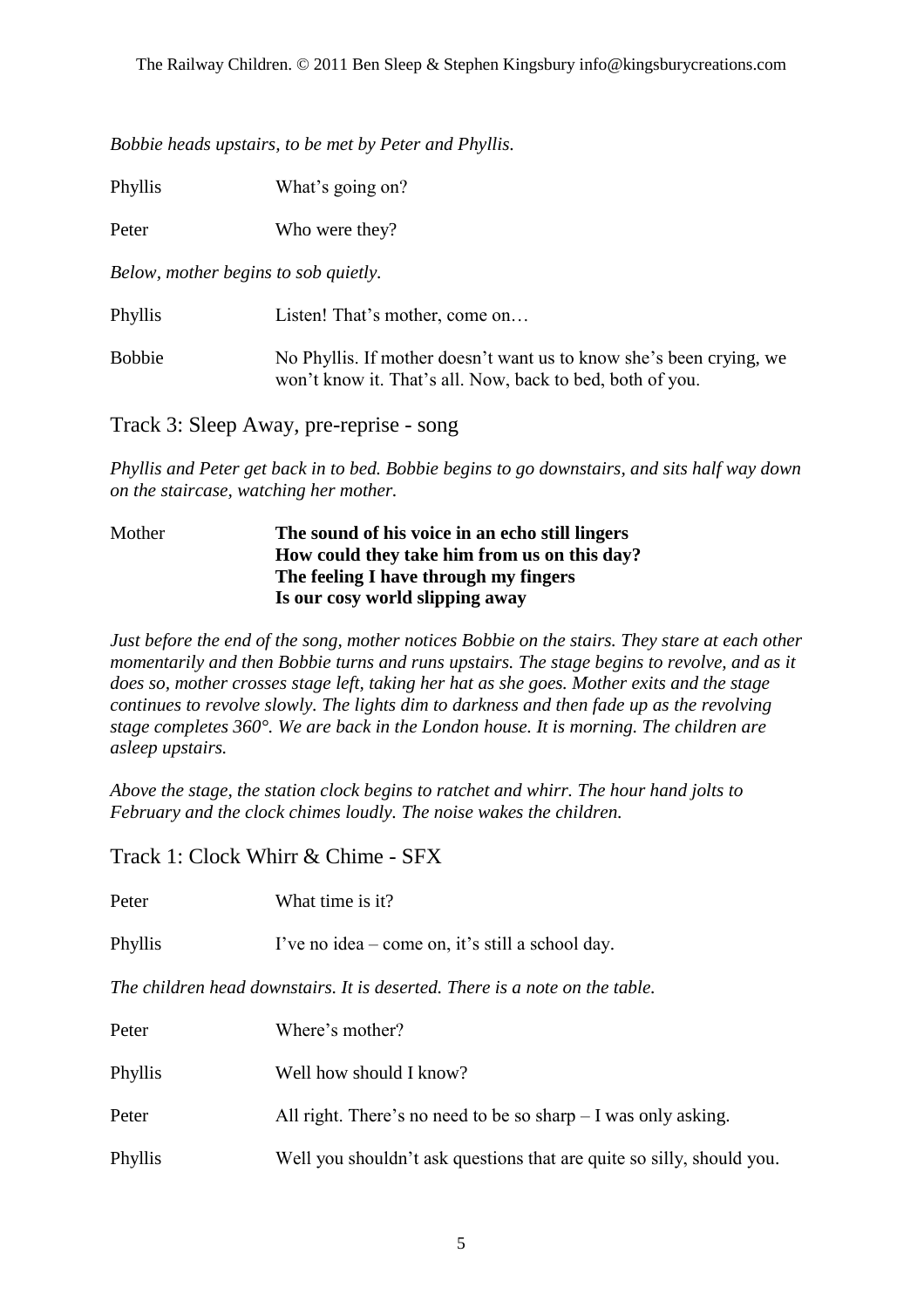| Peter          | Now look here                                                                                                                                                         |  |  |
|----------------|-----------------------------------------------------------------------------------------------------------------------------------------------------------------------|--|--|
|                | Bobbie has picked up the note on the table.                                                                                                                           |  |  |
| <b>Bobbie</b>  | Quiet, both of you <i>(reading)</i> 'To London'. She says she'll be back as<br>soon as she can.                                                                       |  |  |
| Phyllis        | She's always in London these days. We've hardly seen her since Father<br>had to go.                                                                                   |  |  |
| Peter          | There's something awful the matter. Ruth told me last night in the<br>kitchen.                                                                                        |  |  |
| <b>Bobbie</b>  | Did you ask her?                                                                                                                                                      |  |  |
| Peter          | Yes I did! You may be able to go to bed night after night without caring<br>if mother is worried or not, but I can't. So there!                                       |  |  |
| <b>Bobbie</b>  | I don't think we ought to ask the servants things mother doesn't tell us.                                                                                             |  |  |
| Peter          | That's right Miss Goody-Goody, preach away.                                                                                                                           |  |  |
| Phyllis        | I'm not goody, but I think Bobbie's right this time.                                                                                                                  |  |  |
| Peter          | Of course. She always is. In her own opinion.                                                                                                                         |  |  |
| <b>Bobbie</b>  | Oh don't! Don't let's be horrid to each other. I'm sure some dire<br>calamity is happening. Don't let's make it worse!                                                |  |  |
| Peter          | Who began, I should like to know?                                                                                                                                     |  |  |
| <b>Bobbie</b>  | I didI suppose, but                                                                                                                                                   |  |  |
| Peter          | (triumphantly) Well, then! (He thumps Bobbie on the shoulder in a<br><i>playful way</i> ) Don't worry, you're not a bad sort. And I suppose you're<br>right in a way. |  |  |
| Mother enters. |                                                                                                                                                                       |  |  |
| Mother         | Children! What on earth are you doing here? You should have been up<br>and out to school by now.                                                                      |  |  |
| Phyllis        | Really? What time is it?                                                                                                                                              |  |  |
| Mother         | Didn't Ruth wake you?                                                                                                                                                 |  |  |
| <b>Bobbie</b>  | It's Wednesday mother. Ruth isn't here.                                                                                                                               |  |  |
| Mother         | Of course! How silly of me. Oh, I am sorry my darlings. It's just well,<br>there's a lot to take up my time at the moment I'm afraid.                                 |  |  |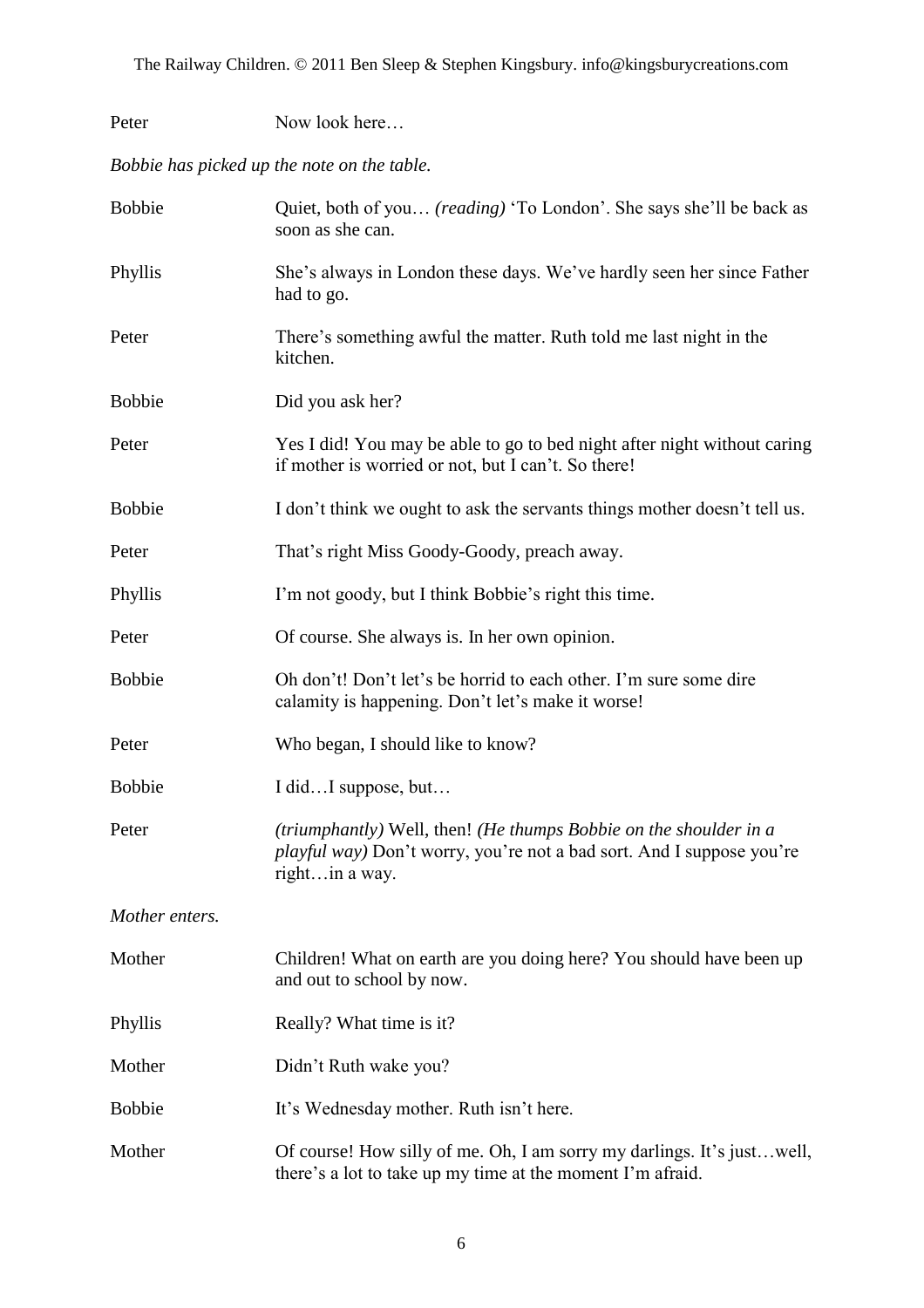| Peter         | Why? What's going on, is it father?                                                                                                                                                                                                                                                         |
|---------------|---------------------------------------------------------------------------------------------------------------------------------------------------------------------------------------------------------------------------------------------------------------------------------------------|
| <b>Bobbie</b> | Shhh, Peter.                                                                                                                                                                                                                                                                                |
| Mother        | No. No, my darling, it's quite all right. I want to tell you all something.<br>Those men that came to see daddy did bring some very bad news, and<br>Father will be away for some time. I am very worried about it, and I<br>want you all to help me, and not to make things harder for me. |

#### *Bobbie takes her mother's hand.*

| <b>Bobbie</b> | As if we would!                                                                                                                                      |
|---------------|------------------------------------------------------------------------------------------------------------------------------------------------------|
| Mother        | You can help me very much, by being good and happy and not<br>quarrelling when I'm awayfor I shall have to be away a good deal.                      |
| Children      | We won't quarrel/Indeed we won't/We'll not argue anymore                                                                                             |
| Mother        | Then, I want you not to ask me any questions about this trouble; and<br>not to ask anybody else any questions You'll promise this too, won't<br>you? |
| Peter         | I did ask Ruth. I'm very sorry, but I did.                                                                                                           |
| Mother        | And what did she say?                                                                                                                                |
| Peter         | She said I should know soon enough.                                                                                                                  |
| Mother        | It isn't necessary for you to know anything about it. It's about business,<br>and you never do understand business, do you?                          |
| <b>Bobbie</b> | No. Is it something to do with the government?                                                                                                       |
| Mother        | Yes. Now don't you worry. It'll all come right in the end.                                                                                           |
| Phyllis       | Then don't you worry either, mother, and we'll all be as good as gold.                                                                               |
| Peter         | We'll begin first thing tomorrow.                                                                                                                    |
| <b>Bobbie</b> | Why not now?                                                                                                                                         |
| Peter         | There's nothing to be good about now, silly.                                                                                                         |
| Phyllis       | We might begin to try to feel good, and not call names.                                                                                              |
| Peter         | Who's calling names? Bobbie knows right enough that when I say<br>'silly' it's just the same as if I said Bobbie.                                    |
| <b>Bobbie</b> | Well.                                                                                                                                                |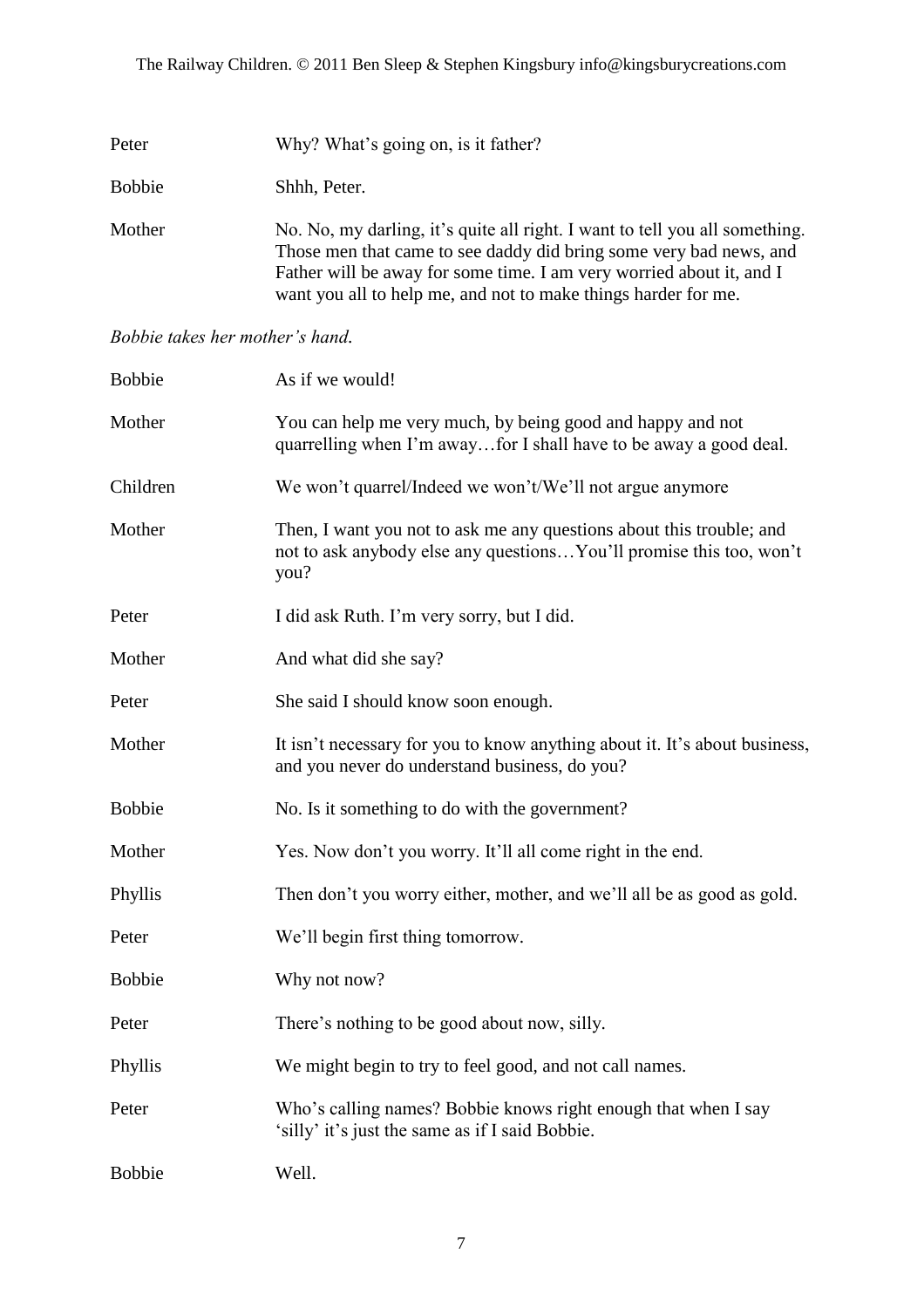| Peter         | No, I don't know what you mean. I mean it's just $a$ – what is it father<br>calls it? $-$ a germ of endearment.                                                                                                                                                                                                                                                                                                              |
|---------------|------------------------------------------------------------------------------------------------------------------------------------------------------------------------------------------------------------------------------------------------------------------------------------------------------------------------------------------------------------------------------------------------------------------------------|
| Phyllis       | I say, you used to say it was so dull – nothing happening, like in books.<br>Now something has happened.                                                                                                                                                                                                                                                                                                                     |
| <b>Bobbie</b> | I never wanted things to happen to make mother unhappy. Everything's<br>perfectly horrid.                                                                                                                                                                                                                                                                                                                                    |
| Mother        | Now, now. I'm not unhappy my darlings. How could I be when I have<br>each of you to look at every day? Every one of you has father written<br>on your faces. When I look at you, I see him, so you see there's nothing<br>to miss, Father's still with us.                                                                                                                                                                   |
| Phyllis       | Yes mother.                                                                                                                                                                                                                                                                                                                                                                                                                  |
| Mother        | And he'll be with us wherever we go.                                                                                                                                                                                                                                                                                                                                                                                         |
| Peter         | Why? Where are we going?                                                                                                                                                                                                                                                                                                                                                                                                     |
| <b>Bobbie</b> | Nowhere, silly! Mother means Father is with us wherever we are.                                                                                                                                                                                                                                                                                                                                                              |
| Phyllis       | Yes Peter – how silly!                                                                                                                                                                                                                                                                                                                                                                                                       |
| Peter         | Well I like that.                                                                                                                                                                                                                                                                                                                                                                                                            |
| Mother        | Now, Bobbie and Phyllis. Peter isn't silly at all – in fact he's very<br>clever.                                                                                                                                                                                                                                                                                                                                             |
| Peter         | See! (pause) Am I?                                                                                                                                                                                                                                                                                                                                                                                                           |
| Mother        | Yes, you are. We are going somewhereall of us, on a big adventure.                                                                                                                                                                                                                                                                                                                                                           |
| Phyllis       | Oh! Are we going to Africa? There are lions in Africa! I knew it! I<br>knew it! Daddy's there isn't he?                                                                                                                                                                                                                                                                                                                      |
| Mother        | <i>(laughing)</i> I'm afraid it's not quite Africa my darling. But we are going<br>to have an adventure of a different kind. We're going on a train; it's<br>going to be like a holiday – no factories, no traffic, no cities. Just us,<br>my darlings. We're going to leave this house and go and live in the<br>country. Such a ducky dear little white house. I know you'll love it.<br>We're going to play at being poor |
| Phyllis       | Like Marie Antoinette!                                                                                                                                                                                                                                                                                                                                                                                                       |
| Mother        | Yes, I suppose so $-$ although hopefully with a better ending.                                                                                                                                                                                                                                                                                                                                                               |
| <b>Bobbie</b> | When are we going, mother?                                                                                                                                                                                                                                                                                                                                                                                                   |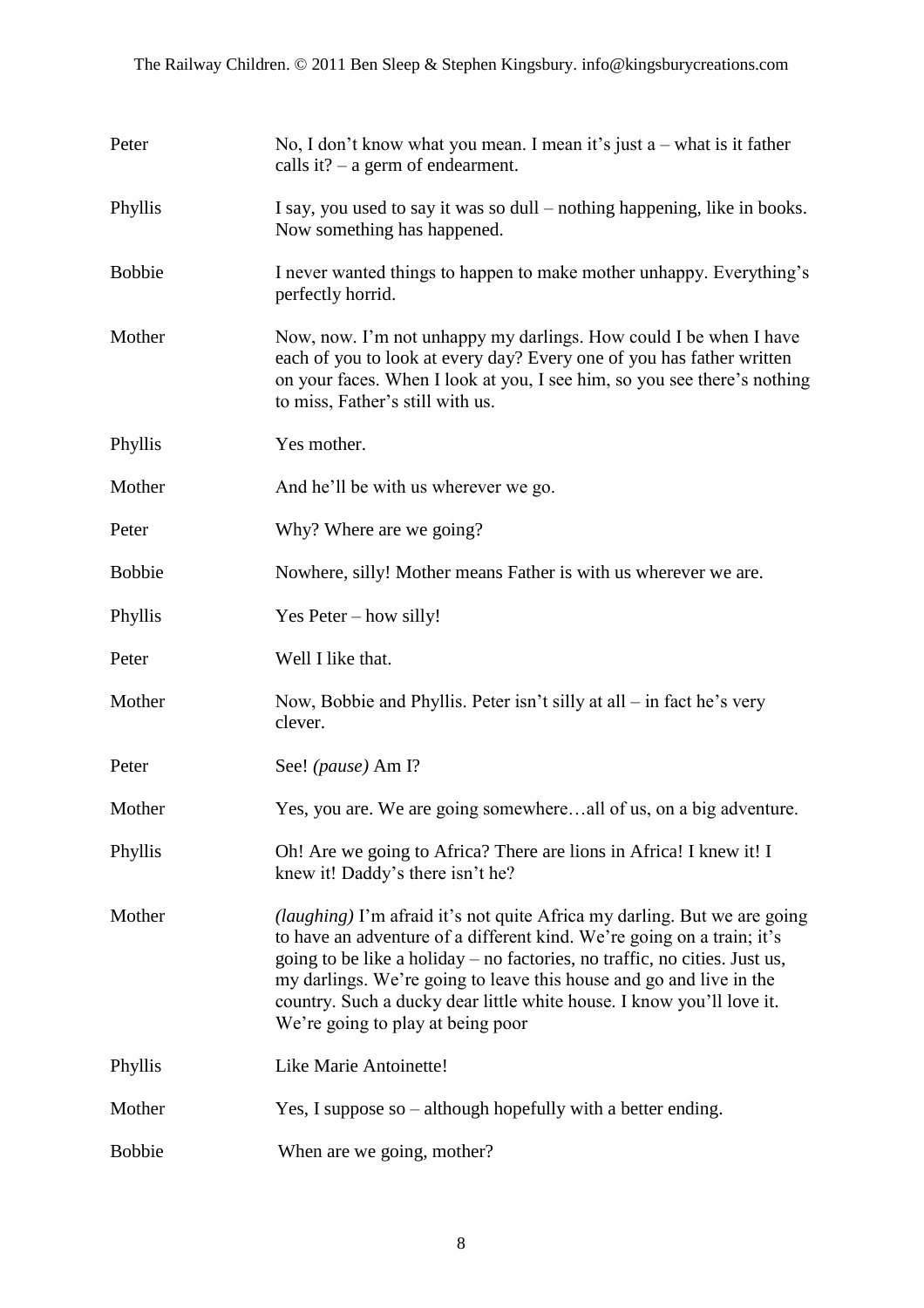The Railway Children. © 2011 Ben Sleep & Stephen Kingsbury info@kingsburycreations.com

| Mother        | Bobbie, always practical aren't we? We're going today. It's all<br>arranged, we'll take a little suitcase each and then some men are<br>coming to move our things after us. |
|---------------|-----------------------------------------------------------------------------------------------------------------------------------------------------------------------------|
| <b>Bobbie</b> | But why do we have to go so soon? What about our friends, what about<br>our school?                                                                                         |
| Peter         | I say, this is larks; no school! I do like moving $-I$ wish we moved once<br>a month.                                                                                       |
| Mother        | I don't! Now come on – upstairs, all of you. Take only what you really<br>need.                                                                                             |
| <b>Bobbie</b> | But mother                                                                                                                                                                  |
| Mother        | Upstairs Bobbie.                                                                                                                                                            |
|               |                                                                                                                                                                             |

*Mother stares at Bobbie, then leans in and kisses her forehead.*

Mother Upstairs!

*Peter and Phyllis rush upstairs, laughing. Bobbie follows them slowly. Mother sits in a chair, staring in to space. She covers her mouth with her hand and begins to sob. Bobbie, now on the stairs, turns and looks at her mother. The lights fade to black.*

Track 4: Sleep away - song

| Mother | Sleep away my precious children<br>The sun will soon break through |
|--------|--------------------------------------------------------------------|
|        | Even though he may be far from here                                |
|        |                                                                    |
|        | Daddy's watching over you                                          |
|        | Daddy's watching over you                                          |
|        | Dream away my dear little angels                                   |
|        | <b>Enjoy your time of rest</b>                                     |
|        | Be children while you have the chance                              |
|        | Little birds soon fly the nest                                     |
|        | Little birds soon fly the nest                                     |
|        | I must be strong for the children without him                      |
|        | Forget all the tears that I've cried                               |
|        | The sadness that I feel about him                                  |
|        | Has to be locked up inside                                         |
|        | So hide away all signs of worry                                    |
|        | The children must not see                                          |
|        | What a poor lost soul their mother is                              |
|        | Still they put their trust in me                                   |
|        | Still they put their trust in me                                   |
|        |                                                                    |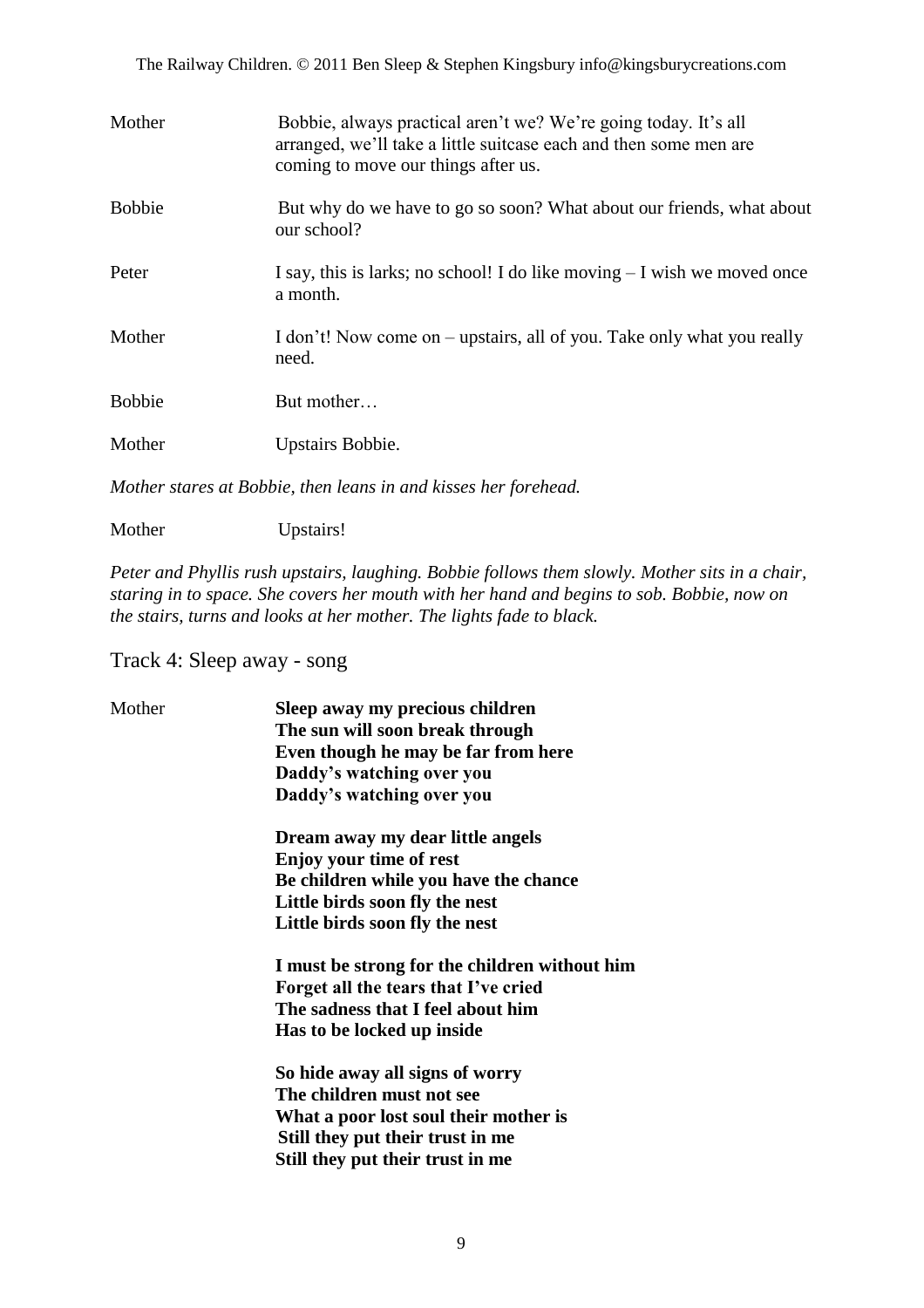#### *Mother sleeps*

| <b>Bobbie</b> | Sleep away my dearest mother      |
|---------------|-----------------------------------|
|               | Yes, I can be strong too          |
|               | And while you're watching over us |
|               | I'll be watching over you         |
|               | Yes, I can be strong too          |

*The stage revolves 180° and remains in darkness. Over the following dialogue, the London House set is cleared from what is now the back of the stage, leaving a wooden table, a few simple chairs and various items of rural life – a mangle, washboard etc.*

*Upstairs, Peter lights a candle, as do Bobbie and Mother.*

| Peter         | Well I like this!                                  |
|---------------|----------------------------------------------------|
| Phyllis       | It's jolly dark in the countryside.                |
| Peter         | It's jolly dark everywhere at night you silly fool |
| Mother        | Peter!                                             |
| Peter         | Here, I think this is the path. Follow me.         |
| <b>Bobbie</b> | Do be careful Peter. Maybe I should go first.      |
| Peter         | Not likely. I'm the man of the house.              |
|               |                                                    |

*Peter trips, landing noisily.*

| Mother | Peter!                                |
|--------|---------------------------------------|
| Peter  | What a silly place to leave a stream. |

*The stage, still in darkness, slowly revolves 180°; The Country House (formerly the London House) is now DSC.*

| <b>Bobbie</b> | Are you sure this is right?                                                                                     |
|---------------|-----------------------------------------------------------------------------------------------------------------|
| Peter         | Of course I'm sure; I'm the one with the compass aren't I? Look $-I$<br>think it's at the bottom of this slope. |

*Peter, followed by the others, begins to descend the steps leading back to the stage.*

| Peter   | $Careful - it's rather steep.$          |
|---------|-----------------------------------------|
| Phyllis | I don't like this                       |
| Peter   | Oh don't be such a silly girl, Phyllis. |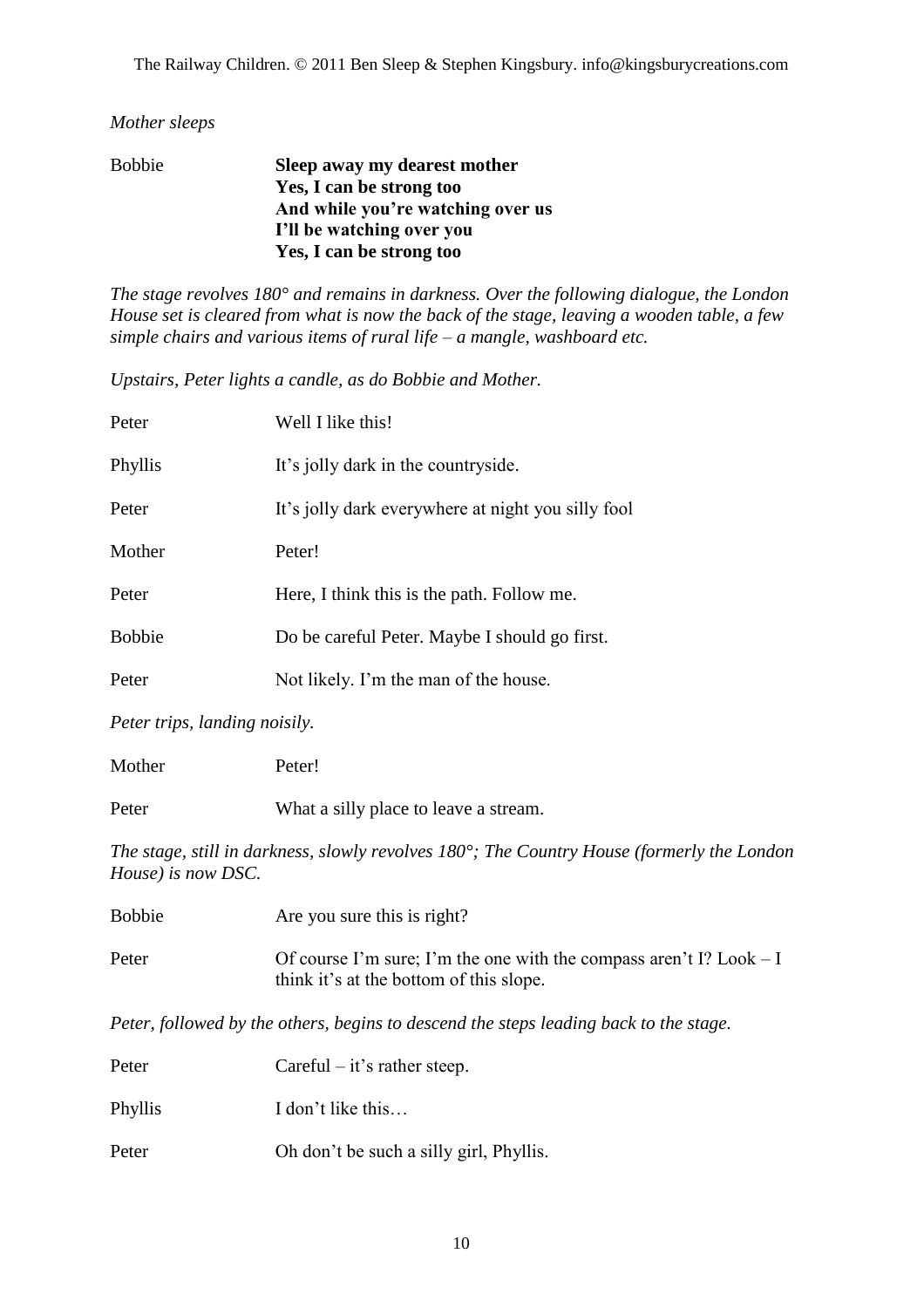| Phyllis       | Well, I can't help that can I?                               |
|---------------|--------------------------------------------------------------|
| Peter         | I suppose not $-$ you were born silly.                       |
| <b>Bobbie</b> | Peter! I think you should concentrate on where you're going. |
| Peter         | This must be the place $-$ they could have left a light on.  |
| Mother        | Peter, light the lamp on the table.                          |
|               |                                                              |

*Peter moves to the table and lights an oil lamp. The stage lightens a little but remains dim.*

Mother There, that's better. I don't know where anything is...

*There is a crash as things are knocked over.*

Phyllis What was that?!

Peter Only the rats.

Phyllis Oh dear, I wish we hadn"t come.

*The lamp peters out and the stage fades to black.*

Bobbie Only the rats...

*Above the stage, the clock lights up. Again, we hear the ratchet and whirring as it chimes 'March'.*

Track 1: Clock Whirr & Chime - SFX

*Lights fade up on the stage. The family is undertaking various jobs: Phyllis is washing up; Mother is on a chair, darning; Bobbie is reading and Peter is playing with his train.*

| Phyllis       | This washing up is never over. It's like the Forth Bridge.                                      |
|---------------|-------------------------------------------------------------------------------------------------|
| Mother        | Well, when you've finished you can play out.                                                    |
| Peter         | We've played out $-$ that's all we've done since we got here.                                   |
| Phyllis       | We'll go into the garden mother.                                                                |
| Peter         | Never mind the garden, let's go down and look at the railway. There<br>might be trains passing. |
| <b>Bobbie</b> | We can see them from here; let's sit down a bit.                                                |
| Peter         | Well, I suppose if you're scared                                                                |
| <b>Bobbie</b> | I'm not scared $-$ I'm thinking of Phyllis.                                                     |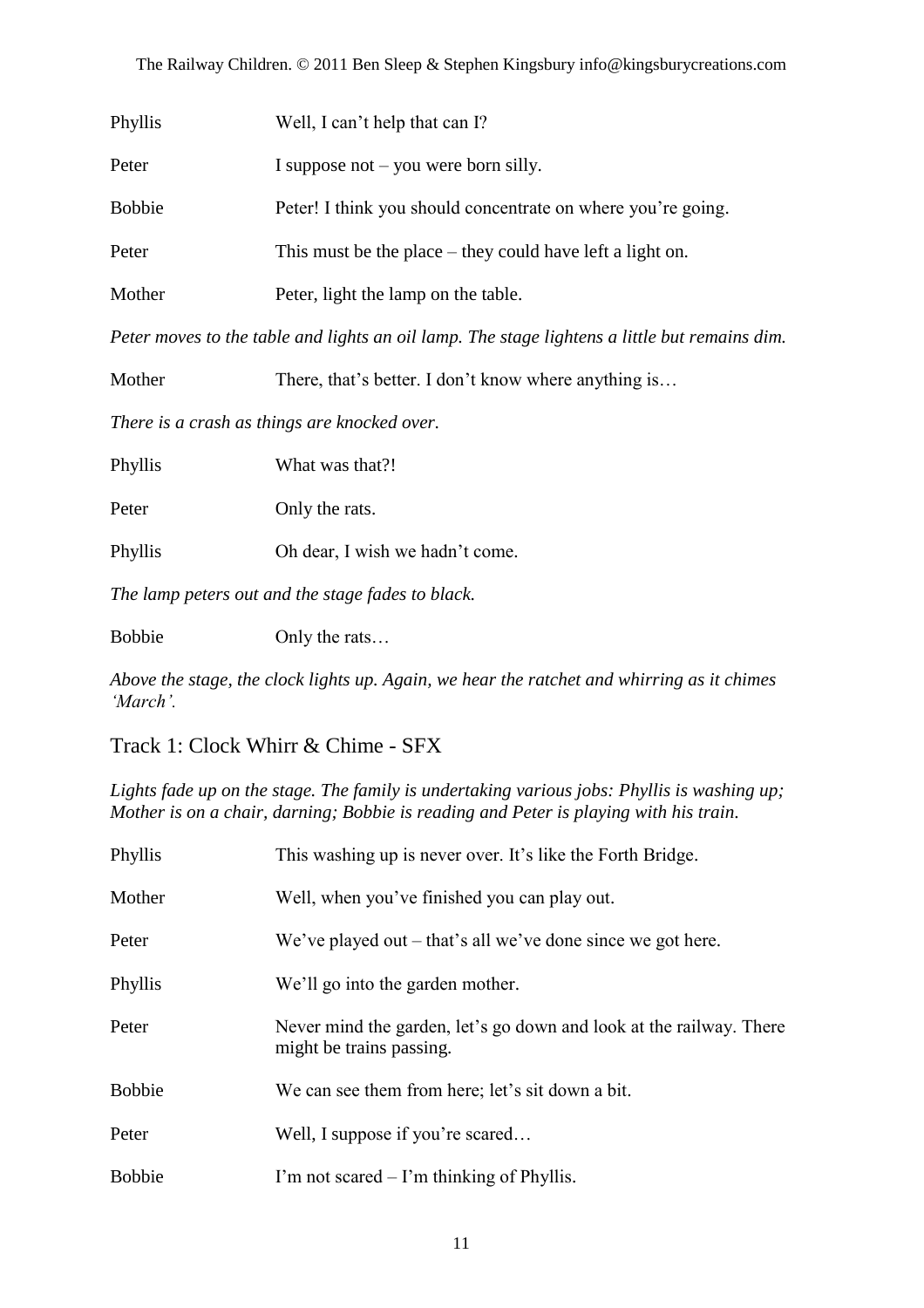| Phyllis       | Well, I like that $-1$ 'm not scared.                                                    |
|---------------|------------------------------------------------------------------------------------------|
| Peter         | Well then, you won't mind going will you?                                                |
| Phyllis       | Not at all. Bobbie?                                                                      |
| <b>Bobbie</b> | Can we mother?                                                                           |
| Mother        | Well, make sure you're back for tea. And promise me you'll go<br>nowhere near the lines. |
| Peter         | We won't! Thank you mother.                                                              |

Track 5: The Modern Miracle of Steam, part 1 - song

*The children begin to gather up their things, bread, cheese etc for a packed lunch. As they do so, the stage begins to revolve and the children begin exploring the stage, laughing. Eventually, they make their way up the steps and stand on the bridge over the stage.*

| Phyllis       | Look at the railway!                               |
|---------------|----------------------------------------------------|
| Peter         | It's like a river flowing through the fields!      |
| Phyllis       | It goes on and on as far as you can see.           |
| <b>Bobbie</b> | And then further, all the way to London perhaps.   |
| Phyllis       | And back again!                                    |
| Peter         | Don't be silly, rivers only flow in one direction. |

*Phyllis pauses to think of a clever answer.*

| Phyllis       | Well this is a magic river! It can go in two directions at once! |
|---------------|------------------------------------------------------------------|
| Peter         | <i>(exasperated)</i> Uhgirls!                                    |
| <b>Bobbie</b> | Cutting through the countryside                                  |
|               | The railway river flows                                          |
| Phyllis       | Curving gently round the fields                                  |
|               | I wonder where it goes                                           |
| Peter         | Shiny river, running rapid                                       |
|               | Don't you ever rest?                                             |
| Children      | <b>Heading south now turning west</b>                            |
|               | You're racing like a thing possessed!                            |
| Peter         | Here's a train coming nowfrom the tunnel!                        |
| Phyllis       | It sounds like a dragon coming to roar at us!                    |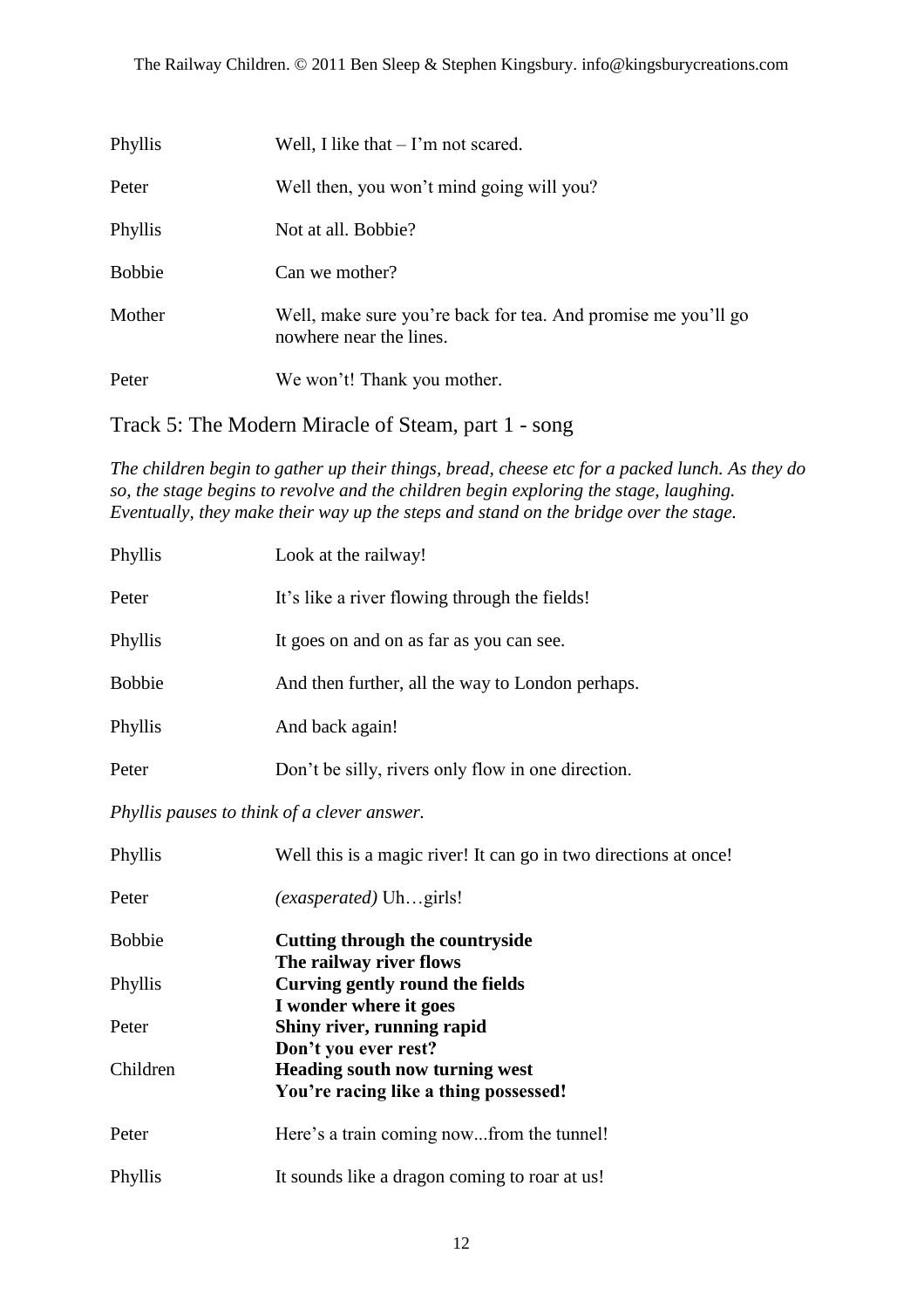| Children       | Can you hear the distant sound |
|----------------|--------------------------------|
|                | Of engines in the air          |
| <b>Peter</b>   | Coming from the tunnel         |
| <b>Phyllis</b> | From the dragon's lair         |

*The train emerges from the tunnel.*

| Phyllis       | It is a dragon! Can you feel it fan us with its hot wings!                                                                  |
|---------------|-----------------------------------------------------------------------------------------------------------------------------|
| Peter         | I never thought I should get so near to a train as this. It's the most<br>ripping sport!                                    |
| Children      | Listen Mister 'Noisy' Dragon<br>With your breath of fire<br>Mister Dragon, don't you ever tire?                             |
| <b>Bobbie</b> | Look! You can see the little faces of the passengers. They look so<br>peaceful when outside it's so incredibly noisy!       |
| Peter         | They look like explorers off on some adventure!                                                                             |
| Children      | Brave explorers, luck be with you!<br>Are you all aware:<br>You're riding on a dragon's back<br>A dragon riding on a track! |

*There is a cloud of smoke from the mouth of the tunnel, as it disperses we see four passengers. They are sat just in front of the mouth of the tunnel, facing each other and in profile to the audience (as if in a first class carriage). One of these is the Old Gentleman.*

| Passengers | Aren't we awf'ly lucky to have the railway         |
|------------|----------------------------------------------------|
|            | A charming way to get from A to B                  |
|            | More down to earth than travelling in an airplane  |
|            | Not half as wet as sailing on the stormy sea       |
|            | The motor car is terribly smelly and dangerous     |
|            | And walking is so nineteenth century               |
|            | Yes, aren't we awf'ly lucky to have the railway    |
|            | Oh, lucky old Edwardians are we!                   |
|            | Now there's a certain rhythm syncopation           |
|            | With this transportation                           |
|            | It marks the racing heartbeat of a modern nation's |
|            | Patriotic pride                                    |
|            | Now we have spanned                                |
|            | This pleasant land                                 |
|            | Come and take a ride                               |
|            | We are steaming from the city to the countryside!  |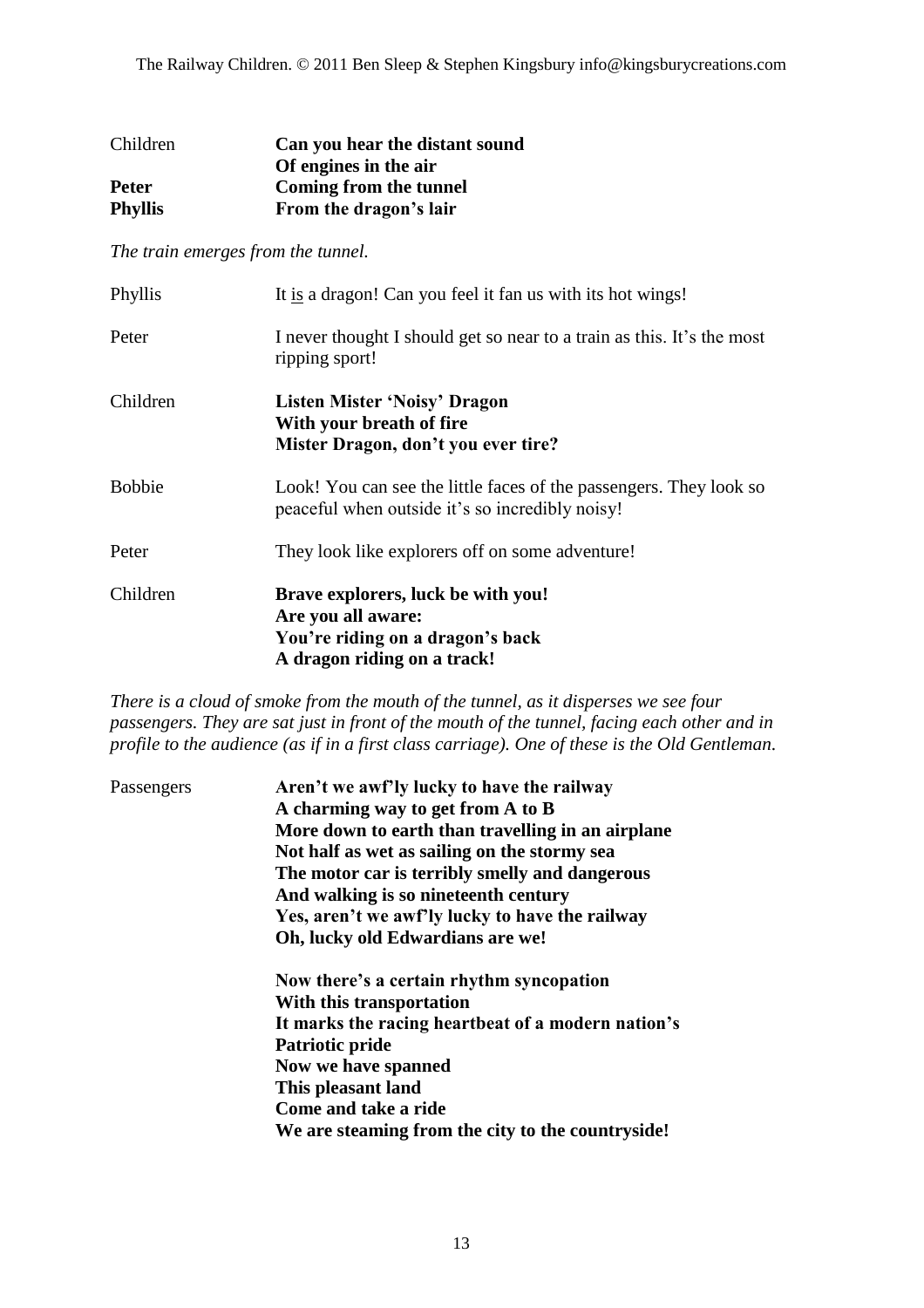The Railway Children. © 2011 Ben Sleep & Stephen Kingsbury. info@kingsburycreations.com

*The lights fade on the passengers and up on Perks who is cheerfully whistling the tune to 'Aren't We Awf'ly Lucky to Have the Railway'. He spots the children, and slowly finishes whistling.*

| Perks         | Is there something I can help you with?                                                                                                                  |
|---------------|----------------------------------------------------------------------------------------------------------------------------------------------------------|
| <b>Bobbie</b> | Help us with?                                                                                                                                            |
| Perks         | Well, you don't look like you can help yourselves. Make a habit of<br>trespassing do you?                                                                |
| Phyllis       | Trespassing?!                                                                                                                                            |
| Perks         | That bridge, young lady is, is the property of the Great Northern<br>Railway Company.                                                                    |
| Peter         | It's only a silly old bridge.                                                                                                                            |
| Perks         | Only aonly a What would do you think would happen, young man,<br>if that 'silly old bridge' wasn't there eh?                                             |
| Peter         | Well                                                                                                                                                     |
| Perks         | I'll tell what should happen should I? Should I? YesI shallthat 'ole<br>'ill would fall down round your ears. You wouldn't be liking that,<br>would you. |
| Phyllis       | No, I don't suppose we would.                                                                                                                            |
| Perks         | No, I don't suppose you would. So hop it.                                                                                                                |
| Peter         | But we only want to look at the railway.                                                                                                                 |
| Phyllis       | Yes, and see a real life dragon up close.                                                                                                                |
| Perks         | A real life <i>(to Bobbie and Peter)</i> Is she all there?                                                                                               |
| Peter         | What she means is, we've never been this close to a real track. It's<br>amazing.                                                                         |
| Phyllis       | It's not that amazing. Just a few bits of track and a big old engine<br>trundling up and down.                                                           |
| Perks         | Just a bit of not amazing? (to Bobbie and Peter) You sure she's all<br>there?                                                                            |
| <b>Bobbie</b> | Well, I'd love to know how it all works, MrMr                                                                                                            |
|               |                                                                                                                                                          |

*Apart from where stated, most of the following is spoken, the underlined words falling on the beat*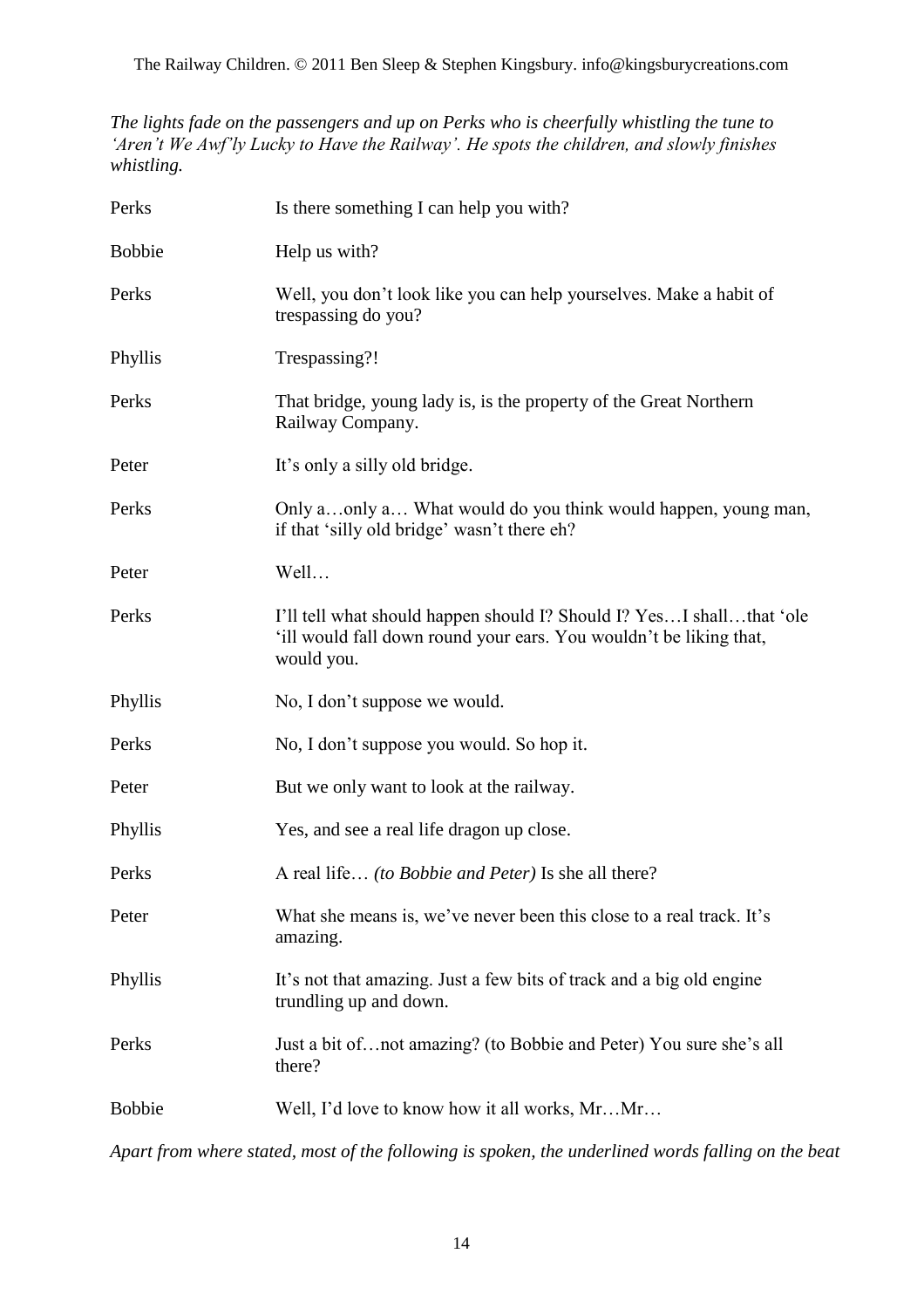| Track 6: The Modern Miracle of Steam, part 2 - song |  |  |
|-----------------------------------------------------|--|--|
|-----------------------------------------------------|--|--|

| Perks    | Perks, Miss.                                                                                                                                                                                                                                                                   |
|----------|--------------------------------------------------------------------------------------------------------------------------------------------------------------------------------------------------------------------------------------------------------------------------------|
| Peter    | Me too!                                                                                                                                                                                                                                                                        |
| Perks    | WellI haven't got long, 10.21's due through soon. What do you want<br>to know?                                                                                                                                                                                                 |
| Peter    | I'd <u>love</u> to drive a train one day. I wonder how it works?<br>Could you maybe take the time to show us, Mr Perks?                                                                                                                                                        |
| Perks    | Well the first of all, the train is just the whole entire shebang:<br>That's the wagons and carriages<br>And tender where they keep the coal and water.<br>But by far the most exciting part of any modern train<br>Is the <u>locomotive's</u> engine that is powered by steam |
|          | It's really quite miraculous.<br>Invented not so long ago to pump the water out of mines.<br>So very simple then but now these modern locomotives<br>Are in <u>fact</u> gigantic orchestras of instruments<br>Performing in a symphony of steam.                               |
| Phyllis  | They do look really complicated.                                                                                                                                                                                                                                               |
| Perks    | Well there are an awful lot of things that happen all at once.<br>But if you think of it as rather like a team of separate parts<br>That are working side by side each with a special job to do.<br>Now, let's start at the firebox                                            |
| Children | What's a firebox?                                                                                                                                                                                                                                                              |
|          | That's where you shovel in and burn the coal<br>To make a raging fire<br>The heat of this then boils up all the water<br>In a thing called a <b>boiler</b> - an enormous kettle<br>Steam then passes through to the cylinder and piston.                                       |
| Children | <b>Pylinder</b> and ciston?                                                                                                                                                                                                                                                    |
| Perks    | The cylinder contains the piston racing to and fro<br>Under pressure from the hot expanding steam<br>But as you know wheels go round and round<br>Not back and forth<br>And so we need a crank.                                                                                |
| Children | A crank?                                                                                                                                                                                                                                                                       |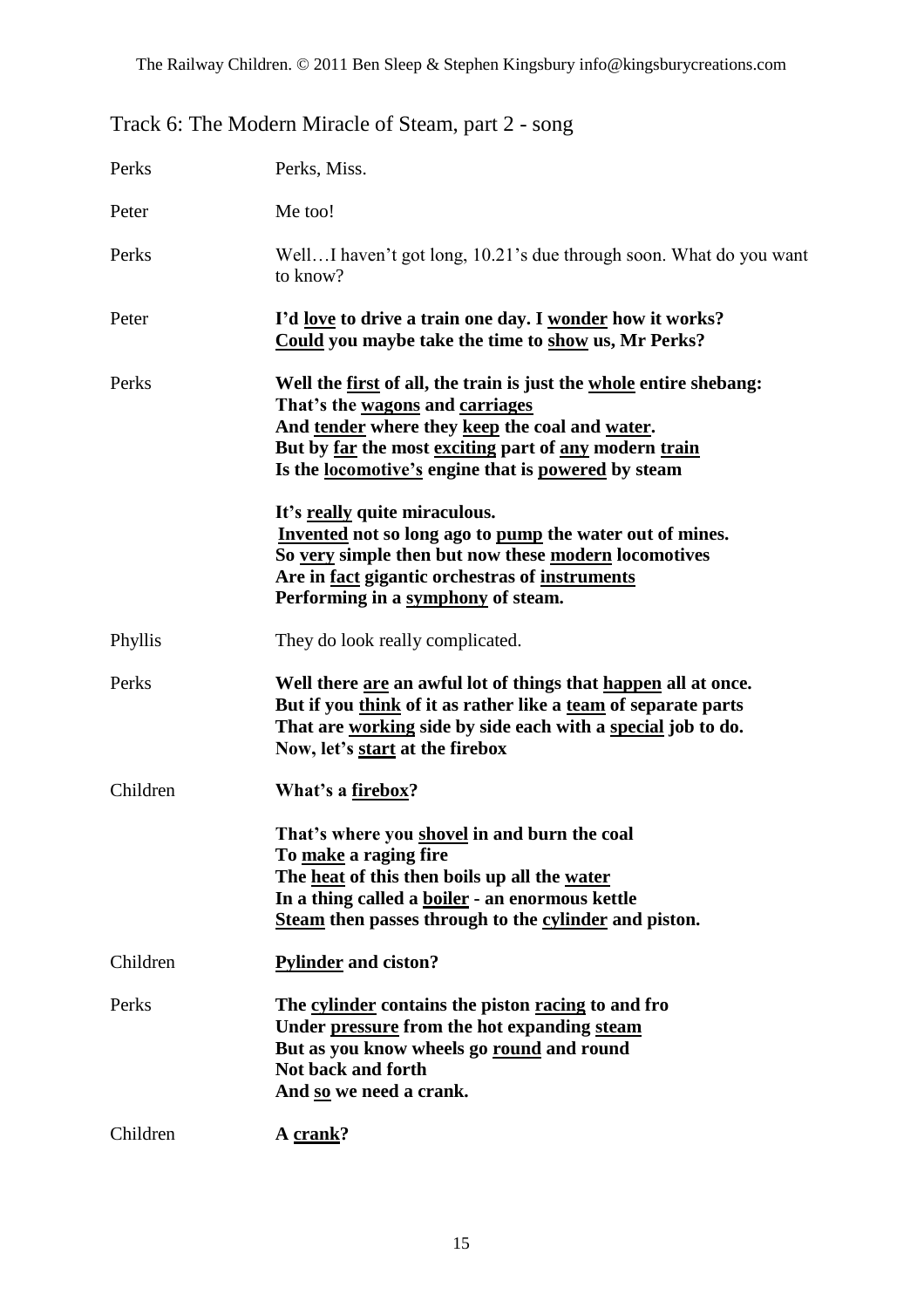| Perks         | ( <i>presto!</i> )An <u>arm</u> attached at right angles to a rotating shaft whereby<br>reciprocating motion is changed into circular motion.                                                                                                                                                                                                                                                                                                                         |
|---------------|-----------------------------------------------------------------------------------------------------------------------------------------------------------------------------------------------------------------------------------------------------------------------------------------------------------------------------------------------------------------------------------------------------------------------------------------------------------------------|
| Children      | Eh?                                                                                                                                                                                                                                                                                                                                                                                                                                                                   |
| Perks         | It changes that (he demonstrates 'reciprocating motion' with his<br><i>broom</i> ) to that! (now he moves the broom in large circles)                                                                                                                                                                                                                                                                                                                                 |
| Children      | Ah!                                                                                                                                                                                                                                                                                                                                                                                                                                                                   |
| Perks         | Now a series of connecting rods transferring all this power<br>To the locomotive wheels will mean she's off and flying!<br>(sung) These are all important parts<br>Of <u>one</u> enormous team<br>That's the modern miracle of steam                                                                                                                                                                                                                                  |
| Children      | (sung) These are all important parts<br>Of one enormous team<br>That's the modern miracle of steam                                                                                                                                                                                                                                                                                                                                                                    |
| Phyllis       | She's off and flying? Who is she?                                                                                                                                                                                                                                                                                                                                                                                                                                     |
| Perks         | The train of course!                                                                                                                                                                                                                                                                                                                                                                                                                                                  |
| Phyllis       | Are all trains called 'she'?                                                                                                                                                                                                                                                                                                                                                                                                                                          |
| Perks         | Every single one!                                                                                                                                                                                                                                                                                                                                                                                                                                                     |
| <b>Bobbie</b> | Mister Perks, do you recall before the railway came?<br>Was the world a different place or was it much the same?                                                                                                                                                                                                                                                                                                                                                      |
| Perks         | <b>Heavens!</b> I'm not quite that old!<br>But I know one thing for sure:<br>That the railway helped invent<br>What we now think of as the modern world today.                                                                                                                                                                                                                                                                                                        |
| Phyllis       | That's silly. How can a railway <u>invent</u> anything?                                                                                                                                                                                                                                                                                                                                                                                                               |
| Perks         | Let me explain                                                                                                                                                                                                                                                                                                                                                                                                                                                        |
|               | <b>Before the railways came the only way to travel far</b><br>Was by walking or by riding on a coach and horses.<br>Well, you could easily get through a pair of shoes<br>If you should walk from here to London.<br>Even on a coach and horses<br>You'd be bumpin' on the road<br>For maybe three days or maybe even four.<br>But if you care to take the train you simply<br><b>Wouldn't have the time enough</b><br>To finish off a crossword let alone a magazine |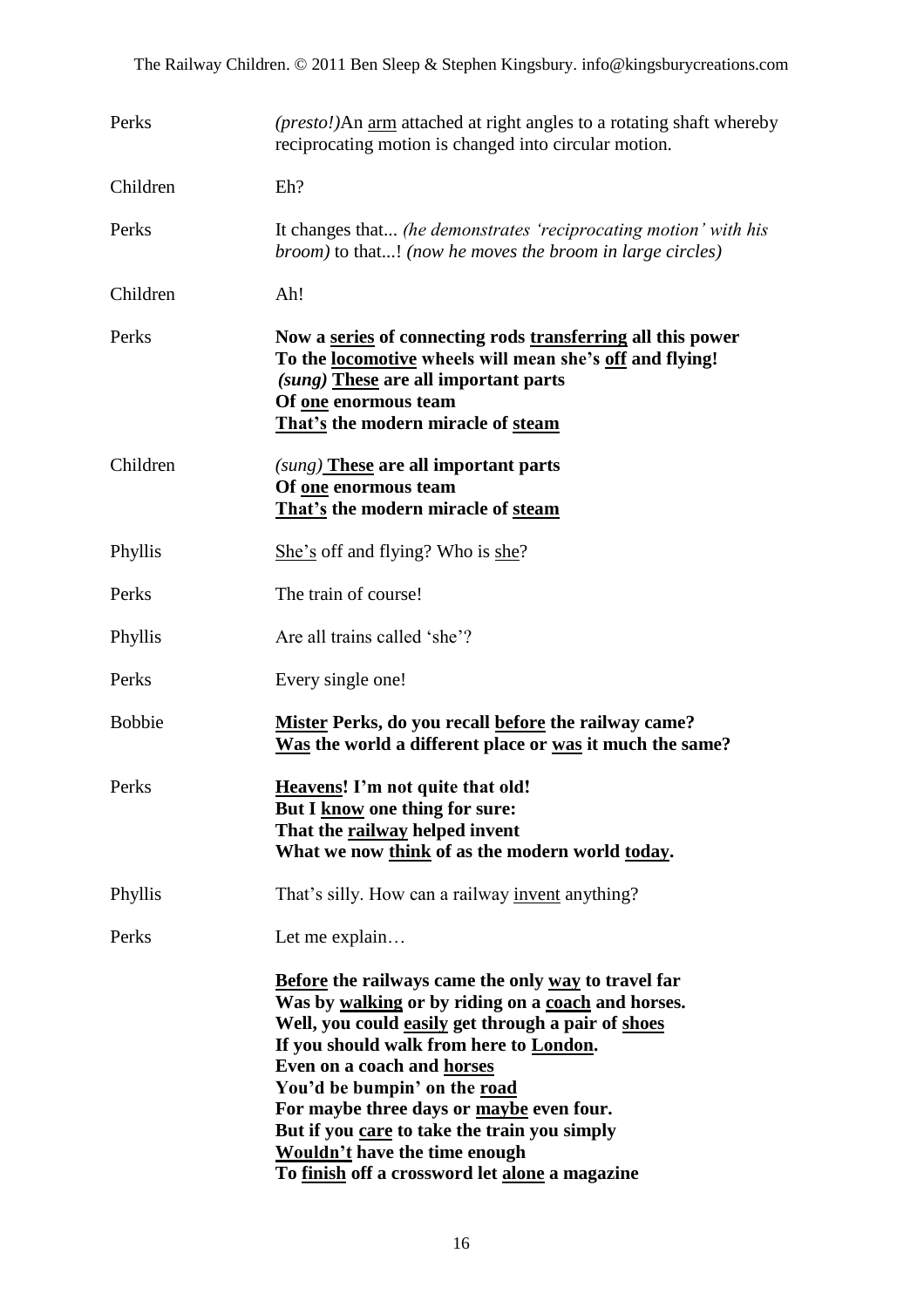### **Before you"d hear, "Kings Cross, all change!".**

*He mimes the ushering of passengers off a train*

| Perks         | Move along nowmind the gap please, madam!                                                                                                                                                                                                                                                                                                                                                                                |
|---------------|--------------------------------------------------------------------------------------------------------------------------------------------------------------------------------------------------------------------------------------------------------------------------------------------------------------------------------------------------------------------------------------------------------------------------|
| <b>Bobbie</b> | In the early days of railway did the rich sit with poor?                                                                                                                                                                                                                                                                                                                                                                 |
| Perks         | Well not exactly, not to start with.<br>But because there was a cheaper class<br>The poor could still afford long distance<br>Travel for the first time<br>In the <b>breezy</b> open carriages!                                                                                                                                                                                                                          |
| Children      | So hold on to your hats!                                                                                                                                                                                                                                                                                                                                                                                                 |
| Perks         | <b>Quick and cheap and easy and so very very sociable.</b><br>There's country folk and city folk all mucking in together<br>This <b>brand</b> new way to travel meant<br>The cities and the towns had cheaper food<br>As all the fishermen and farmers got their<br>Produce to the market even quicker.                                                                                                                  |
| Children      | What did that mean?                                                                                                                                                                                                                                                                                                                                                                                                      |
| Perks         | You could buy a lovely piece of cod in<br>Derby that was caught that morning!<br>Villages where fishing was the only way of living<br>Were immediately popular and all the rage<br>As day trips to the coast became more common<br>So the seaside was invented<br>With the train to take you there.<br>And now there's Brighton and there's Blackpool?                                                                   |
| Children      | And there's Bridlington and Bournemouth                                                                                                                                                                                                                                                                                                                                                                                  |
| Perks         | And there's Mablethorpe and Morecombe                                                                                                                                                                                                                                                                                                                                                                                    |
| Children      | And there's Margate and there's Minehead                                                                                                                                                                                                                                                                                                                                                                                 |
| Perks         | And there's Cromer and there's Clacton                                                                                                                                                                                                                                                                                                                                                                                   |
| Children      | Where?                                                                                                                                                                                                                                                                                                                                                                                                                   |
| Perks         | Clacton. Very nice it is toodriest past of the country so they say. Me<br>sister has a beach-hut there. Now where was Ioh yes (clearing his<br>throat and getting on his metaphorical soapbox, then, with great<br><i>passion:</i> ) Over thirty-thousand miles of railway were laid during the<br>last century. A railway that transformed Britain from a land of isolated<br>villages and towns into oneunitedcountry! |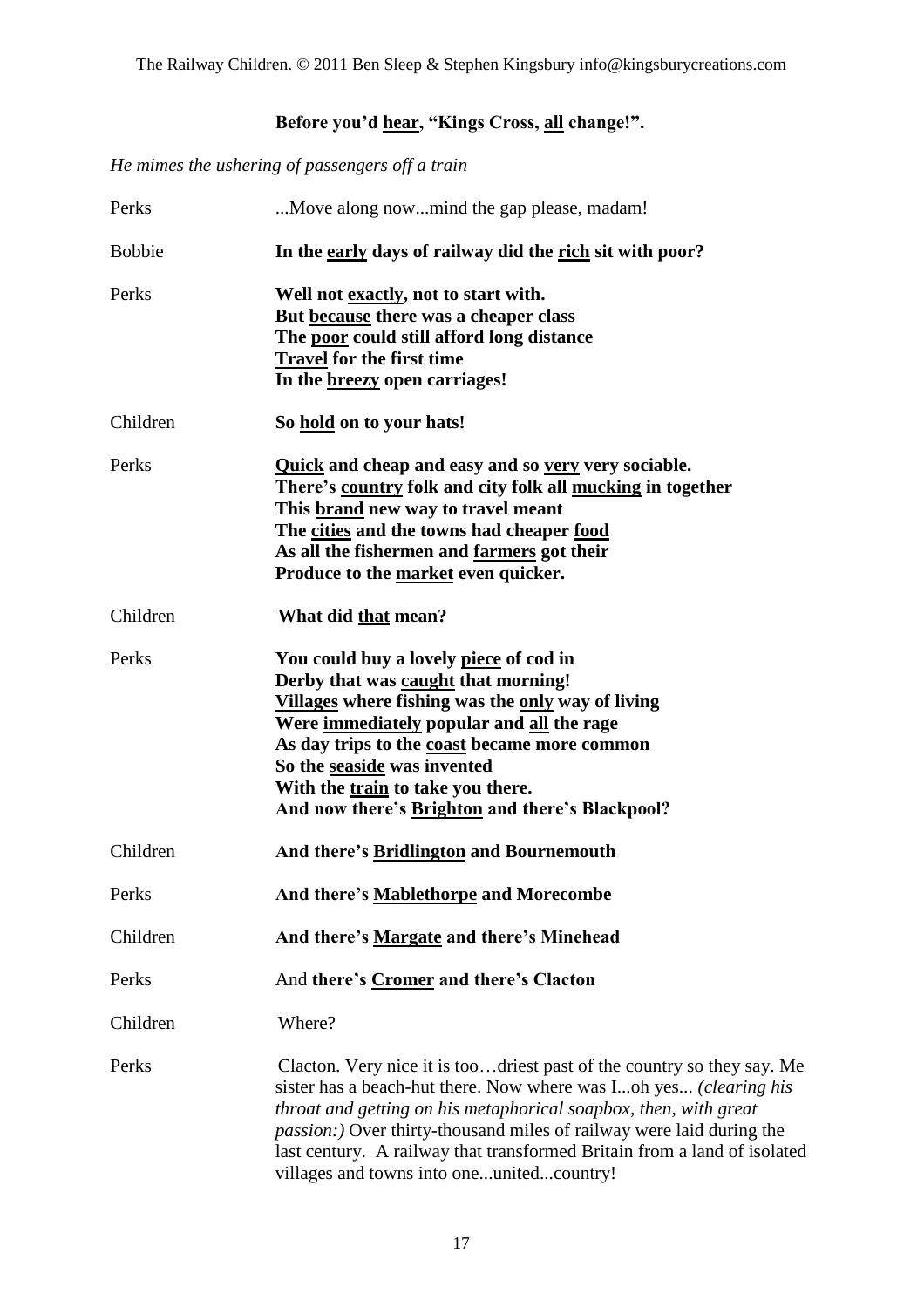| Perks                                                                                                              | (sung) The greatest feat of civil engineering<br>That he world has ever seen<br>That's the British modern miracle of steam                                                                                                                                                                                                                                                                          |
|--------------------------------------------------------------------------------------------------------------------|-----------------------------------------------------------------------------------------------------------------------------------------------------------------------------------------------------------------------------------------------------------------------------------------------------------------------------------------------------------------------------------------------------|
| Perks and Children                                                                                                 | (sung) The greatest feat of civil engineering<br>That the world has ever seen<br>That's the British modern miracle of steam                                                                                                                                                                                                                                                                         |
| Phyllis                                                                                                            | Mister Perks, I've been thinking                                                                                                                                                                                                                                                                                                                                                                    |
| Peter                                                                                                              | Well that makes a change!                                                                                                                                                                                                                                                                                                                                                                           |
| <b>Bobbie</b>                                                                                                      | Peter!                                                                                                                                                                                                                                                                                                                                                                                              |
| Phyllis                                                                                                            | $(sung)$ If the railway really is as <u>magic</u> as you say<br>Then surely many miracles would happen in a day<br>If the railway were a place where wishes could come true<br>Then I'd send our love to father<br>That is what I'd do                                                                                                                                                              |
| Perks                                                                                                              | (sung) Trains can take all sorts of things<br>So why not love as well<br>Who knows if it will work at all<br>Time will tell<br><b>Trains are truly every bit</b><br>As magic as they seem<br>It's just another miracle of steam                                                                                                                                                                     |
| Perks & Children                                                                                                   | $(sung)$ Anything can happen<br>When you take the time to dream                                                                                                                                                                                                                                                                                                                                     |
| Steam whistle                                                                                                      |                                                                                                                                                                                                                                                                                                                                                                                                     |
| Perks                                                                                                              | Here comes the 10.21. (he proudly consults his watch) Bang on time!                                                                                                                                                                                                                                                                                                                                 |
| We see the passengers.                                                                                             |                                                                                                                                                                                                                                                                                                                                                                                                     |
| $\mathbf{1}$<br>$\overline{2}$<br>$\mathbf{1}$<br>$\overline{2}$<br>$\mathbf{1}$<br>$\overline{2}$<br><b>B</b> oth | Now there's a certain rhythm syncopation<br>(There's a certain rhythm)<br>With this transportation<br>(A syncopated sound, fascinating rhythm)<br>It marks the racing heartbeat of a modern nation's<br>(The heartbeat of a proud and modern nation's)<br>Patriotic pride<br>Now we have spanned<br>This pleasant land<br>Come and take a ride<br>We are steaming from the city to the countryside! |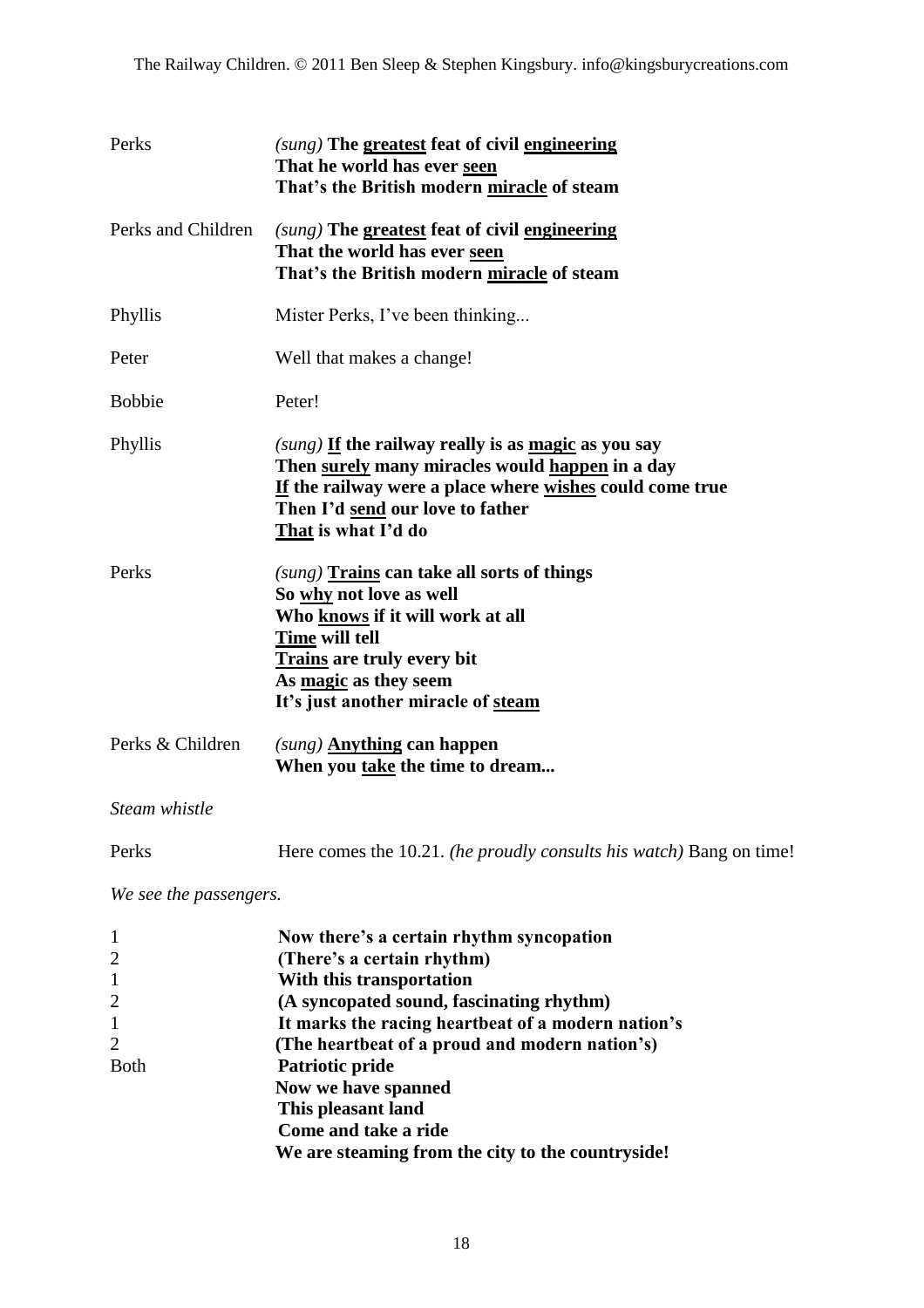| $\mathbf{1}$     | Aren't we awf'ly lucky to have the railway                 |
|------------------|------------------------------------------------------------|
| $\overline{2}$   | (Serendipity gave us locomotive means)                     |
| $\mathbf{1}$     | The modern way to get from here to there                   |
| $\overline{2}$   | (The contempor'ry mode of trav'lling to and fro)           |
| $\mathbf{1}$     | Everyone's in love with the sound of a steam train         |
| $\overline{2}$   | (With the sound of steam train, Wooh wooh, Fairs are fair) |
| $\mathbf{1}$     | A transport for the masses where the fares are fair        |
| $\overline{2}$   | (Where the fairs are all fairly low)                       |
| $\mathbf{1}$     | Fish are fresh; not terribly smelly in Derby               |
| $\overline{2}$   | (Now in Derby their fav'rite food is fish and chips)       |
| $\mathbf{1}$     | And the seaside is a lovely place to be                    |
| $\overline{2}$   | (Don't forget your bucket and spade                        |
|                  | And something to do if it rains)                           |
| $\mathbf{1}$     | Yes, aren't we awf'ly lucky to have the railway            |
| $\overline{2}$   | (Aren't we awf'ly lucky to have the railway)               |
| $\mathbf{1}$     | Oh, lucky old Edwardians are we!                           |
| $\overline{2}$   | (Yes, indeed!)                                             |
| Passengers       | Lucky oldEdwardians                                        |
|                  | Lucky old Edwardians are we!                               |
|                  | Lucky old Edwardians are we!                               |
| Perks & Children | Anything can happen                                        |
|                  | When you take the time to dream                            |
|                  | That's the modern miracle of steam!                        |
|                  | That's the modern miracle of steam!                        |

*We see a projection of flashing light and movement behind the stage as the train rushes past. The noise of the engine builds and the children wave enthusiastically. The Old Gentleman waves back – Perks has to shout to make himself heard.*

- Perks Looks like you"ve made a friend there!
- Phyllis What do you mean Mr. Perks?

Perks Just there, look

Peter Oh yes!

*The Old Gentleman continues to wave.*

Children Hello! Oh, hello!

*The noise of the engine continues, there is a loud whistle and another huge puff of steam. By the time it has cleared, the passengers have disappeared.*

Phyllis Oh, that was wonderful, just wonderful!

Bobbie It was awfully nice of him to wave.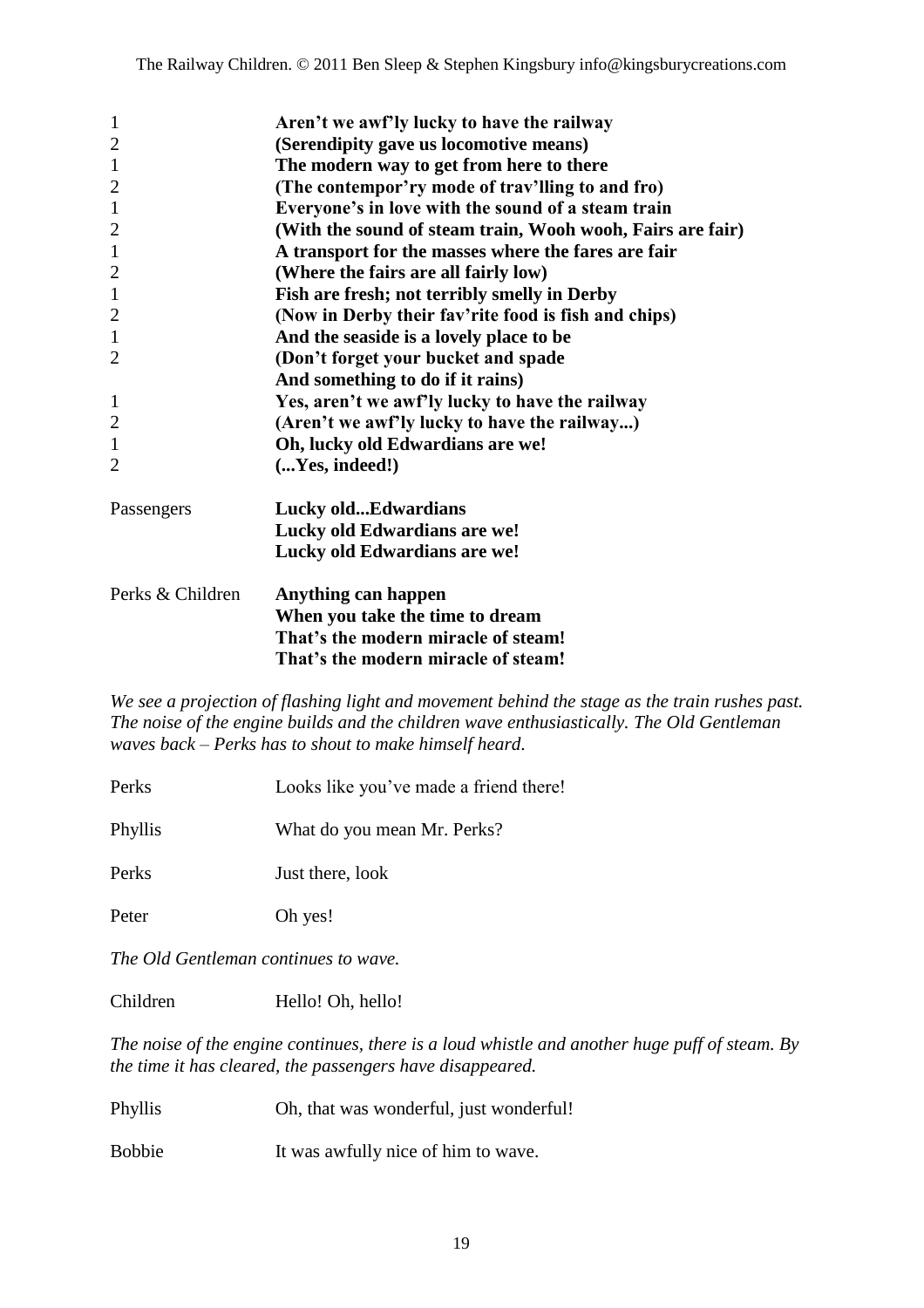| Perks                                                         | Well, he's an awfully nice gentleman.                                                                                                                                                                                                                                                                                                                      |  |
|---------------------------------------------------------------|------------------------------------------------------------------------------------------------------------------------------------------------------------------------------------------------------------------------------------------------------------------------------------------------------------------------------------------------------------|--|
| Phyllis                                                       | Do you know him Mr. Perks?                                                                                                                                                                                                                                                                                                                                 |  |
| Perks                                                         | Well, I er I wouldn't say I know him, not personally you understand,<br>but I know of him of course – I know of him very well.                                                                                                                                                                                                                             |  |
| Phyllis                                                       | What's his name?                                                                                                                                                                                                                                                                                                                                           |  |
| Perks                                                         | What's his?                                                                                                                                                                                                                                                                                                                                                |  |
| Phyllis                                                       | What's his name?                                                                                                                                                                                                                                                                                                                                           |  |
| Perks                                                         | Oh, that! Yes well, I'm not sure I should be divulging information like<br>that to the likes of youtch! The cheek of itwhat's his name I<br>don't know                                                                                                                                                                                                     |  |
| Phyllis                                                       | Oh, you don't know?                                                                                                                                                                                                                                                                                                                                        |  |
| Perks                                                         | No, I don't mean I don't know his name, of course I know. I mean I<br>don't know in regards to your behavior. Of course I know that, you<br>think I don't know that I know that? The fact is that I know that it's<br>important that what I know is for me to know and the reason you don't<br>know is that it's not something you need to know, you know? |  |
| Peter                                                         | I don't think I know what my name is any more                                                                                                                                                                                                                                                                                                              |  |
| Over the following dialogue, the lights slowly begin to fade. |                                                                                                                                                                                                                                                                                                                                                            |  |
| Phyllis                                                       | Do you know what?                                                                                                                                                                                                                                                                                                                                          |  |
| Peter                                                         | Oh, don't you start.                                                                                                                                                                                                                                                                                                                                       |  |
| Phyllis                                                       | No, I'm being serious – do you think he might know Father?                                                                                                                                                                                                                                                                                                 |  |
| Peter                                                         | WellI suppose he could, I mean it's not impossible.                                                                                                                                                                                                                                                                                                        |  |
| Phyllis                                                       | Oh! I think he does I know he does.                                                                                                                                                                                                                                                                                                                        |  |
| Peter                                                         | Yes I think he does too.                                                                                                                                                                                                                                                                                                                                   |  |
| Phyllis                                                       | What about you Bobbie? Do you think so?                                                                                                                                                                                                                                                                                                                    |  |
| <b>Bobbie</b>                                                 | I think we need to get home, look how dark it's getting – mother will<br>be worried.                                                                                                                                                                                                                                                                       |  |
| Peter                                                         | But Bobbie                                                                                                                                                                                                                                                                                                                                                 |  |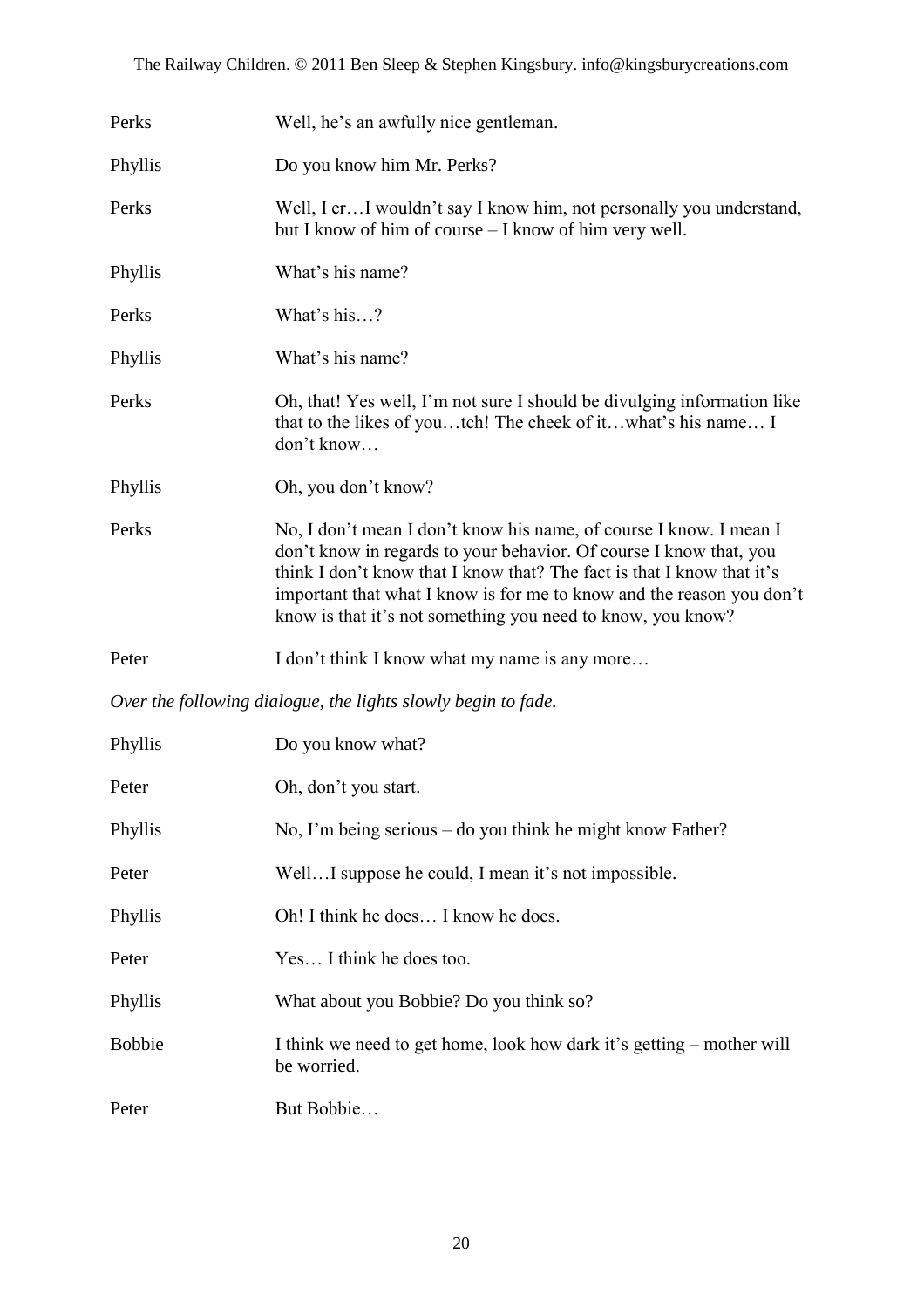The Railway Children. © 2011 Ben Sleep & Stephen Kingsbury info@kingsburycreations.com

| <b>Bobbie</b> | I think that wherever father is, he's thinking of us, just as we're<br>thinking of him. And although he can't see us, he's still with us $-$<br>watching over us. |
|---------------|-------------------------------------------------------------------------------------------------------------------------------------------------------------------|
| Pause         |                                                                                                                                                                   |
| <b>Bobbie</b> | Come on, we'd better turn in.                                                                                                                                     |

| Yes, I think you'd better. |
|----------------------------|
|                            |

*The children begin to walk off the bridge – they return to the three chimneys, leaving Perks alone. Perks comes down to the front of the tunnel and begins sweeping, muttering as he does so.*

| Perks | I don't knowimpertinence, that's what it is. Wouldn't speak to your |
|-------|---------------------------------------------------------------------|
|       | elders like that in my day, mind you in my day I'd be dead by now   |

*Perks whistles 'Aren't we awfully lucky…' as he continues to sweep. The lights fade to black. The stage revolves round to the Three Chimneys.* 

*Above the stage, the clock chimes 'April'.*

#### Track 1: Clock Whirr & Chime - SFX

*Light fade up on Bobbie and Peter, both undertaking some sort of household chore.*

| Phyllis             | How long has it been now?                                                                                                 |
|---------------------|---------------------------------------------------------------------------------------------------------------------------|
| Peter               | Three days. I say, where is this doctor fellow? We sent for him<br>yesterday, you would've thought he'd be here by now    |
| <b>Bobbie</b>       | Peter! There's only Doctor Forrest for the town and all the villages, you<br>can't expect him to be at our beck and call. |
| Peter               | Not unless you're rich.                                                                                                   |
| <b>Bobbie</b>       | It's very good of him to come at all.                                                                                     |
| Phyllis             | comes down the stairs into the room.                                                                                      |
| <b>Bobbie</b>       | How is she?                                                                                                               |
| Phyllis             | No better, if anything she's worse, her hands are burning hot and she<br>won't eat anything at all.                       |
| The doorbell rings. |                                                                                                                           |

Bobbie Oh! That will be Dr. Forrest. Peter, you get the door, you"re the man of the house. Phyllis, help me make this place spic and span, we don"t want him to think we can't cope.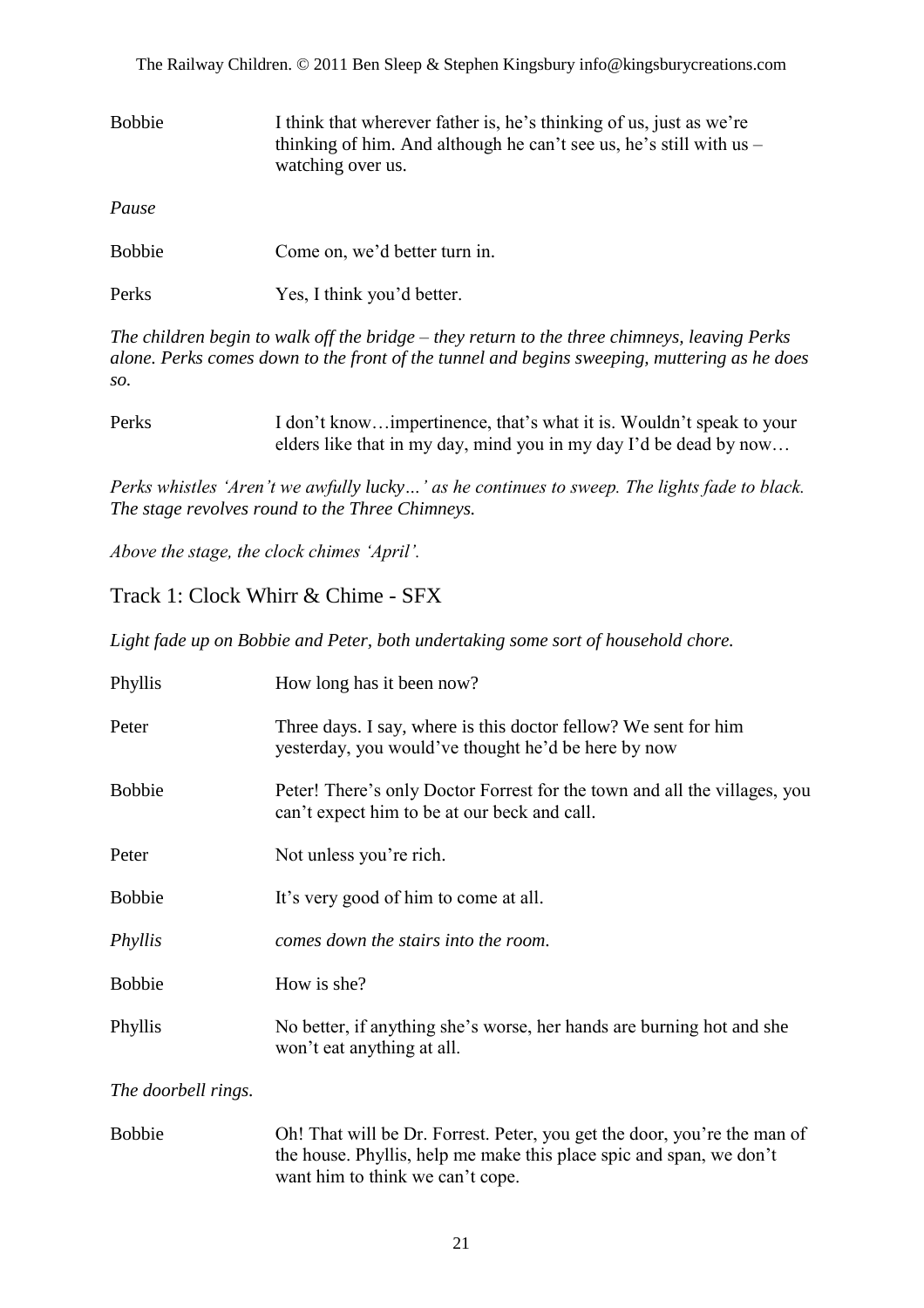| <b>Bobbie</b>               | Dr. Forrest, thank you for coming.                                                                                                     |  |
|-----------------------------|----------------------------------------------------------------------------------------------------------------------------------------|--|
| Dr. Forrest                 | Not at all my dear, where's the patient?                                                                                               |  |
| Phyllis                     | She's upstairs, your Lordship.                                                                                                         |  |
| Dr. Forrest laughs.         |                                                                                                                                        |  |
| Dr. Forrest                 | Doctor will do m'dear, but it's nice to be appreciated. May I go up?                                                                   |  |
| <b>Bobbie</b>               | Of course, Doctor.                                                                                                                     |  |
| Dr. Forrest heads upstairs. |                                                                                                                                        |  |
| Peter                       | Ha! 'Your Lordship', you'll be calling Perks 'Your Highness' next.                                                                     |  |
| Phyllis                     | Oh, do shut up Peter $-$ at least I was polite.                                                                                        |  |
| <b>Bobbie</b>               | Quiet, both of you. There's something much more pressing.                                                                              |  |
| Phyllis                     | What?                                                                                                                                  |  |
| <b>Bobbie</b>               | Well, doctors don't work for free Phyllis, and it's been a while since<br>mother had one of her stories published.                     |  |
| Peter                       | Yes, you're right. What are we going to do then?                                                                                       |  |
| <b>Bobbie</b>               | Well, I suppose we'll have to find something else to pay him with.                                                                     |  |
| Peter                       | I could work it off. He's bound to need someone to carry his things,<br>traipsing about all over the place, he must get awfully tired. |  |
| Phyllis                     | Perhaps, if he's sees mother for free, we could promise to keep Peter<br>away from him.                                                |  |
| Peter                       | Well I like that.                                                                                                                      |  |
| <b>Bobbie</b>               | Now, now. We'll just have to speak to him. I'm sure he's a reasonable<br>man.                                                          |  |

*Peter rushes off-stage as the girls frantically tidy. Peter returns with Dr. Forrest.*

#### *Doctor Forrest appears.*

| Doctor Forrest | Who's a very reasonable man?                 |
|----------------|----------------------------------------------|
| <b>Bobbie</b>  | Oh, Doctor Forrest.                          |
| Phyllis        | How's mother? She's not going to die is she? |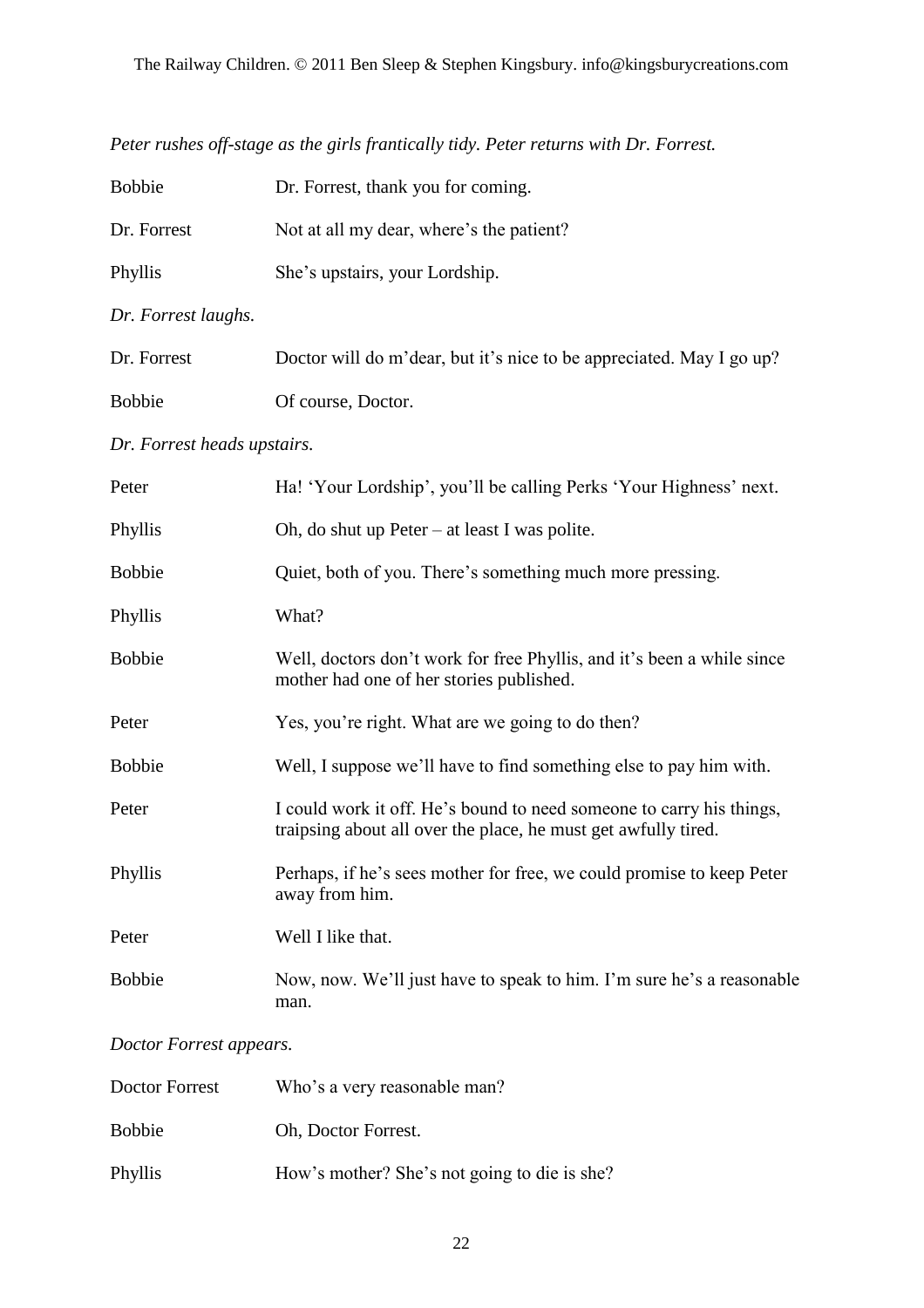| Peter                 | Phyllis!                                                                                                                                                                                                                                                                                                                        |
|-----------------------|---------------------------------------------------------------------------------------------------------------------------------------------------------------------------------------------------------------------------------------------------------------------------------------------------------------------------------|
| Doctor Forrest        | No, that's quite all right. No, my dear $-$ I sure we can get her back to<br>rude health in no time.                                                                                                                                                                                                                            |
| <b>Bobbie</b>         | What's wrong with her, Doctor?                                                                                                                                                                                                                                                                                                  |
| <b>Doctor Forrest</b> | Influenza, I'm afraid. Now, Lady Grave-airs, I suppose you'll want to<br>be head nurse.                                                                                                                                                                                                                                         |
| <b>Bobbie</b>         | Of course.                                                                                                                                                                                                                                                                                                                      |
| <b>Doctor Forrest</b> | Well then, I'll send down some medicine. Keep up a good fire. Have<br>some strong beef tea made ready to give her as soon as the fever goes<br>down. She can have grapes now, and beef essence – and soda-water<br>and milk, and you'd better get in a bottle of brandy. The best brandy.<br>Cheap brandy is worse than poison. |
| <b>Bobbie</b>         | Ohyes, of course doctor. Thank you so much for coming to see us.                                                                                                                                                                                                                                                                |
| <b>Doctor Forrest</b> | Not at all, my dear. Toodle pip!                                                                                                                                                                                                                                                                                                |
| The Doctor exits.     |                                                                                                                                                                                                                                                                                                                                 |
| Peter                 | Well, what are we supposed to do now? We can't afford to pay him, let<br>alone buy all that stuff too.                                                                                                                                                                                                                          |
| <b>Bobbie</b>         | I should think we could make do, as long as we keep mother warm.<br>I've a shilling upstairs – we can't afford beef tea, but if we go into the<br>village we could get two pounds of scrag-end of the neck for our tea,<br>and mother can have the broth.                                                                       |
| Peter                 | We can do without the beastly mutton. Bread and butter will support<br>life. People have lived on less on desert islands many a time.                                                                                                                                                                                           |
| Phyllis               | And we'll just have to get as much brandy and soda-water as we can<br>for a shilling.                                                                                                                                                                                                                                           |
| <b>Bobbie</b>         | No. I won't have it. You heard Dr. Forrest, I'm the head nurse and I'm<br>not going to let mother go without. She looks after us all on her own;<br>the least we can do is look after her. Now, think, everybody, just as<br>hard as ever you can.                                                                              |
| Pause                 |                                                                                                                                                                                                                                                                                                                                 |
| Phyllis               | Well, I've got an idea.                                                                                                                                                                                                                                                                                                         |
| Peter                 | First time for everything.                                                                                                                                                                                                                                                                                                      |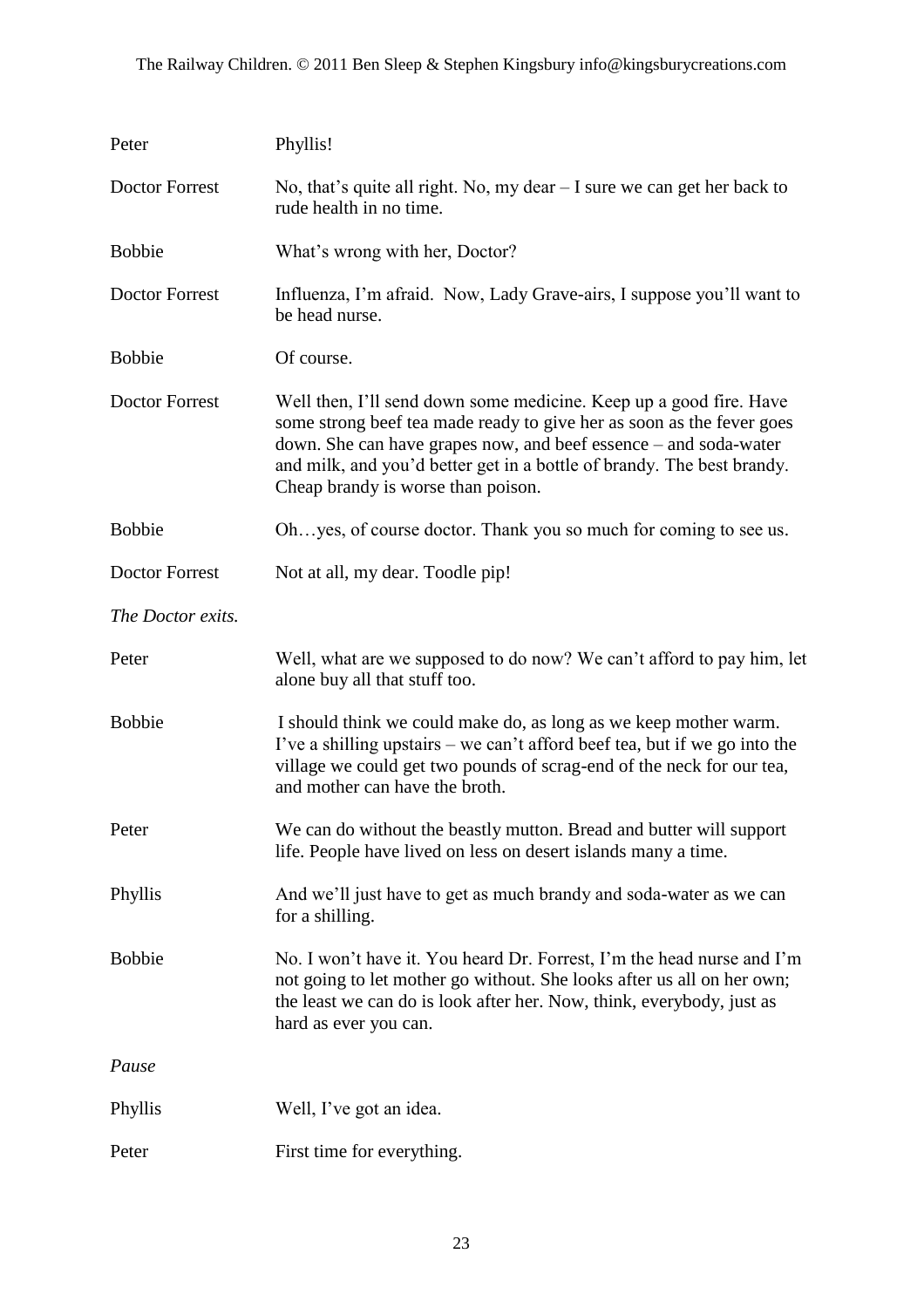| Phyllis       | Fine, you beastly thing, I shan't share it then.                                     |
|---------------|--------------------------------------------------------------------------------------|
| <b>Bobbie</b> | Peter, that's awfully unkind. Now Phyllis, what is it?                               |
| Phyllis       | Well, it might not workwe'll need some sheets, and some black paint.                 |
| Peter         | There's the pot of Brunswick black upstairs $- I$ used it on mother's fire<br>grate. |
| Phyllis       | Yes. Yes, that would work.                                                           |
| Peter         | Come on then!                                                                        |

*Phyllis and Peter rush upstairs. Bobbie is left alone. She watches them go and quietly sits on a chair. She stares in to space, and is about to cry when she pulls herself together, stands up and heads to the table. She picks up a vase and begins to wipe it. It slips from her fingers and smashes on the floor. She lets out a cry of frustration and sits on the chair, burying her head in her hands.*

Track 7: The Girl I Used to Know - song

| <b>Bobbie</b> | There was a girl I used to know                       |
|---------------|-------------------------------------------------------|
|               | Not so very long ago                                  |
|               | I saw her smiling                                     |
|               | Without a worry in the world.                         |
|               | Where is she now?                                     |
|               | There wasn't time to say goodbye                      |
|               | She was too busy building castles in the sky          |
|               | Although I sometimes wish that she would find me      |
|               | I know that I just have to let her go                 |
|               | What happened to the girl I used to know?             |
|               | She used to play some silly games                     |
|               | She'd always win at hide and seek                     |
|               | She used to say, "You'll never find me.               |
|               | You'll be searching for a week!"                      |
|               | And ev'ryone would try their best to find her         |
|               | But they knew they never would                        |
|               | She was only hiding then                              |
|               | But now she's lost for good                           |
|               | She thought that happiness would stay                 |
|               | She thought those carefree days would never go away   |
|               | As children we're forever chasing rainbows            |
|               | But someday we just have to let them be               |
|               | That happy little girl I used to know was me          |
|               | And now I'm all alone and in between                  |
|               | The world I know and a strange new place I never been |
|               |                                                       |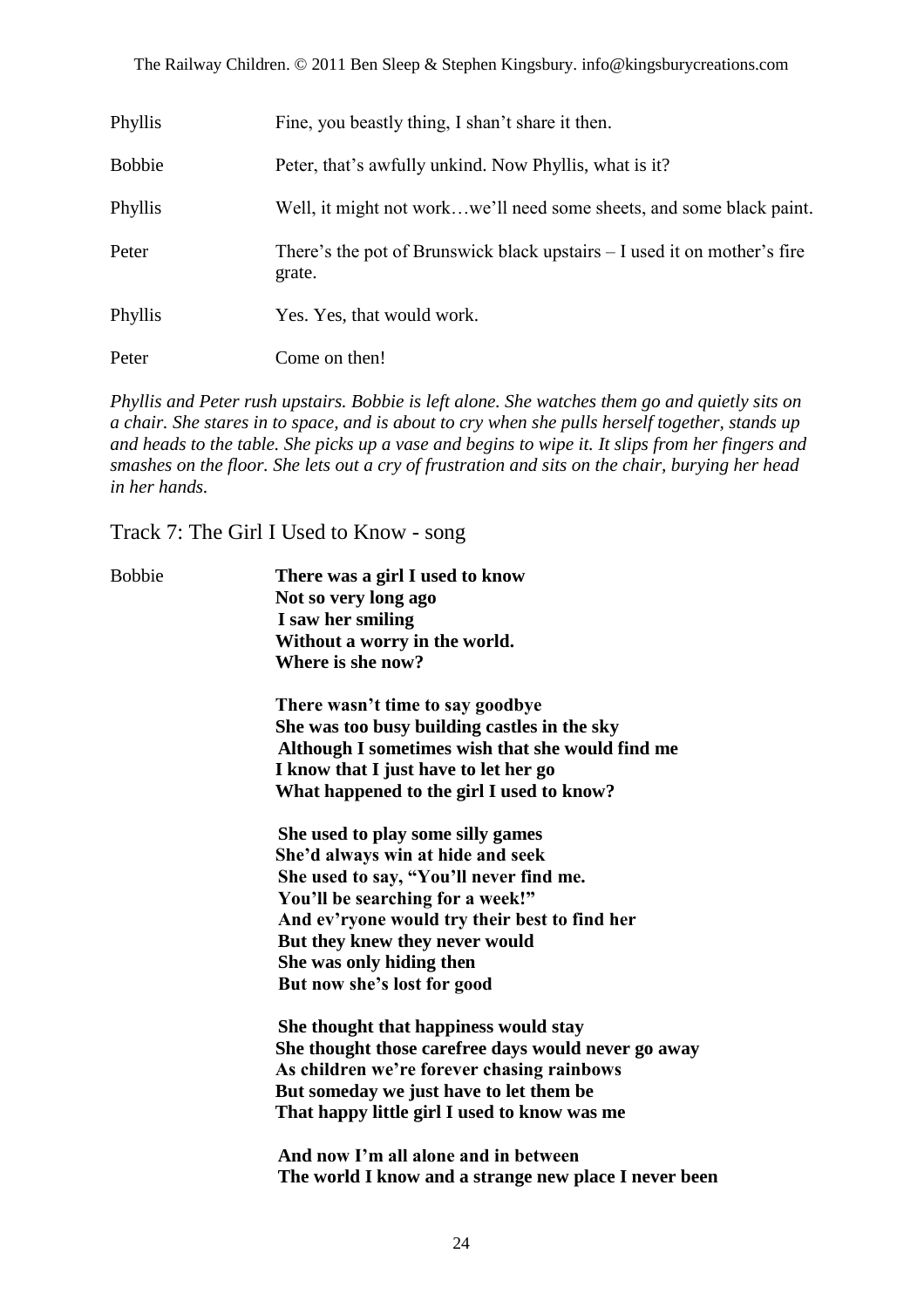**But when I see our mother cry I know that I have grown enough To understand the reason why**

**We played in spring without a care With all the birds and cherry blossom in the air Like butterflies that live just for the summer When autumn came I knew she had to go That"s when I lost the girl I used to know**

**Life was an overflowing cup Why did we ever have to think of growing up? Those happy days recede into the distance But no matter quite how far apart we grow I"ll always love that girl That silly little girl I know I"ll always love The girl I used to know**

*The lights fade and the stage revolves over the end of the music. As the stage turns, there is a loud train whistle and the stage is filled with smoke.*

Track 8: Steam Whistle - SFX

*We see Peter and Phyllis standing on top of the bridge.*

| Peter   | I'm not sure about this.          |
|---------|-----------------------------------|
| Phyllis | Well, it's better than your idea. |
| Peter   | I didn't have an idea.            |
| Phyllis | Exactly.                          |
| Peter   | Look, $look - here$ it comes!     |

*We can hear a train approaching, the sound of it building over the following dialogue and action.*

Track 9: Approaching Train - SFX

Phyllis Do you think he's on there?

Peter He's always on there!

Phyllis Get ready...get ready.

*The noise builds to a thunderous climax, and as it does, we see lights projected behind the stage again as the train flashes past. There is a huge burst of smoke that engulfs the stage.*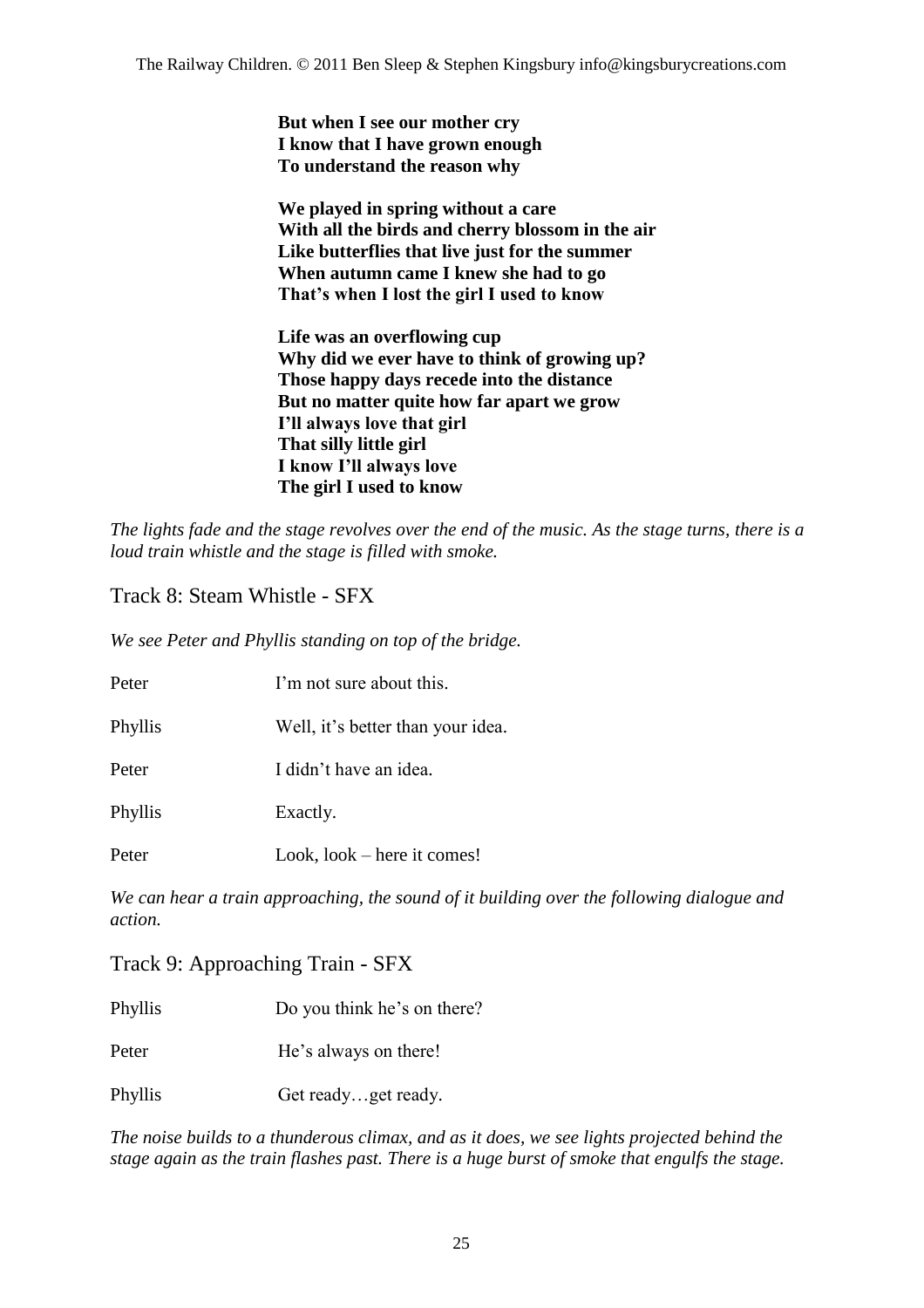*Phyllis and Peter are shouting 'Over here, over here!' or the like. As the smoke clears we see their home made banner hanging over the tunnel. It reads 'LOOK OUT AT THE STATION'.*

| Peter   | Do you think he saw it? Do you?                                                 |
|---------|---------------------------------------------------------------------------------|
| Phyllis | I'm sure he did – he must have done, we were really shoutingHe<br>always looks. |
| Peter   | Come on, let's get down therewe'll never know 'til we get there.                |

*Peter and Phyllis gather up their banner and head down the stairs to DSC. As they get there, Bobbie rushes in from DSL.*

| <b>Bobbie</b> | Well? Did you manage it?                                                                                                                            |
|---------------|-----------------------------------------------------------------------------------------------------------------------------------------------------|
| Peter         | Of course we managed it.                                                                                                                            |
| <b>Bobbie</b> | But did he see it? Did he see it?                                                                                                                   |
| Phyllis       | How do we know?                                                                                                                                     |
| Perks         | (off-stage) I don't think so sir, they're not usually here at this time.                                                                            |
| Old Gentleman | (off-stage) It was a very distinct sign Mr. Perks, clear as day, I told the<br>driver as much.                                                      |
| Phyllis       | That must be him! It must be!                                                                                                                       |
| <b>Bobbie</b> | Be quiet Phyllis, and tidy yourself up!                                                                                                             |
| Perks         | (off-stage) Are you sure it was for you sir? Do they know you?                                                                                      |
| Old Gentleman | (off-stage) Wellin a way, I suppose - we exchange greetings almost<br>every morning.                                                                |
| Perks         | <i>(entering)</i> Well, that is strange sir, I don't know why they'd <i>(seeing</i> )<br>the children) Oh!                                          |
| Peter         | Morning, Perks.                                                                                                                                     |
| Perks         | Ergood morning. Did you er, I mean did youput out a sign for<br>um(he indicates The Old Gentleman)                                                  |
| Phyllis       | Yes! Yes we did!                                                                                                                                    |
| Perks         | Well, he's a very busy man you know, aren't you sir? Can't have all<br>and sundry asking 'im to get off at stations in the middle of his<br>journey |
| Old Gentleman | That's quite all right, Mr. Perks.                                                                                                                  |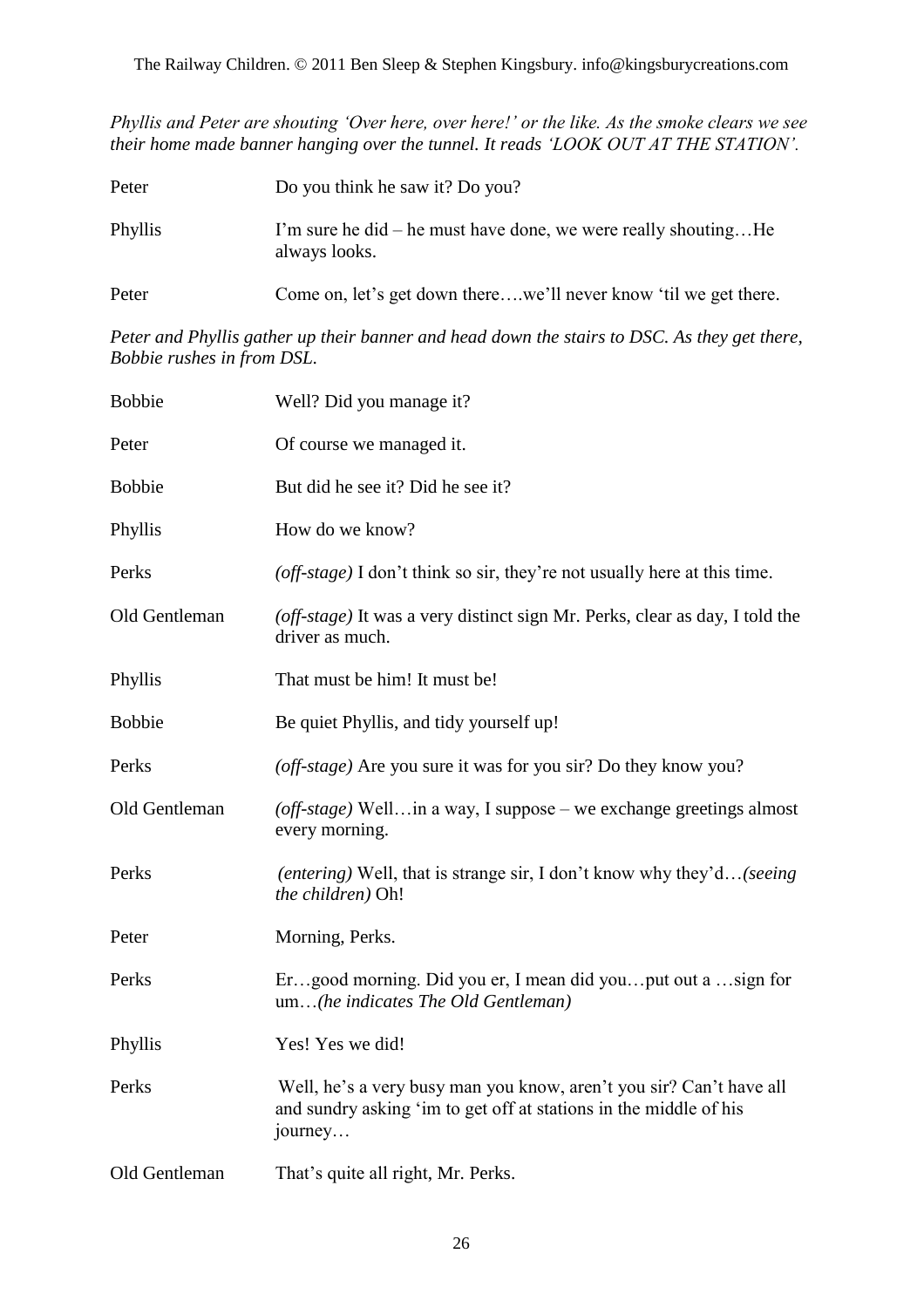| Perks                      | Oh, is it? Yes, yes I suppose it is if you if you say so                                        |
|----------------------------|-------------------------------------------------------------------------------------------------|
| <b>Bobbie</b>              | We're terribly sorry sir, we didn't mean to be rude.                                            |
| Peter                      | Yes, we're awfully sorry for interrupting your journey.                                         |
| Perks                      | Come on child, I've held up the train for this $-$ what do you want to<br>say.                  |
| Phyllis                    | Oh, too much!                                                                                   |
| <b>Bobbie</b>              | We know you must rush back to your train, so we've explained<br>everything in this letter, sir. |
| She hands him an envelope. |                                                                                                 |
| <b>Bobbie</b>              | We do hope you'll forgive our impertinence.                                                     |
| Old Gentleman              | WellI don't know what to say. It must be important to go to all this<br>trouble.                |
| Peter                      | Oh, it is $\sin$ – jolly important.                                                             |
| Old Gentleman              | Very well, I shall read it with interest. The train's waiting is it Mr.<br>Perks?               |
| Perks                      | Yes sirgetting later by the minute.                                                             |
| Old Gentleman              | Well, we can't have that now, can we? Goodbye Ladiesand<br>gentleman.                           |
| Phyllis                    | Good bye sir (she curtsies) thank you so much for stopping.                                     |
| Old Gentleman              | (exiting, with Perks) Not at all, young lady, not at all.                                       |
| Perks                      | This way sir, soon have you back on board                                                       |
| Peter                      | It worked! It really worked! I told you it would                                                |
| Phyllis                    | Well, I like that!                                                                              |
| <b>Bobbie</b>              | Come, come Peter – it was Phyllis' idea.                                                        |
| Peter                      | Well, I suppose sowell done Phyllis                                                             |
| <b>Bobbie</b>              | Yes, well done Phyllis.                                                                         |

*Perks reenters*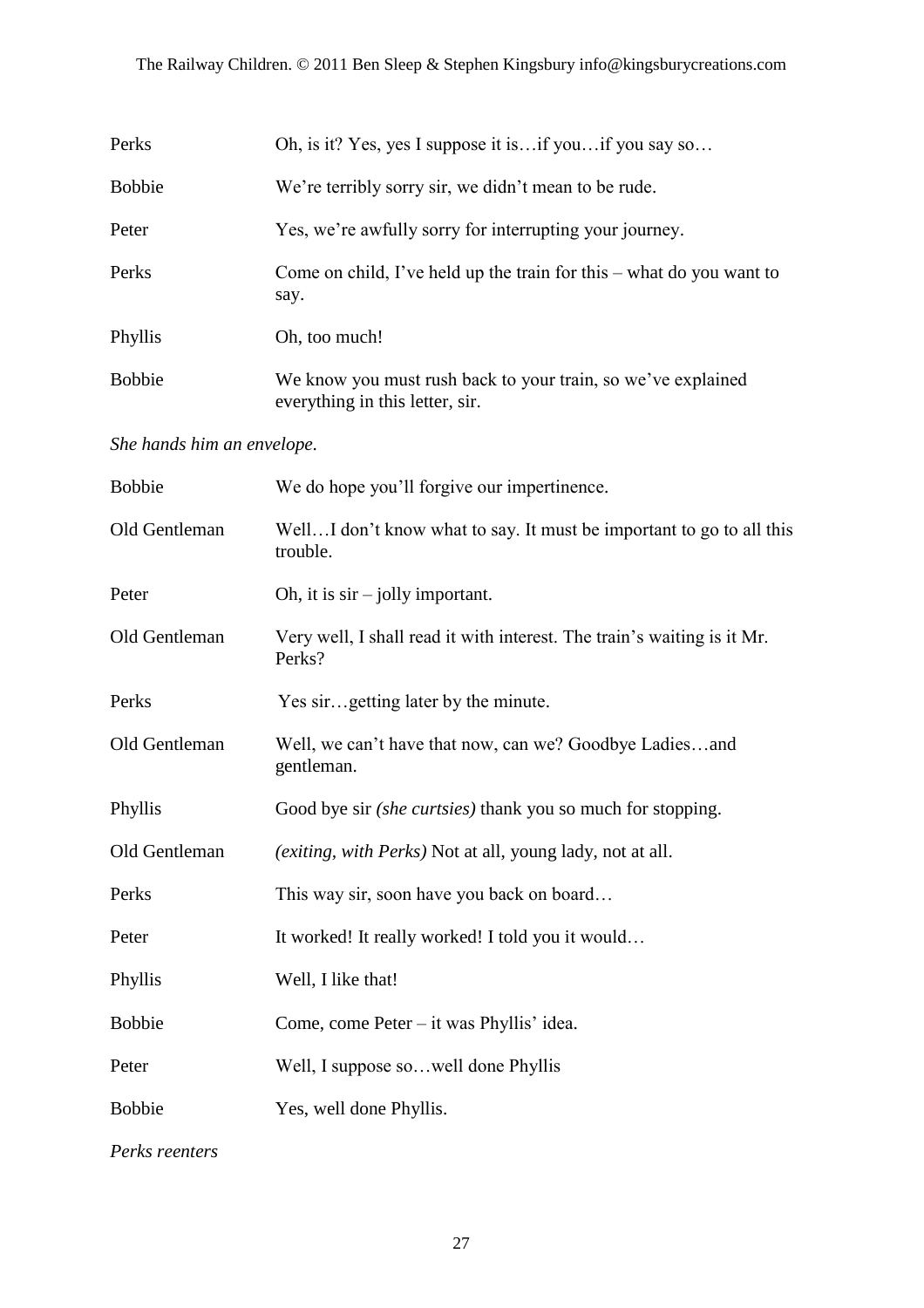| Perks | What on earth were you doing? <i>(looking over his shoulder)</i> do you<br>know who that was?               |
|-------|-------------------------------------------------------------------------------------------------------------|
| Peter | Not really.                                                                                                 |
| Perks | Notnot really? (He blows his whistle and starts waving his flag) All<br>clear Mr. Henderson, take her away. |

*There is a billow of smoke, filling the stage and noise of the train moving away.*

| Perks                                                       | I've never seen such impertinence.                                                                                           |  |
|-------------------------------------------------------------|------------------------------------------------------------------------------------------------------------------------------|--|
| Phyllis                                                     | Oh please, Mr. Perks, we wouldn't have done it unless we really<br>needed to. I do hope we didn't get you in to any trouble. |  |
| Perks                                                       | Yes, well if it was an emergency, I'm sure that                                                                              |  |
| <b>Bobbie</b>                                               | (cutting in, shouting) Look!                                                                                                 |  |
| As the smoke clears, we see a man lying upstage, face down. |                                                                                                                              |  |
| Perks                                                       | What on earth                                                                                                                |  |
| Peter                                                       | He must have fallen from the train!                                                                                          |  |
| They rush up to him.                                        |                                                                                                                              |  |
| Phyllis                                                     | Hello? Hello, can you hear me?                                                                                               |  |
| <b>Bobbie</b>                                               | <i>(motioning downstage)</i> Bring him over here, put him on this chair.                                                     |  |
| Perks et al carry/drag him down and place him on the chair. |                                                                                                                              |  |
| <b>Bobbie</b>                                               | Phyllis, go and get him some water. Can you hear me, sir?                                                                    |  |
| The man groans.                                             |                                                                                                                              |  |
| Russian                                                     | Помогите мне! (pronounced 'Pomogite mne')                                                                                    |  |
| Phyllis                                                     | What's he saying?                                                                                                            |  |
| Perks                                                       | Sounds like French to me.                                                                                                    |  |
| Peter                                                       | It's not French!                                                                                                             |  |
| Perks                                                       | What is it then?                                                                                                             |  |
| Peter                                                       | I don't know what it is, but it isn't French.                                                                                |  |
| Perks                                                       | Try 'im in French then, if you know so much about it.                                                                        |  |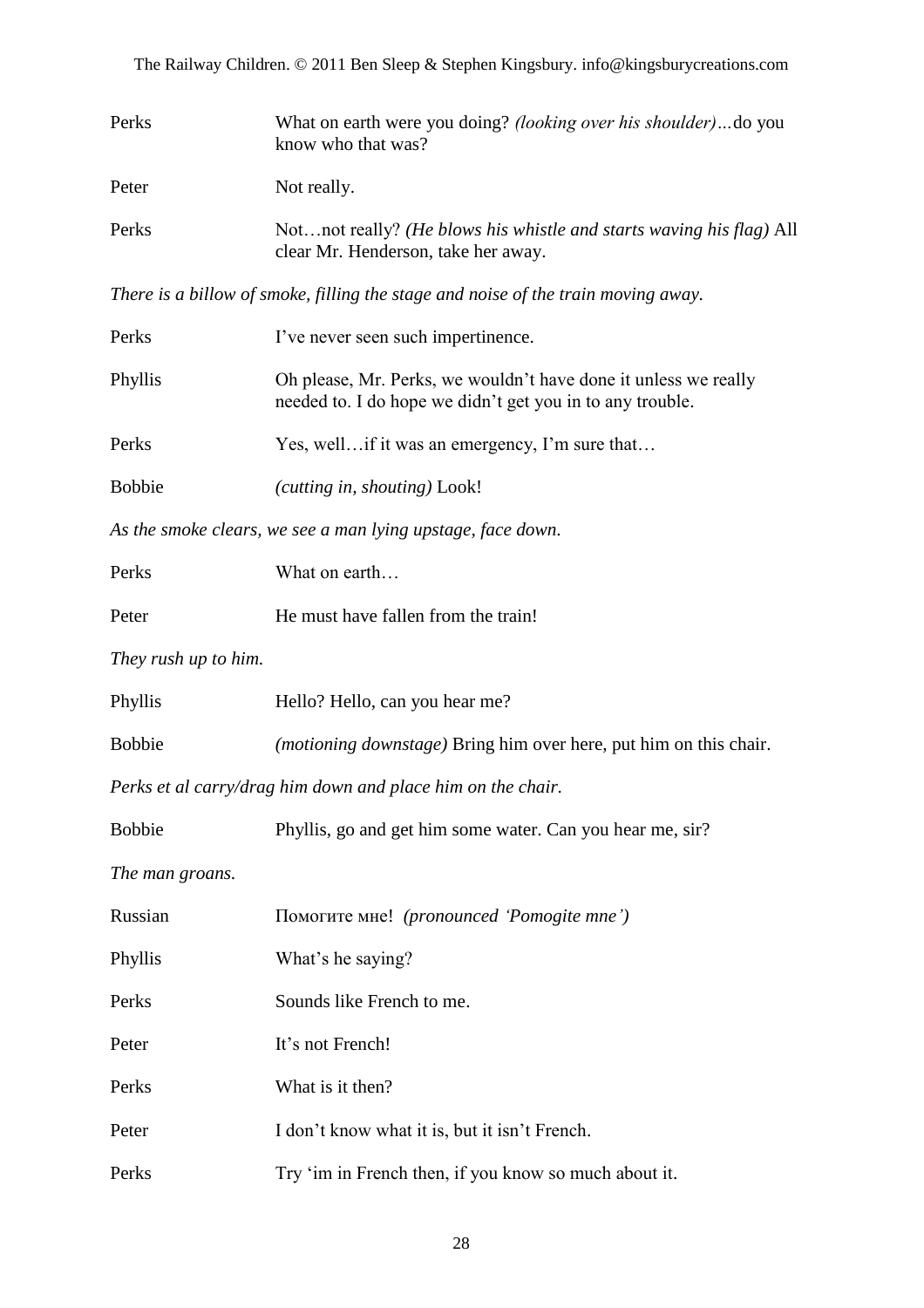| Peter         | Parlay voo Frongsay?                                                                                                        |
|---------------|-----------------------------------------------------------------------------------------------------------------------------|
| Russian       | Grâce au ciel! Quelqu'un que je peux parler aussi, j'ai attendu si<br>longtemps pour trouver quelqu'un à qui parler! Enfin! |
| Peter         | There! That's French!                                                                                                       |
| Perks         | What's he say?                                                                                                              |
| Peter         | I don't know.                                                                                                               |
| <b>Bobbie</b> | Mother can speak French.                                                                                                    |
| Phyllis       | Oh yes, Mother speaks beautiful French.                                                                                     |
| Perks         | Let's get him into my room.                                                                                                 |

*Perks reaches out and takes hold of the man's arm to lift him. The man wrenches his arm away and covers his head, coughing loudly.*

| <b>Bobbie</b> | Oh don't! Don't you see how frightened he is? He thinks you're going<br>to lock him up. I know he does – look at his eyes! Oh, let me try and<br>speak to him, I do really know one or two French words if I could only<br>think of them |
|---------------|------------------------------------------------------------------------------------------------------------------------------------------------------------------------------------------------------------------------------------------|
| Pause         |                                                                                                                                                                                                                                          |
| Perks         | Well?                                                                                                                                                                                                                                    |
| <b>Bobbie</b> | Vous attendre. Ma mére parlez Français. Nous – what's the French for<br>'being kind'?                                                                                                                                                    |
| Phyllis       | Bong is 'good'.                                                                                                                                                                                                                          |
| <b>Bobbie</b> | Nous être bong pour vous.                                                                                                                                                                                                                |

*Bobbie reaches out and touches the man's hand. He looks at her and then takes her hand and kisses it.*

| Phyllis       | Well done Bobbie!                                                                                               |
|---------------|-----------------------------------------------------------------------------------------------------------------|
| Perks         | Ask him for his ticket.                                                                                         |
| <b>Bobbie</b> | Oh, $erun$ billet?                                                                                              |
| Russian       | Non, $non$                                                                                                      |
| Perks         | No ticket, doesn't even know where he wants to go. I'm not sure now<br>but what I ought to send for the police. |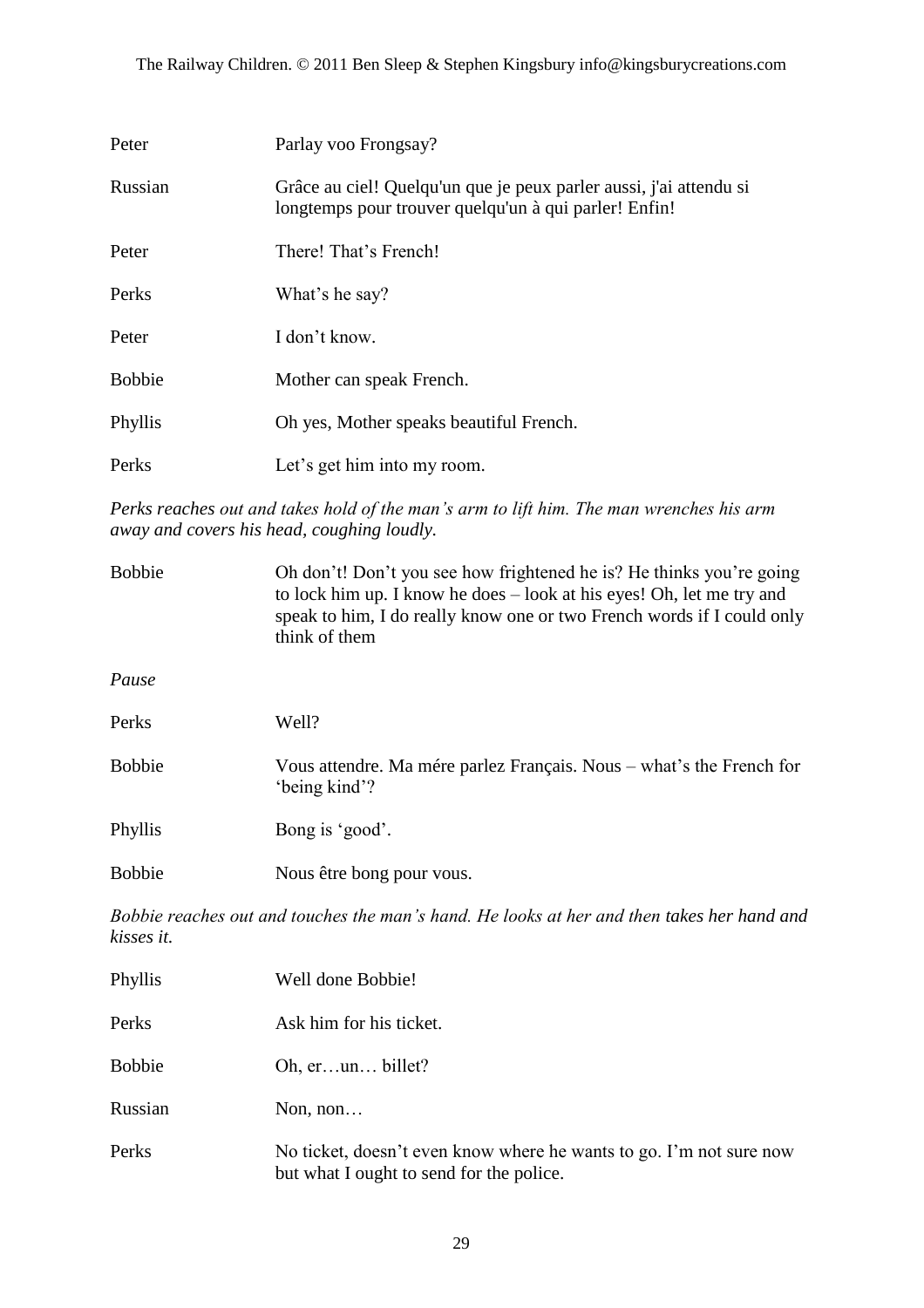| Phyllis                                                           | Oh, don't!                                                                         |  |
|-------------------------------------------------------------------|------------------------------------------------------------------------------------|--|
| <b>Bobbie</b>                                                     | No, please don't! Let's see what mother saysplease.                                |  |
| Perks                                                             | We don't even know where he's from.                                                |  |
| Peter                                                             | (pulling an envelope from his pocket) I know! Let's show him<br>theselook! Stamps! |  |
| Phyllis                                                           | Yes, good idea, Peter.                                                             |  |
| Peter                                                             | (holding up a stamp) Italian?                                                      |  |
| The Russian shakes his head.                                      |                                                                                    |  |
| Peter                                                             | Norway?                                                                            |  |
| The Russian shakes his head.                                      |                                                                                    |  |
| Peter                                                             | Spanish?                                                                           |  |
| Another shake.                                                    |                                                                                    |  |
| <b>Bobbie</b>                                                     | Hold them out and let him choose.                                                  |  |
| The Russian searches through the stamps and at last holds one up. |                                                                                    |  |
| Peter                                                             | He's Russian! Or else he's like 'The Man Who Was' in Kipling – you<br>know         |  |
| <b>Bobbie</b>                                                     | Oh please Mr. Perks, please can we take him home to mother?                        |  |
| Perks                                                             | Well                                                                               |  |
| Phyllis                                                           | Please!                                                                            |  |
| Perks                                                             | All right.                                                                         |  |
| Phyllis                                                           | Thank you Mr. Perks!                                                               |  |
| Phyllis hugs Perks.                                               |                                                                                    |  |

Perks All right, all right, steady on.

*They lift the Russian from the chair and help him off-stage as it begins to revolve. The lights fade to black.*

Track 10: Russian Cue - incidental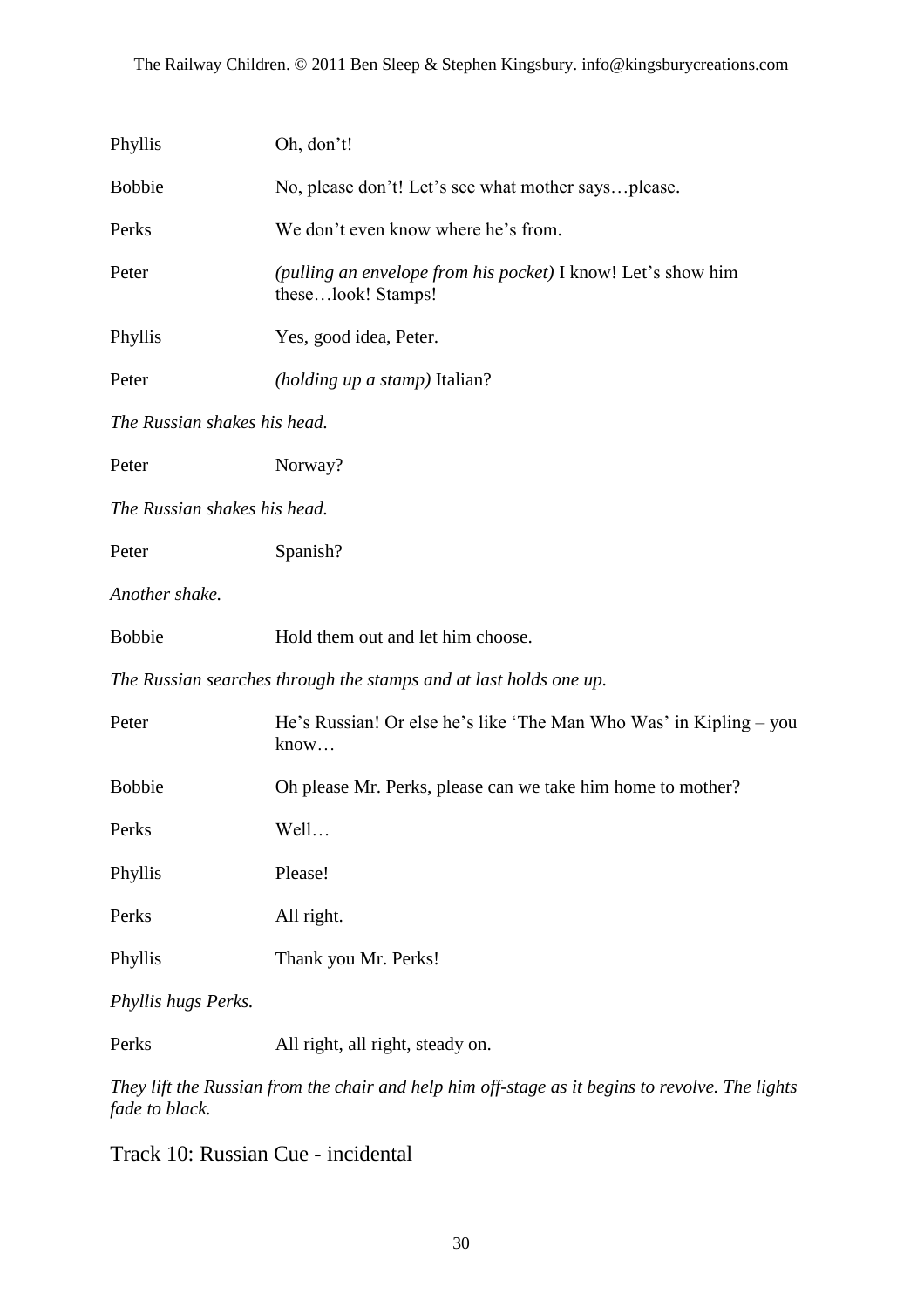*When the lights fade up, we are in the Three Chimneys. The Russian is sat in a chair with a blanket around his knees. Mother is also sat in a chair, wrapped up warm.*

| Phyllis       | <i>(serving hot drinks)</i> There, we've got two patients now.                                                                                                                                                                                                                 |
|---------------|--------------------------------------------------------------------------------------------------------------------------------------------------------------------------------------------------------------------------------------------------------------------------------|
| Mother        | Now, now Phyllis - I'm feeling much better. You worry about our<br>guest – nothing more.                                                                                                                                                                                       |
| Doorbell      |                                                                                                                                                                                                                                                                                |
| Peter         | I'll get it!                                                                                                                                                                                                                                                                   |
| He runs off.  |                                                                                                                                                                                                                                                                                |
| Mother        | Who on earth can that be?                                                                                                                                                                                                                                                      |
|               | Peter returns, carrying a large hamper.                                                                                                                                                                                                                                        |
| Phyllis       | Oh, he did it! He did it!                                                                                                                                                                                                                                                      |
| Peter         | He jolly well did all right $-$ this thing weighs a ton!                                                                                                                                                                                                                       |
| Mother        | What on earth is happening? Who's done what?                                                                                                                                                                                                                                   |
| Phyllis       | Oh look, there's a letter (she reads) 'Dear Roberta, Phyllis and Peter,<br>here are the things you want. Your mother will want to know where<br>they came from'                                                                                                                |
| Mother        | I do indeed.                                                                                                                                                                                                                                                                   |
| Phyllis       | Tell her they were sent by a friend who heard she was ill, and if she<br>says you ought not to have asked for the things, tell her that I say you<br>were quite right, and that I hope she will forgive me for taking the<br>liberty of allowing myself a great pleasure. GP.' |
| Mother        | What on earth is this all about?                                                                                                                                                                                                                                               |
| <b>Bobbie</b> | Oh mother, there's a kind old gentleman who takes the train.                                                                                                                                                                                                                   |
| Phyllis       | And you were so poorly, we thought we had to get the things you<br>needed somehow.                                                                                                                                                                                             |
| Mother        | You asked for charity?                                                                                                                                                                                                                                                         |
| <b>Bobbie</b> | No! well, yes, I suppose so                                                                                                                                                                                                                                                    |
| Mother        | Now listen, it's quite true that we're poor, but we have enough to live<br>on. You mustn't go telling everyone about our affairs – it's not right.<br>And you must never, never, never ask strangers to give you things. Do<br>you understand?                                 |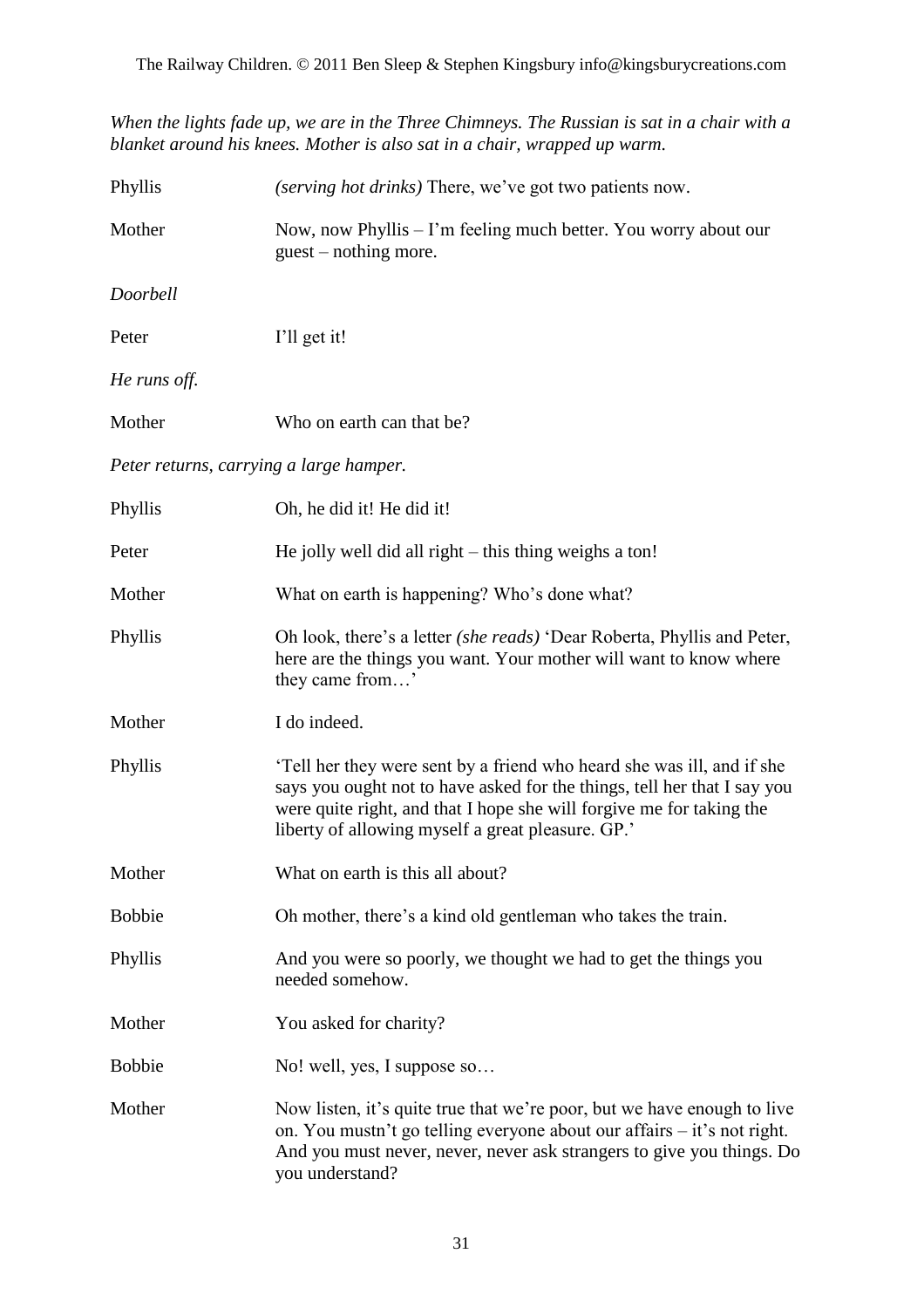| Children                     | Yes mother, sorry.                                                                                                                                                                                                                                                                                                       |
|------------------------------|--------------------------------------------------------------------------------------------------------------------------------------------------------------------------------------------------------------------------------------------------------------------------------------------------------------------------|
| Mother                       | And I shall write a letter to your old gentleman and I shall tell him that<br>I didn't approve – oh, of course I shall thank him, too, for his kindness.<br>It's you I don't approve of, my darlings, not the old gentleman. You<br>can give the letter to Mr. Perks to give to himand we won't say any<br>more about it |
| <b>Bobbie</b>                | Yes mother, we are sorry mother.                                                                                                                                                                                                                                                                                         |
| Mother                       | I know my darling.                                                                                                                                                                                                                                                                                                       |
| Phyllis                      | (looking in the trunk) Oh my! Look at all this! We never asked for all<br>thi! Peaches, port, winechickens! Oh, mother, what a kind old<br>gentleman.                                                                                                                                                                    |
| Mother                       | Well, it will still be here in the morning. It's awfully late, my darlings,<br>and time you were off to bed.                                                                                                                                                                                                             |
| Peter                        | But can't we just                                                                                                                                                                                                                                                                                                        |
| Mother                       | Peter                                                                                                                                                                                                                                                                                                                    |
| Peter                        | Yes mother.                                                                                                                                                                                                                                                                                                              |
| Mother                       | Bobbie, would you go upstairs and fetch our guest on of Father's<br>nightshirts from his trunk?                                                                                                                                                                                                                          |
| <b>Bobbie</b>                | Of course mother.                                                                                                                                                                                                                                                                                                        |
| <i>Bobbie runs upstairs.</i> |                                                                                                                                                                                                                                                                                                                          |

| Phyllis | Look! He's fallen fast asleep!                                                                                                                   |
|---------|--------------------------------------------------------------------------------------------------------------------------------------------------|
| Mother  | Well, he's probably exhausted after the day he's had. Come on now -<br>off you go.                                                               |
| Peter   | Mother – do you think he's a criminal? Do you think he's trying to<br>escape from something?                                                     |
| Mother  | Now, now Peter – that says more about you than it does about him.<br>He's in need, and it's our Christian duty to care for him, not judge him.   |
| Peter   | Of course mother – I'm sorry. But it's justI meanRussia's so<br>terribly far away, why's he here? Will you ask him?                              |
| Mother  | When he's feeling better, and stronger, I've no doubt he'll have much<br>to say. Tomorrow, you must fetch Dr. Forrest, and he'll be able to tell |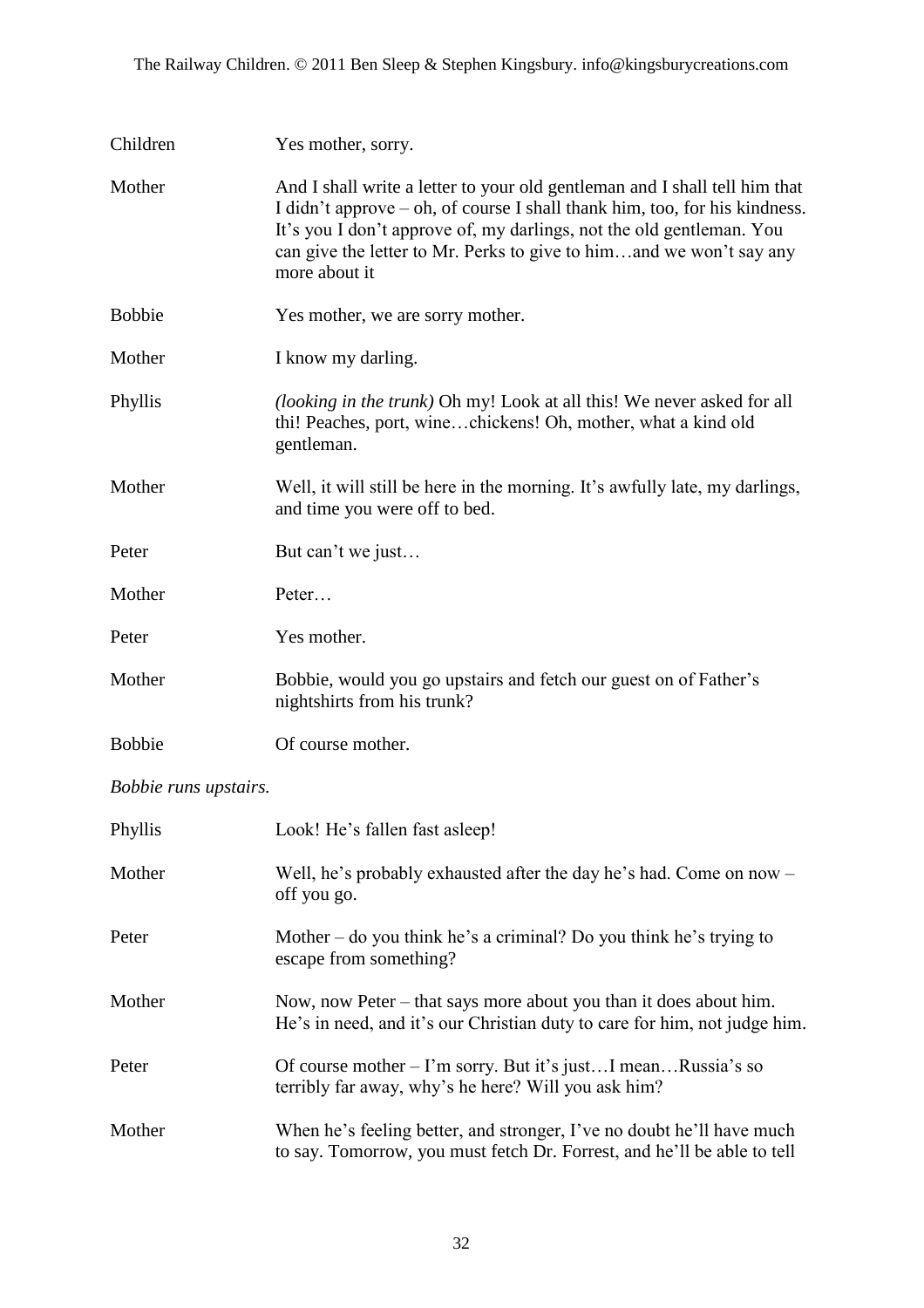The Railway Children. © 2011 Ben Sleep & Stephen Kingsbury info@kingsburycreations.com

us how long he needs to stay. For the time being, we must keep him warm, and let him rest. Now, up to bed, both of you.

*Bobbie has returned, clutching a shirt. She is standing at the bottom of the steps.*

| Mother  | Bobbie, there you are. Peter, Phyllis, up you go. |
|---------|---------------------------------------------------|
| Phyllis | Goodnight mother.                                 |
| Peter   | Goodnight mother.                                 |

*Peter and Phyllis head upstairs. Bobbie remains by the stairs, she is close to tears.*

| Mother                                    | Bobbie?Bobbie, what's wrong?                               |  |
|-------------------------------------------|------------------------------------------------------------|--|
| <b>Bobbie</b>                             | Why hasn't Father taken his clothes?                       |  |
| Mother                                    | My darling                                                 |  |
| <b>Bobbie</b>                             | Why would he have gone, but not taken his clothes?         |  |
| Mother                                    | Bobbie.                                                    |  |
| <b>Bobbie</b>                             | Daddy isn'tDaddy isn't dead is he?                         |  |
| Mother                                    | My darling, no! What makes you think anything so horrible? |  |
| Bobbie rushes to her mother and hugs her. |                                                            |  |
| <b>Bobbie</b>                             | $I - I$ don't know.                                        |  |

Mother Daddy was quite, quite well when I heard from him last, and he'll come back to us some day. Don"t fancy such horrible things, darling!

*Lights fade to black. The clock above the stage chimes 'May'.*

Track 1: Clock Whirr & Chime - SFX

*Lights fade up, we are still in the Three Chimneys, it is morning. Mother, Peter and Phyllis are in the front room, busying themselves or playing with toys. Peter is whistling 'Aren't We Awf'ly Lucky to Have the Railway'. Bobbie comes down the stairs.*

| Mother        | How's our guest this morning?                      |
|---------------|----------------------------------------------------|
| <b>Bobbie</b> | He's sitting up, he seems a little stronger today. |
| Phyllis       | Now mother, pleaseplease tell us about him.        |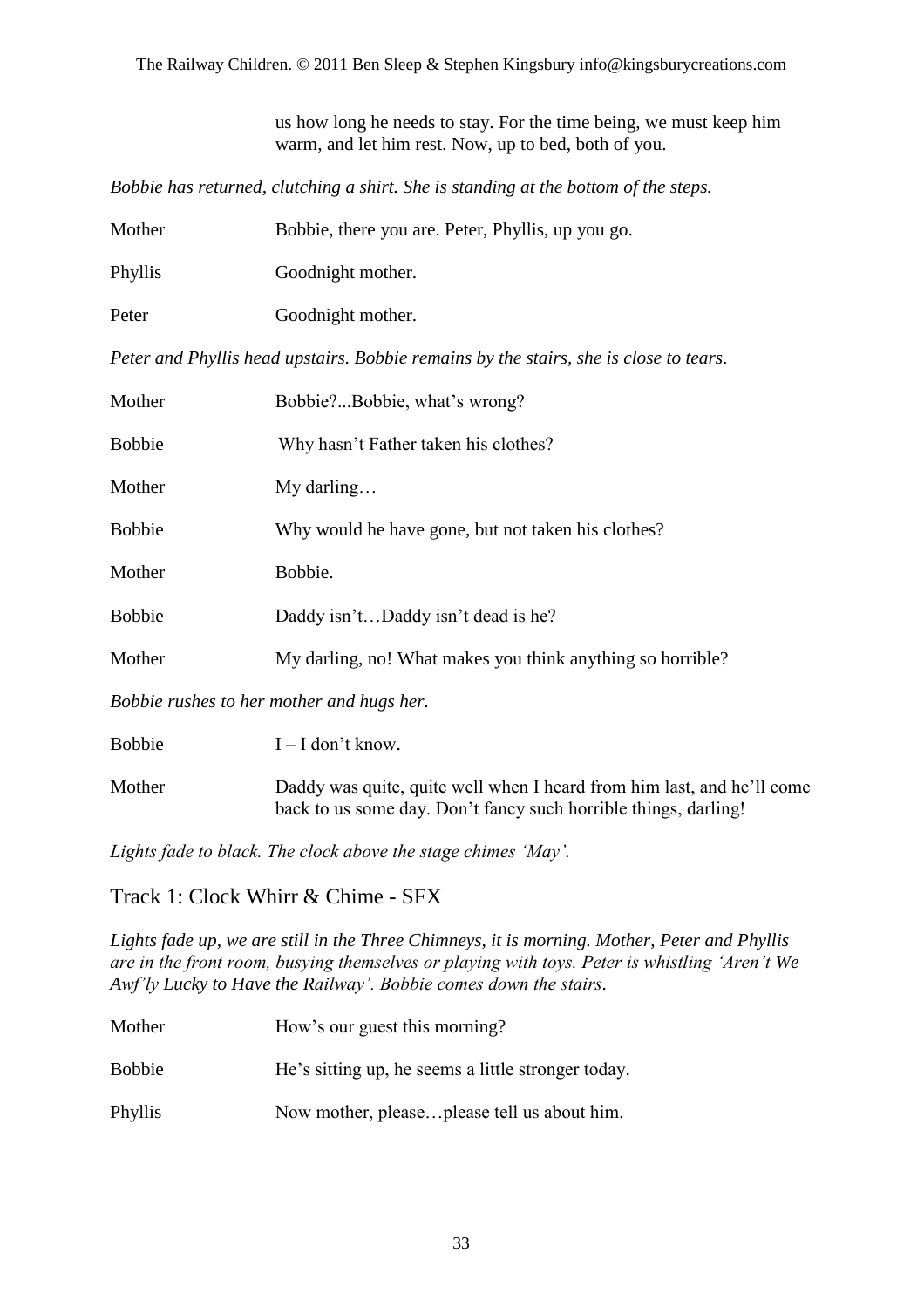| Peter         | We have been patient, and I had to bite my tongue not to go to sleep,<br>and I just nearly went to sleep and I bit too hard, and it still hurts now.<br>Do tell us!                                                                                                                                                                                                     |
|---------------|-------------------------------------------------------------------------------------------------------------------------------------------------------------------------------------------------------------------------------------------------------------------------------------------------------------------------------------------------------------------------|
| Mother        | Well, it's a story long enough to make a whole book of. He's a writer;<br>he's written wonderful books. In Russia at the time of the Tsar one<br>dared not say anything about the rich people doing wrong, or about the<br>things that ought to be done to make poor people better or happier. If<br>one did, one was sent to prison.                                   |
| Peter         | But they can't, people only go to prison when they've done wrong.                                                                                                                                                                                                                                                                                                       |
| Mother        | Or when Judges think they've done wrong. Yes, that's so in England.<br>But in Russia it was different. And he wrote a beautiful book about<br>poor people and how to help them. I've read it. There's nothing in it but<br>goodness and kindness. And they sent him to prison for it. He was three<br>years in a horrible dungeon. In prison all alone for three years. |
| Peter         | But that can't be true now, it sounds like something out of a history<br>book – how did he get away?                                                                                                                                                                                                                                                                    |
| Mother        | When the war came, he volunteered as a soldier, but he deserted at the<br>first chance he got.                                                                                                                                                                                                                                                                          |
| Peter         | But that's very cowardly.                                                                                                                                                                                                                                                                                                                                               |
| Mother        | Do you think he owed anything to a country that had done that to him?<br>If he did, he owed more to his wife and children. He didn't know what<br>had become of them.                                                                                                                                                                                                   |
| <b>Bobbie</b> | Oh, he had them to think about too, then, all the time he was in prison?                                                                                                                                                                                                                                                                                                |
| Mother        | For anything he knew, they might have been sent to prison too. But he<br>got a message that they had escaped and come to England. So he came<br>here to look for them.                                                                                                                                                                                                  |
| Peter         | Had he got their address?                                                                                                                                                                                                                                                                                                                                               |
| Mother        | No, just England. He was going to London, and thought he had to<br>change at our station, and then found he'd lost his ticket, and his purse.                                                                                                                                                                                                                           |
| Peter         | Oh, do you think he'll find them? I mean his wife and children $-$ not his<br>ticket.                                                                                                                                                                                                                                                                                   |
| Mother        | I hope and pray he'll find them, darlingDears, when you say your<br>prayers, I think you might ask God to show His pity upon all prisoners<br>and captives.                                                                                                                                                                                                             |
| <b>Bobbie</b> | To show his pityupon all prisoners and captives. Is that right mother?                                                                                                                                                                                                                                                                                                  |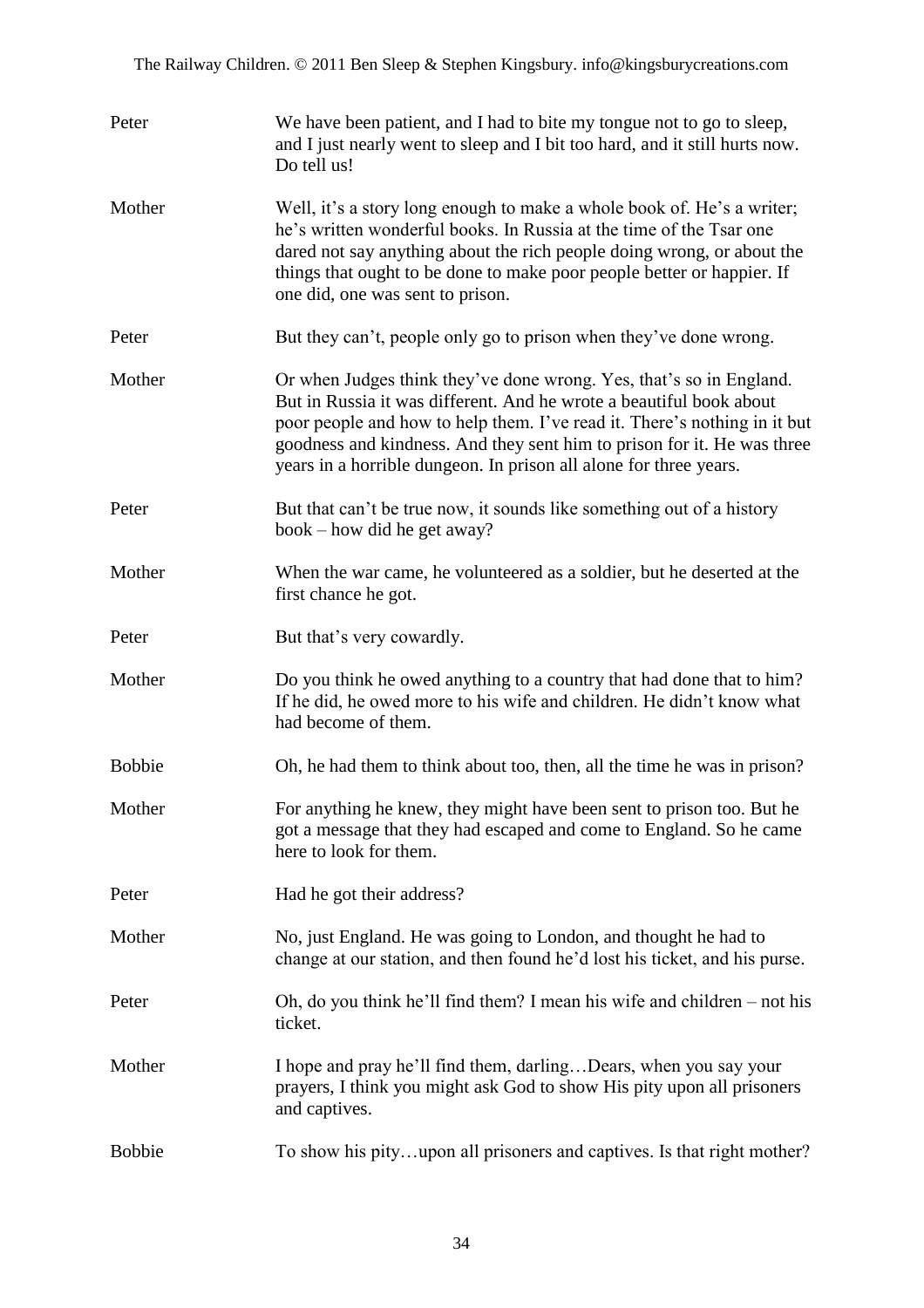The Railway Children. © 2011 Ben Sleep & Stephen Kingsbury info@kingsburycreations.com

| Mother                   | Yes yes, my darling                                                                                                                                                                           |  |
|--------------------------|-----------------------------------------------------------------------------------------------------------------------------------------------------------------------------------------------|--|
| Pause                    |                                                                                                                                                                                               |  |
| Peter                    | <i>(trying to break the tension)</i> ErYou remember Perks promising me<br>the very first strawberries out of his own garden? Well, I should think<br>they're ripe now. Let's go down and see. |  |
| Phyllis                  | Oh yes! I just fancy some strawberries. Can we mother?                                                                                                                                        |  |
| Mother                   | Of course my dears.                                                                                                                                                                           |  |
| Phyllis                  | There's only one problem, Peter                                                                                                                                                               |  |
| Peter                    | Oh, what's that?                                                                                                                                                                              |  |
| Phyllis                  | Well, I'm not sure you will be the first to get Perks' strawberries.                                                                                                                          |  |
| Peter                    | Why ever not?                                                                                                                                                                                 |  |
| Phyllis                  | Because I'm not sure you'll be the first to get there!                                                                                                                                        |  |
| Phyllis bolts off stage. |                                                                                                                                                                                               |  |
| Peter                    | Why, you little                                                                                                                                                                               |  |
| Peter chases after her.  |                                                                                                                                                                                               |  |
| Mother                   | You should go too, Bobbie – the fresh air will do you good                                                                                                                                    |  |
| <b>Bobbie</b>            | Are you sure?                                                                                                                                                                                 |  |
| Mother                   | Of course. Besides, I need you to look after Phyllis and Peter. Go on,                                                                                                                        |  |

*Pause*

| <b>Bobbie</b> | Hey! You two $-$ wait for me! |  |
|---------------|-------------------------------|--|
|---------------|-------------------------------|--|

off you go

*Bobbie runs off-stage, as she does so the stage begins to revolve.*

#### Track 11: Railway Cue, incidental

*The children mount the bridge as the stage is still turning. Peter enters first, closely followed by Phyllis.*

Phyllis Peter! Slow down!

*Peter stops on the bridge.*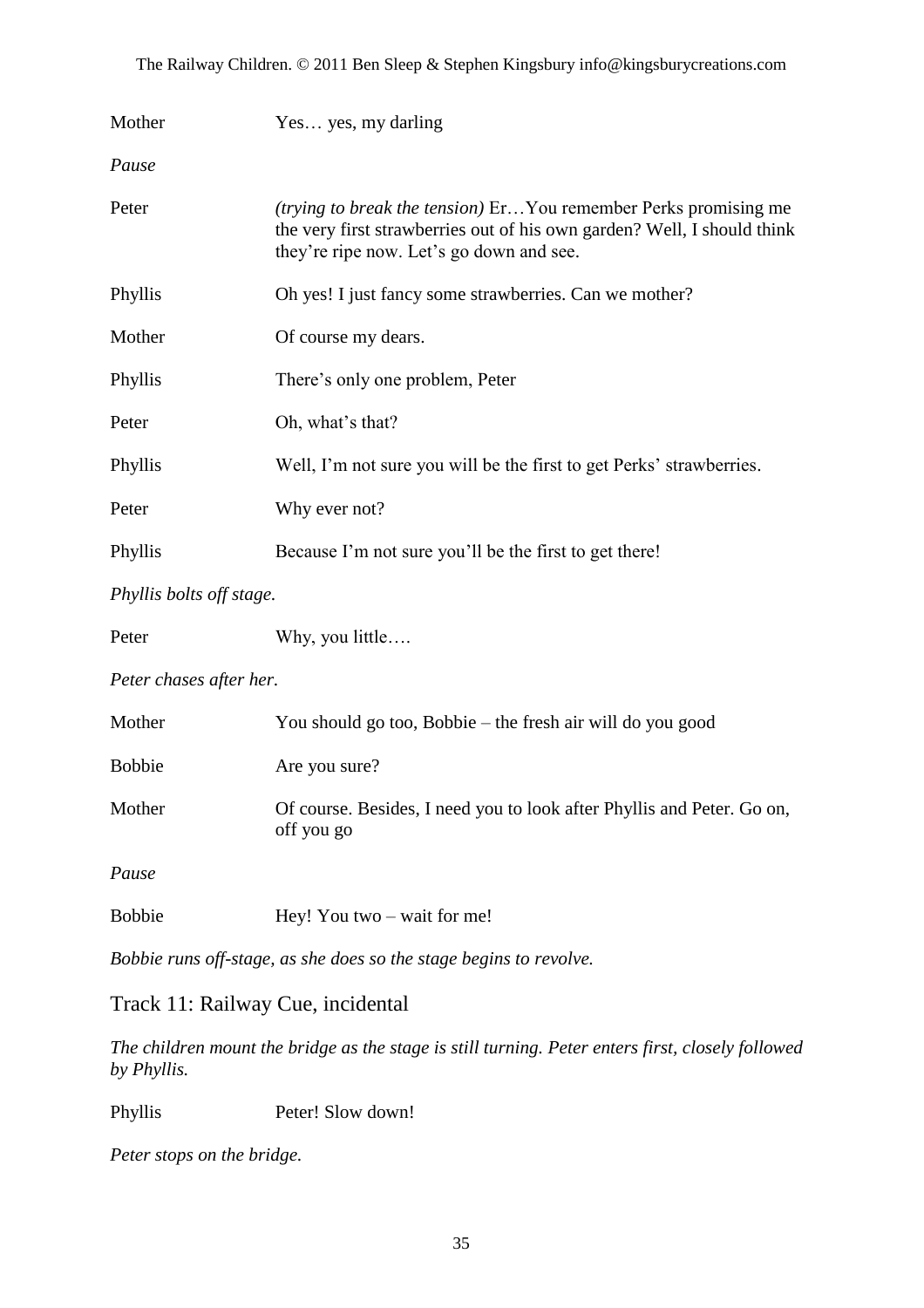| Peter                             | Did you really think you could beat me?!                                                                                                                     |
|-----------------------------------|--------------------------------------------------------------------------------------------------------------------------------------------------------------|
| Phyllis                           | Wait for Bobbie! We'll leave her behind!                                                                                                                     |
| Bobbie enters.                    |                                                                                                                                                              |
| <b>Bobbie</b>                     | Stop! Both of you!                                                                                                                                           |
| Peter                             | What's the matter? Can't keep up? Go on, admit it!                                                                                                           |
| <b>Bobbie</b>                     | I never said I could!                                                                                                                                        |
| Peter                             | All right, we'll stop for a minute to catch our breath.                                                                                                      |
| Phyllis                           | I don't need to catch my breath. You're such a typical boy Peter.<br>Always going on and about how much better you are, how much faster<br>you are, how much |
|                                   | Track 12: Landslide! Stop the Train! - song                                                                                                                  |
| <b>Bobbie</b>                     | (cutting her off) Hush. Stop! What's that?                                                                                                                   |
| <b>Bobbie</b>                     | Did you hear that noise?                                                                                                                                     |
| Phyllis                           | What Noise?                                                                                                                                                  |
| <b>Bobbie</b>                     | A creaking, rustling, rumbling sound.<br>Did you feel the earth tremble?                                                                                     |
| Peter                             | Tremble?                                                                                                                                                     |
| <b>Bobbie</b>                     | A shuddering strong vibration in the ground?                                                                                                                 |
|                                   | They all stand still and listen. There is another rumble, louder this time.                                                                                  |
| Children                          | I can hear that noise<br>And it's getting louder<br>I can feel the earth tremble<br>What on earth is going on?                                               |
| Peter                             | Look at that! The whole bank is moving. The trees are walking down<br>the hill!                                                                              |
| Phyllis<br><b>Bobbie</b><br>Peter | I always knew the railway was an enchanted place<br>Like the woodlands in Macbeth<br>Like trees in a sliding race!                                           |
| Children                          | Marching slowly down the slope<br>This magical tree parade<br>Sliding, shifting, gently drifting                                                             |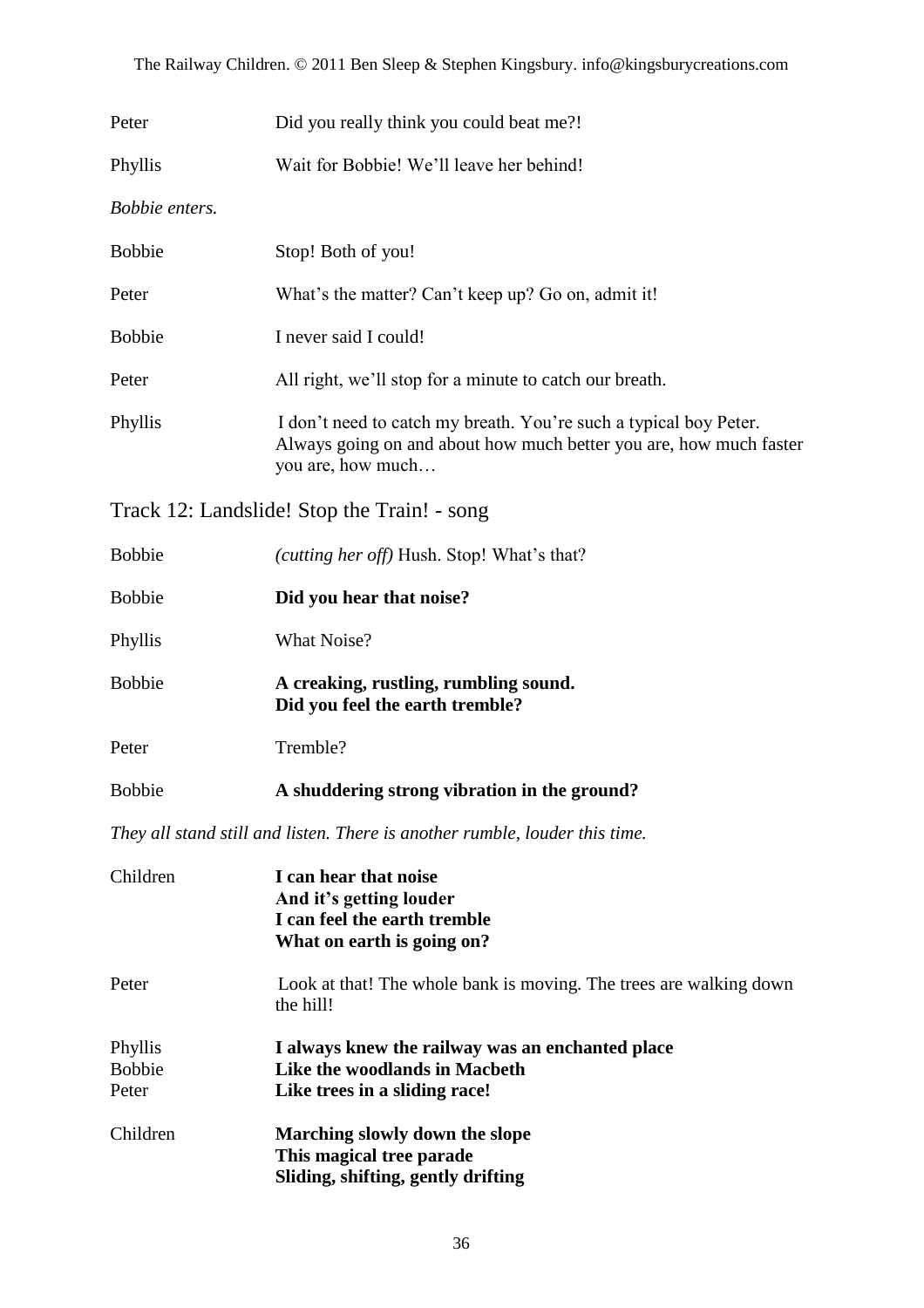#### **A mobile shady glade**

Phyllis What is it? Oh, what is it? It's much too magic for me. I don't like it. Lets's go home.

Peter It's all coming down!

Children **Rocks are falling now They"re snowballing now It"s enthralling The landslide is sprawling All rushing on down the hillside With a blundering thundering crash!**

*They stand in dumbstruck silence as the dust starts to settle.*

| <b>Bobbie</b> | That'll take some sweeping up. |
|---------------|--------------------------------|
|               |                                |

Peter *(slow and pensive)* Yes...yes...

*He looks at his pocket watch.*

| Peter            | Oh no                                                                                                                          |
|------------------|--------------------------------------------------------------------------------------------------------------------------------|
| Bobbie & Phyllis | What is it?                                                                                                                    |
| Peter            | The 11.29 hasn't gone by yet                                                                                                   |
| Children         | What are we to do?<br>Now trees and boulders block the line<br>Think of something quick<br>Or a terrible fate awaits the 11.29 |
| <b>Bobbie</b>    | We could run to the station                                                                                                    |
| Peter            | We don't have time                                                                                                             |
| Peter            | If only we had something red<br>That we could wave<br>If we run up the line<br>Then maybe we could save the train!             |
| Phyllis          | We could make some petticoat flags!<br>They're really bright and red!                                                          |

*The girls remove their petticoats.*

| <b>Bobbie</b> | Phyllis, that's a great idea!                        |
|---------------|------------------------------------------------------|
| Peter         | For once you decide to use your head!                |
| Peter         | All right, so girls occasionally do have good ideas! |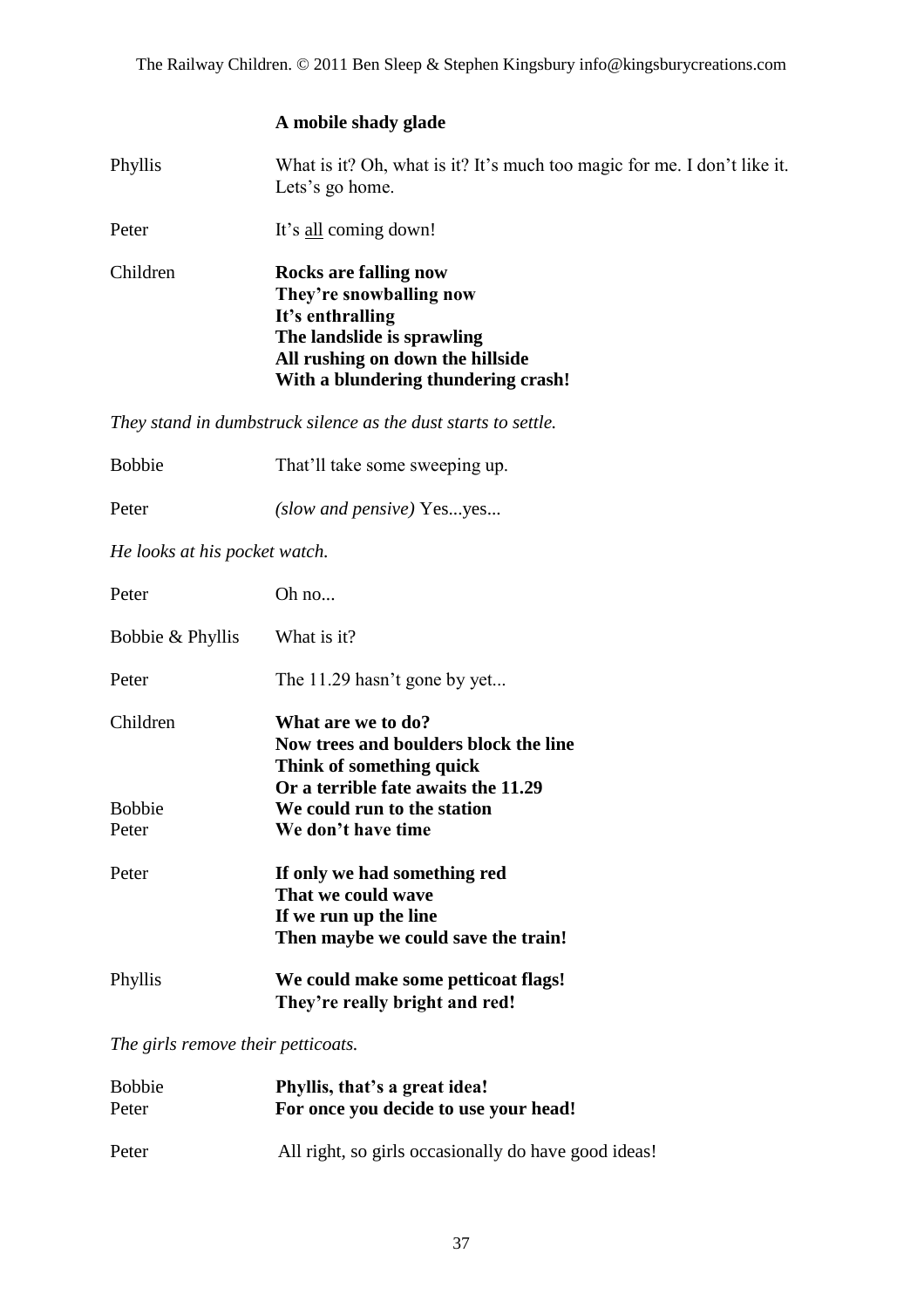*Peter starts to tear in to a petticoat.*

| Phyllis       | You're notyou're not going to                                                                                                                                                                                             |
|---------------|---------------------------------------------------------------------------------------------------------------------------------------------------------------------------------------------------------------------------|
| Peter         | Be quiet!                                                                                                                                                                                                                 |
| Phyllis       | Don't tell me to be quiet!                                                                                                                                                                                                |
| <b>Bobbie</b> | There's no time to arguetear them into little bits if you like. Don't<br>you see, Phil, if we can't stop the train there'll be a real live accident,<br>with people killed! Now, wave your flags! We must stop the train! |

*The focus shifts from the children to the passengers on the approaching train.*

| Passengers                       | Aren't we awf'ly lucky to have the railway<br>The safest way to get from B to C<br>We always feel secure<br>'Cos GNR assure<br>Our safety and security<br>Are given the highest priority!                                                                                          |
|----------------------------------|------------------------------------------------------------------------------------------------------------------------------------------------------------------------------------------------------------------------------------------------------------------------------------|
| Children                         | Stop the train! Stop the train!<br>Keep trying and trying again!                                                                                                                                                                                                                   |
| Peter & Phyllis<br><b>Bobbie</b> | Look out Bobbie! You must get off the line!<br>Not just yet! Let me be!                                                                                                                                                                                                            |
| Peter & Phyllis<br>Children      | It's no good! They can't see!<br>Keep waving like mad to prevent a catastrophe<br>Horrible accident! Terrible tragedy!<br>$\ddot{}$                                                                                                                                                |
| Passengers                       | Aren't we awf'ly lucky to have the railway<br>The safest way to get from B to C<br>We always feel secure<br>'Cos GNR assure<br>Our safety and security<br>Are given the highest priority!                                                                                          |
| Passengers                       | Goodness me! What's going on?<br>We're slowly down; is something wrong?<br>This is most irregular<br>What is going?                                                                                                                                                                |
| Children                         | Stop the train! Stop the train!<br>Keep waving like mad to prevent a catastrophe!<br>If we stop there will be<br>A horrible accident! Terrible tragedy!<br>Isn't time to explain!<br>Are we just shouting and waving in vain?<br>We are ready to drop<br>So won't you please stop! |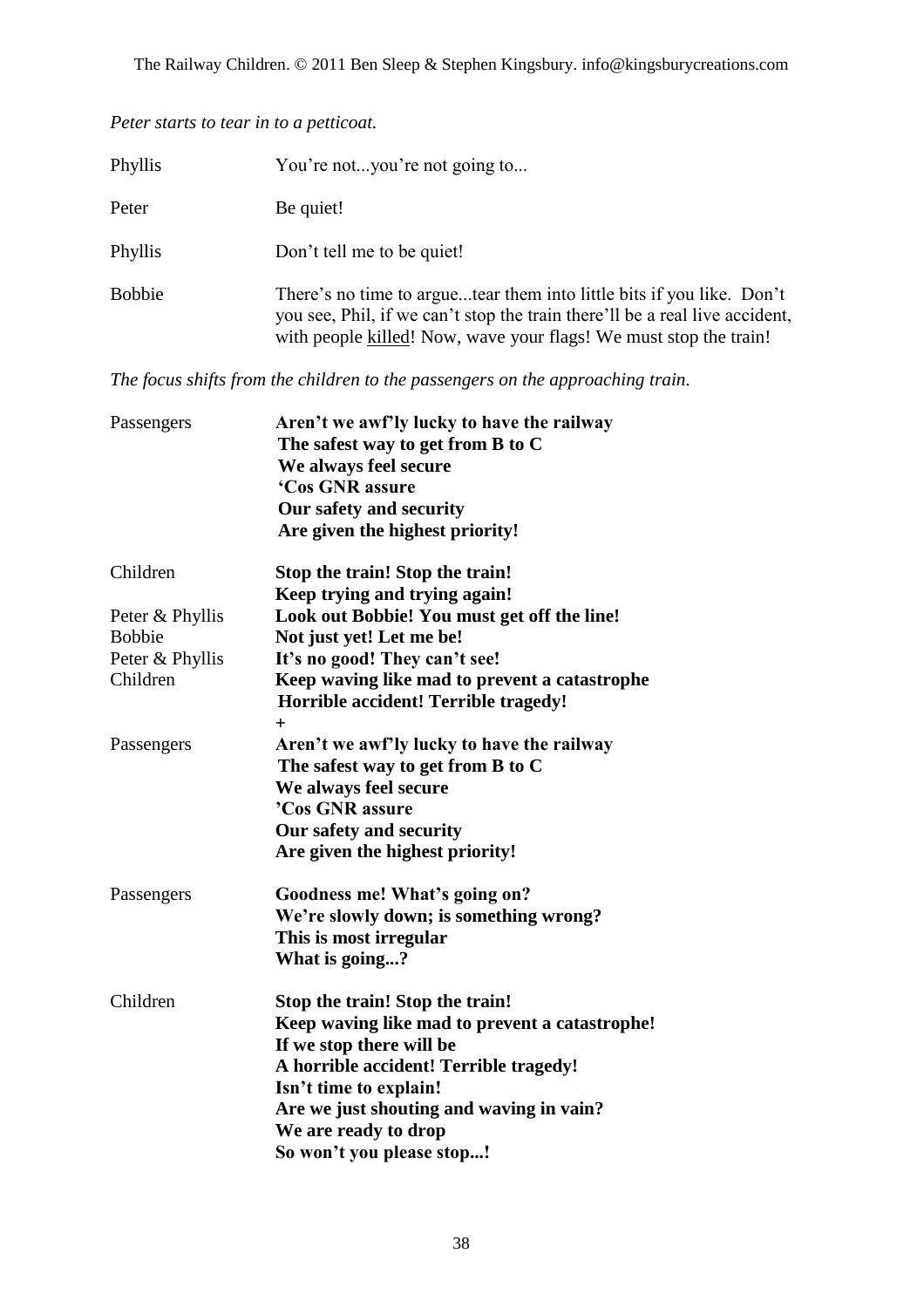| Passengers | Goodness me! What's going on?                  |
|------------|------------------------------------------------|
|            | We're slowly down; is something wrong?         |
|            | This is most irregular                         |
|            | What is going on?                              |
|            | Goodness me! What's going on?                  |
|            | We're slowly down; is something wrong?         |
|            | What's going on?                               |
|            | $\pm$                                          |
| Children   | Stop the train! Stop the train!                |
|            | Keep waving like mad to prevent a catastrophe! |
|            | If we stop there will be                       |
|            | A horrible accident! Terrible tragedy!         |
|            | Isn't time to explain!                         |
|            | Are we just shouting and waving in vain?       |
|            | We are ready to drop                           |
|            | So won't you please stop                       |
|            | A horrible accident! Terrible tragedy!         |
|            | Are we just shouting and waving in vain?       |
|            | We're begging you: Please stop the train!      |

*Bobbie faints. The children rush to her and the stage is swallowed up in smoke.*

## *End of Act 1*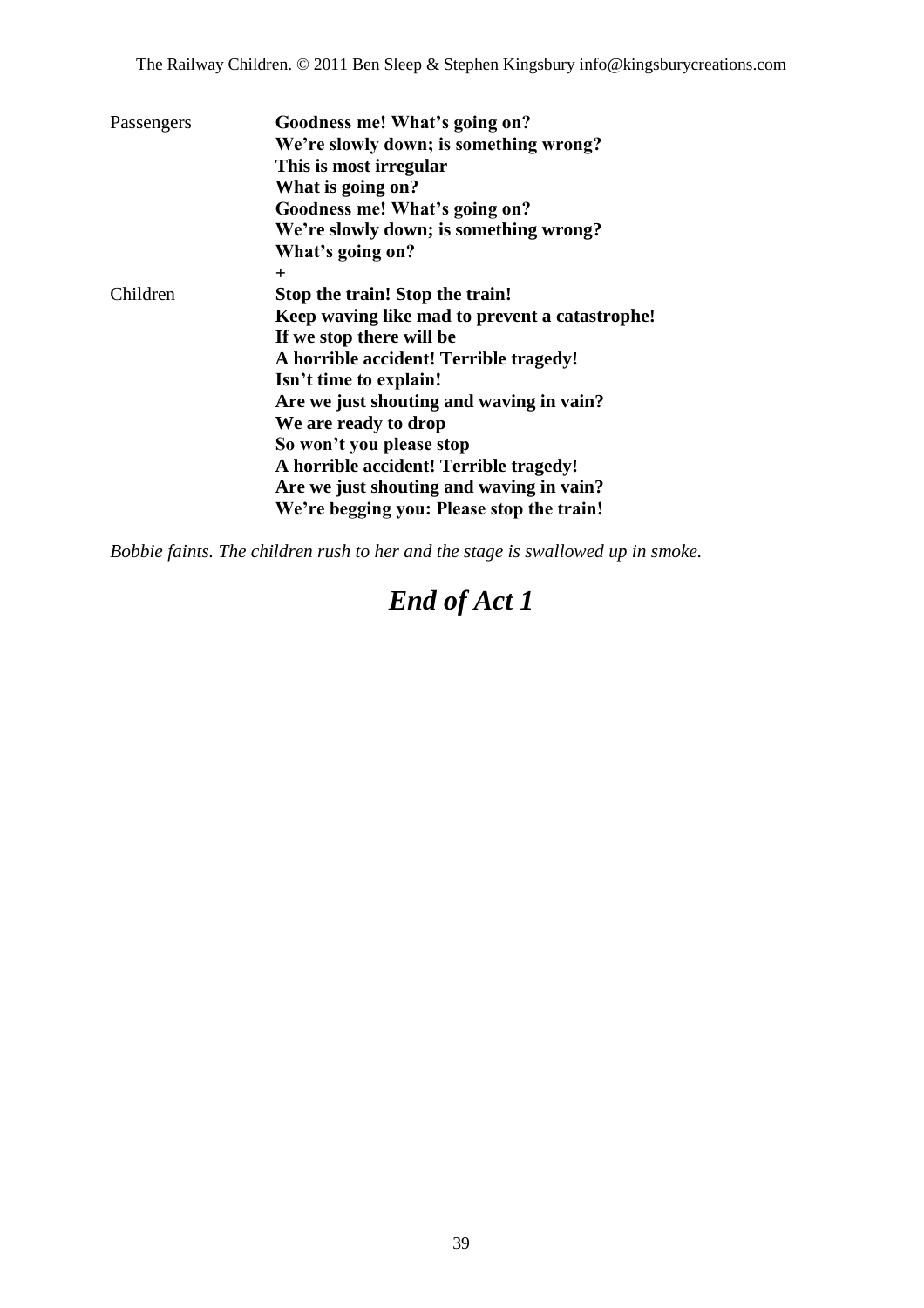The Railway Children. © 2011 Ben Sleep & Stephen Kingsbury. info@kingsburycreations.com

## **ACT 2**

*The entire cast is on stage. The revolve is set to show Perks' little office. The Director of GNR is stood on a small box. Perks addresses the audience:*

Track 13: Fortune Always Favours the Bold - song

Perks **In all me years as porter at this charming station This is by far the proudest moment that I"ve "ad A loyal and dutiful career There"s been a Perks as porter "ere Back to me Grandpa"s Dad when I were just a lad**

*In his element now, Perks starts his well-rehearsed 'presentation':*

**Now this station has a fascinating hist"ry But the reason why they built it In the middle of a marsh remains a myst"ry The original intention was an overdue extension**

*Sir Hector gets out of his seat and whispers quietly in Perks' ear and slips him a piece of paper.*

**To the Brackenbourne to Brackenbury Branch...**

**Without further much ado Let me introduce to you**

*There is a short pause as he reads from the paper.*

**Sir Hector who apart from being Rector of this parish Is Sir Hector Arthur Spector The Director of this sector of the GNR,**

*Perks takes his seat next to Bobbie. There is some polite applause as the rather pompous Sir Hector takes the stage.*

Sir Hector **As Director of the GNR, my friends An important duty I effectuate Is to ensure that each departing train arrives on time Because the customers complain when they are late!**

> **I am very glad to say That on the fateful day**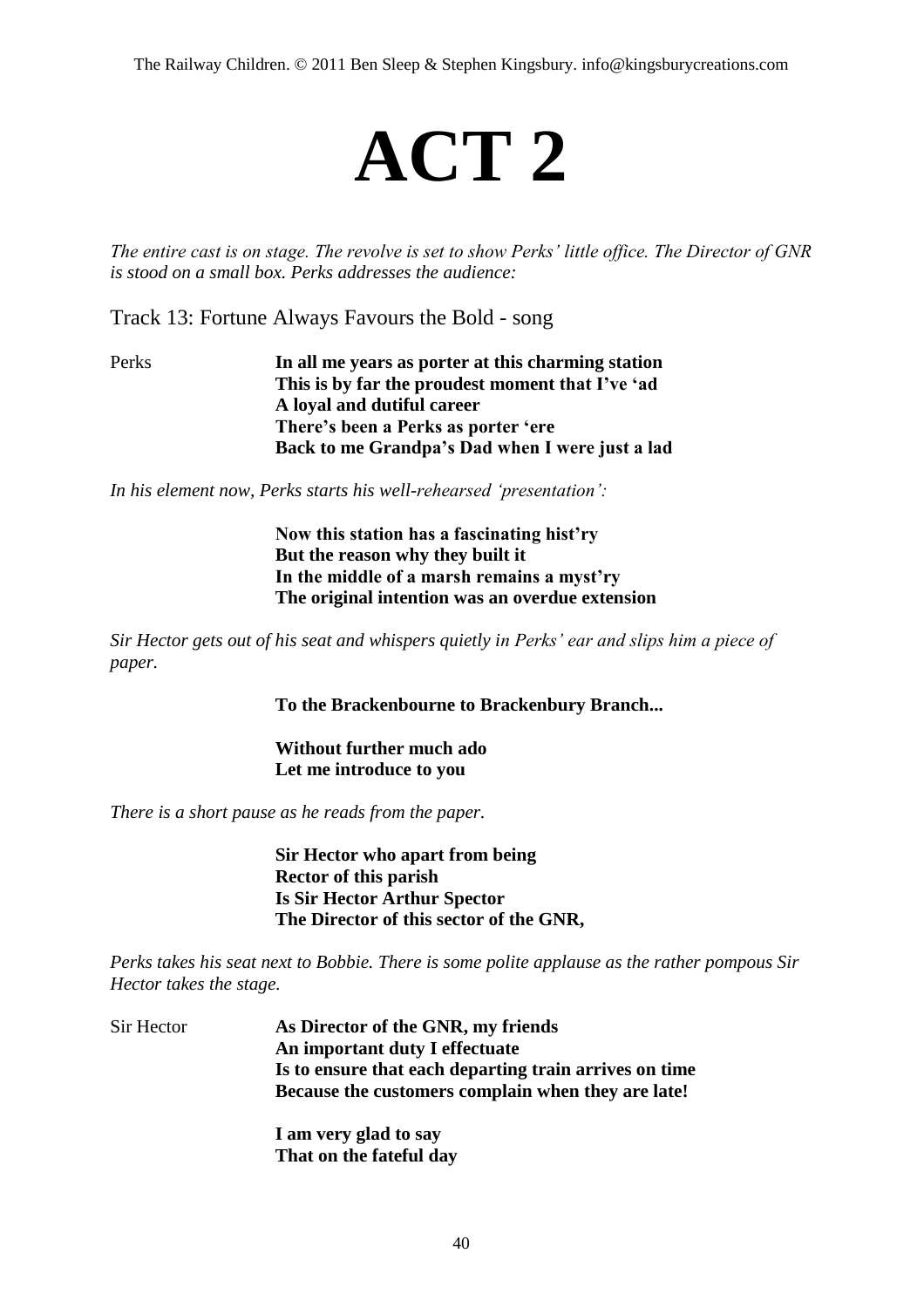|                    | Once the blockage on the track was cleared away<br>The train worked up a head of steam<br>It got ahead of time<br>So at its final destination<br>There was quite some consternation<br>When it turned up at eleven fifty-eight<br>And not eleven fifty-nine!                                                                                                                                                                                                                                                                                                                    |
|--------------------|---------------------------------------------------------------------------------------------------------------------------------------------------------------------------------------------------------------------------------------------------------------------------------------------------------------------------------------------------------------------------------------------------------------------------------------------------------------------------------------------------------------------------------------------------------------------------------|
|                    | There is a moral nested there among the rocks and mud<br>It is an aphorism mother would relate:<br>Although it's better to be late than 'dead' on time<br>It's even better to ensure you're never late!                                                                                                                                                                                                                                                                                                                                                                         |
| Passengers         | Although it's better to be late than 'dead' on time<br>It's even better to ensure you're never late!                                                                                                                                                                                                                                                                                                                                                                                                                                                                            |
| Perks              | Sir Hector, with respect,<br>I think you've missed the point<br>These children were the heroes of the day<br>A reminder to us all<br>That when you're brave and standing tall<br>However small you are<br>The larger brutes are easier to slay                                                                                                                                                                                                                                                                                                                                  |
| Passengers & Perks | Only courage, heart and sense<br>Reveal a power that's quite immense<br>And in staying calm and thinking clear<br>There's nothing in the world you have to fear!<br>It's down to them that we are here today<br>And it just remains to say:<br>That never in the field of public transport<br>Has so much been owed to quite so a few<br>And by so many passengers as this<br>So collectively we thank<br>The saviours of the train<br>And if the GNR will last a thousand years<br>People still will say<br>That was their finest day<br>Yes, indeed it was their finest hour! |
| Perks              | When you've the courage to square up to the danger<br>When you've the sense to know just what to do<br>When you've the heart for fellow feeling<br>And the patience of a saint to see it through<br>These qualities combine<br>To make your own luck over time<br><b>Remember these words</b><br>As true today as when they first were told:<br>Fortune always favours the bold!                                                                                                                                                                                                |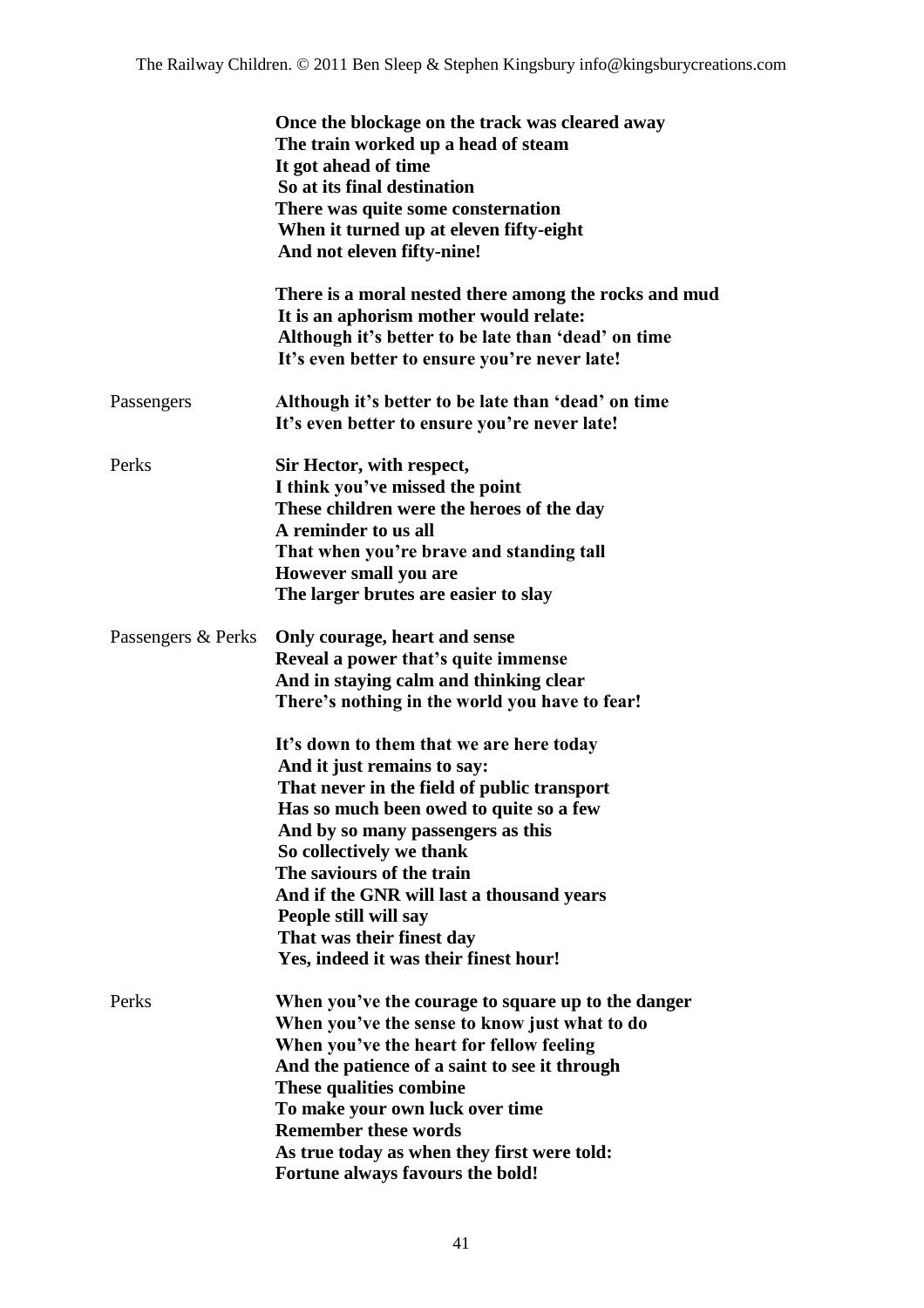| Passengers & Perks | They showed wisdom, they showed wit<br>They showed mettle, they showed grit<br>Never need rely on luck<br>With such audacity and pluck<br>Never daunted, always brave<br>Never mind how close the shave<br>This feat of derring-do<br>So well timed and right on cue                                                                                                                                                                                                                                                                                                                                                                                                                                                                                                                                                                                                                              |
|--------------------|---------------------------------------------------------------------------------------------------------------------------------------------------------------------------------------------------------------------------------------------------------------------------------------------------------------------------------------------------------------------------------------------------------------------------------------------------------------------------------------------------------------------------------------------------------------------------------------------------------------------------------------------------------------------------------------------------------------------------------------------------------------------------------------------------------------------------------------------------------------------------------------------------|
| Perks              | Before they are awarded their gifts, I invite the heroes of the day to<br>give a few words.                                                                                                                                                                                                                                                                                                                                                                                                                                                                                                                                                                                                                                                                                                                                                                                                       |
| Children           | Although we're really grateful<br>For this generous reception<br>If we're honest it was really an exciting kind of game!<br>We only did what anybody else would do<br>To stop the chuffing train<br>But thank you all the same!                                                                                                                                                                                                                                                                                                                                                                                                                                                                                                                                                                                                                                                                   |
| Passengers & Perks | How does one define an act of courage<br>Is it never giving up when others do?<br>What makes someone stay to fight<br>When others have just taken flight?<br>One must stand and face the fear<br>Like our gallant gang of fearless heroes here!<br>When you've the courage to square up to the danger<br>When you've the sense to know just what to do<br>When you've the heart for fellow feeling<br>And patience of a saint to see it through<br>These qualities combine<br>To make your own luck over time<br><b>Remember these words</b><br>As true today as when they first were told:<br>Success will visit those who break the mould<br>The Roman writers tell us that:<br>"Fortes fortuna adiuvat"<br>According to a sample we polled:<br>Fortune always favours the bold!<br>Ev'rything around you will be turning to gold<br>Did we mention: Fortune always favours the bold!<br>$^{+}$ |
| Children           | Although we're really grateful<br>For this generous reception<br>If we're honest it was really an exciting kind of game!<br>We only did what anybody else would do<br>To stop the train<br>But thank you all the same!                                                                                                                                                                                                                                                                                                                                                                                                                                                                                                                                                                                                                                                                            |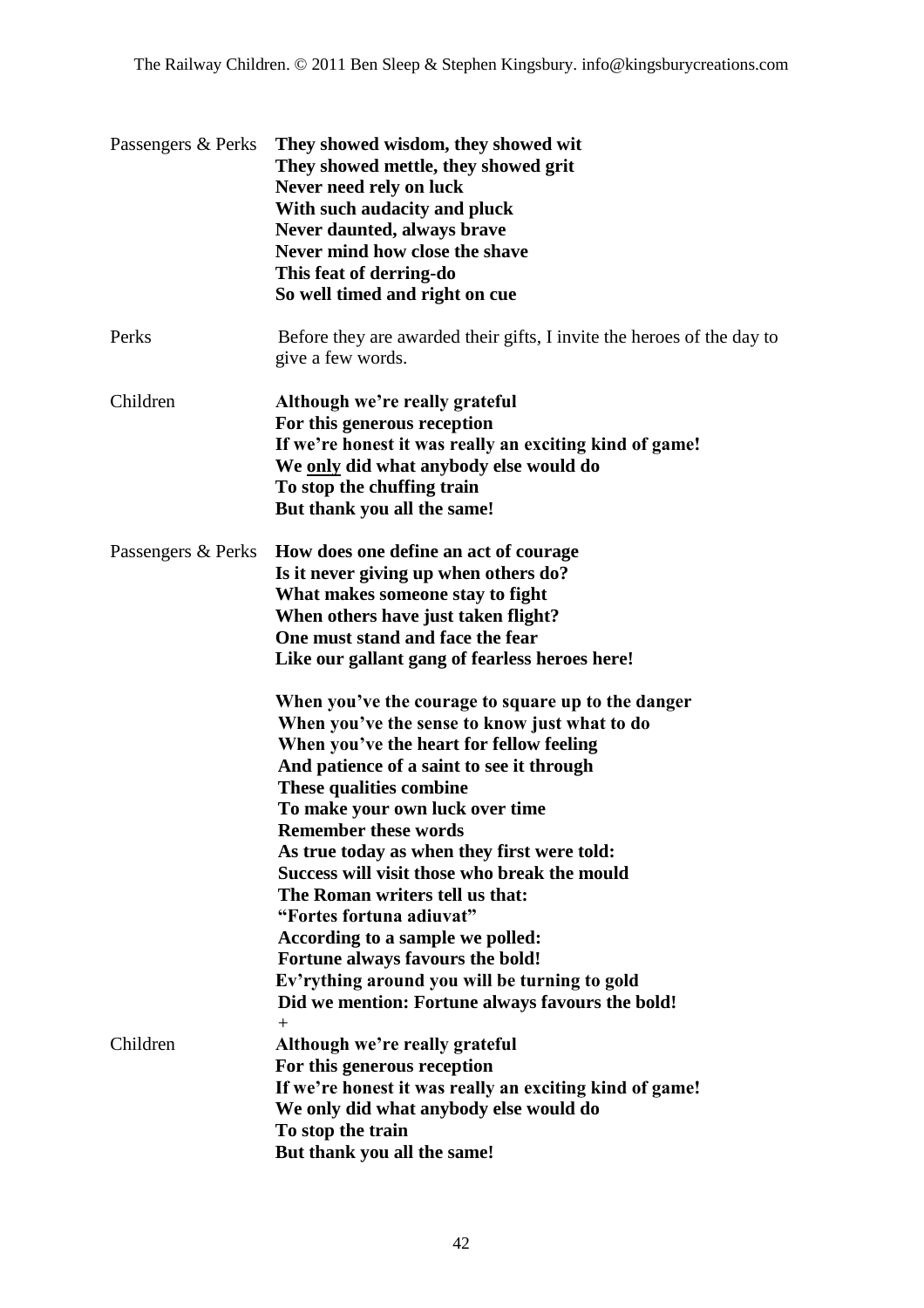*The crowd cheers, and the Director hands each of the children a pocket watch.*

| <b>Bobbie</b> | Goodness. This really is too much.                                                                                                                                                               |
|---------------|--------------------------------------------------------------------------------------------------------------------------------------------------------------------------------------------------|
| Phyllis       | Look! There's an inscription (she reads) 'From the directors of the<br>Great Northern Railway in grateful recognition of the courageous and<br>prompt action which averted an accident $-1905$ . |
| Perks         | Well, what do you say to that, eh?                                                                                                                                                               |
| Peter         | I don't know what to say $-1$ 'm speechless.                                                                                                                                                     |
| Sir Hector    | ( <i>whispering to Peter</i> ) I hope not, young man – you must say a few<br>words.                                                                                                              |

*Peter looks around, embarrassed, and then steps forward to address the crowd.*

Peter Ladies and Gentlemen…Ladies and Gentlemen, it"s most awfully good of you, and we shall treasure the watches all our lives – but we really don"t deserve it because what we did wasn"t anything really. At least, I mean it was awfully exciting, and what I mean to say – thanks you all very, very much.

*The crowd cheers and applauds, and gradually disperses, leaving the children and Perks alone.*

| Perks         | Well, I thought that went very well. I'm not usually one to stand on<br>ceremony, but credit where credit's due, I                                                                   |
|---------------|--------------------------------------------------------------------------------------------------------------------------------------------------------------------------------------|
| <b>Bobbie</b> | (cutting him off) Mr. Perks                                                                                                                                                          |
| Perks         | Yes?                                                                                                                                                                                 |
| <b>Bobbie</b> | Mr. Perks, I wonder if I might ask a favour?                                                                                                                                         |
| Perks         | Well, I suppose that depends on what it is. You've already had all me<br>strawberries                                                                                                |
| <b>Bobbie</b> | No, no nothing like that. I have a letter, and it's very important that it's<br>delivered to our old Gentleman. Do you think you might pass it to him?                               |
| Perks         | Another one? I don't know, if you're not stopping the train with your<br>petticoats, you're stopping it with notes. I can't delay the trains<br>missmore than my job's worth y'know. |
| <b>Bobbie</b> | Oh please Mr. Perks, it is jolly important – I wouldn't ask if it weren't.                                                                                                           |
| Peter         | What's all this about anyway?                                                                                                                                                        |
| <b>Bobbie</b> | Nothing to bother yourself about, $Peter - do$ be quiet.                                                                                                                             |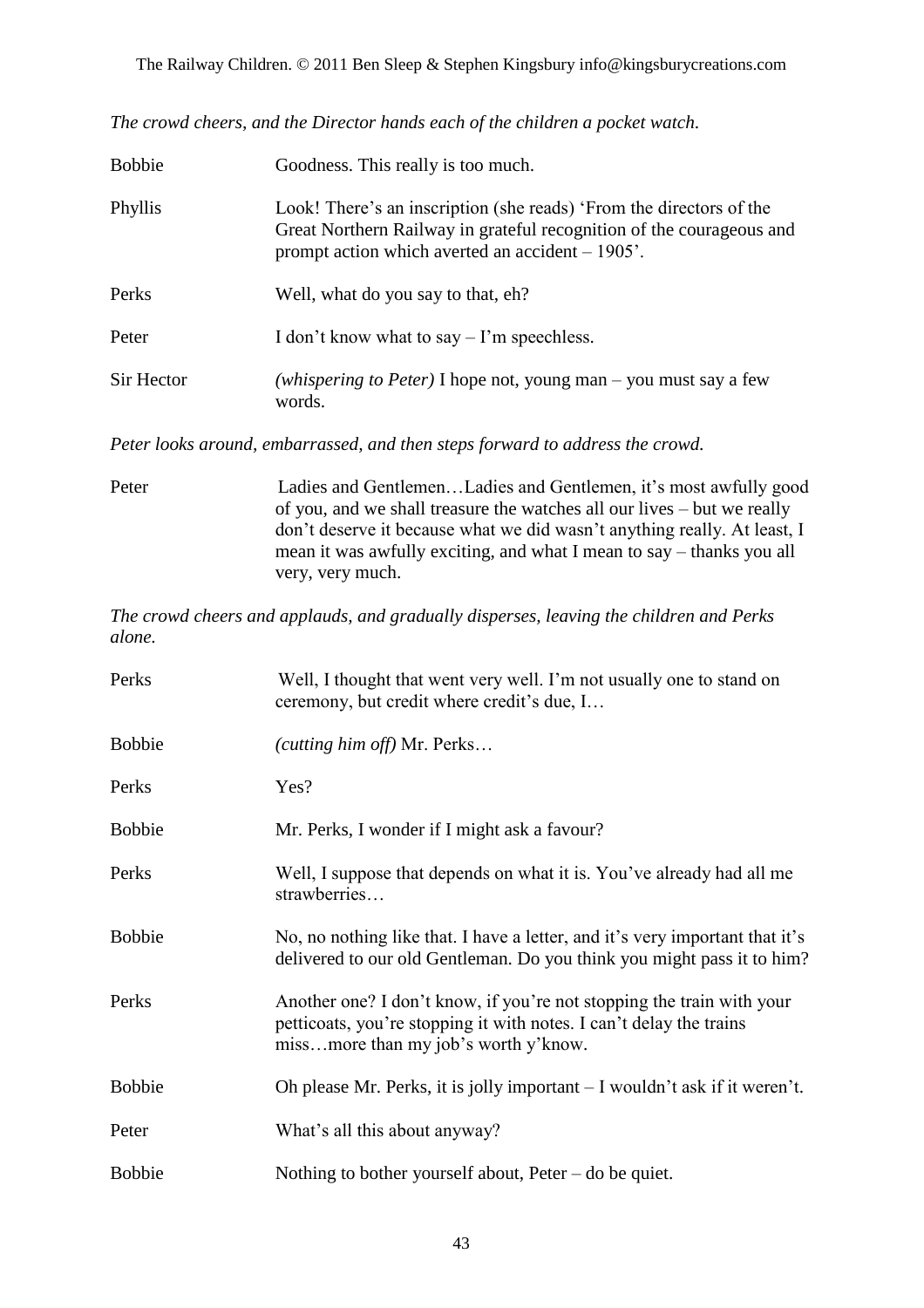| Peter         | Well, I like that. I'll have you know I'm the man of the house. I should<br>be kept informed, you know.                                                                                                                                 |
|---------------|-----------------------------------------------------------------------------------------------------------------------------------------------------------------------------------------------------------------------------------------|
| Phyllis       | Oh do be quiet, Peter. If you don't know what it's about, there's good<br>reason. Bobbie's quite right. Some things are best left secret. It's not<br>good for everyone to know everything about everything What is it<br>about Bobbie? |
| Perks         | I don't know. You lot don't know if you're comin' or goin'. Gimme the<br>$letter - I'll$ see that he gets it.                                                                                                                           |
| <b>Bobbie</b> | Oh, thank you Mr. Perks! It really is most important                                                                                                                                                                                    |
| Perks         | Well, run along now. I've all manner of stuff to clear up and get on<br>with thanks to you lot and your little ceremony. Go on -off with you.                                                                                           |
| Children      | Good bye, Mr. Perks / Thank you, Mr. Perks.                                                                                                                                                                                             |

*The children walk off, examining their watches and chatting excitedly, as the stage begins to revolve and fade to black. Perks continues to sweep the stage, whistling 'Fortune Always Favours…' as he does so. The stage revolves round to the Three Chimneys. The clock above the stage ratchets and whirrs and chimes 'June'.*

Track 1: Clock Whirr & Chime - SFX

*Lights fade up on the Three Chimneys. The children are sitting, wrapping parcels. Mother enters.*

| Mother        | Well, hello my darlings.                                                                                                                                                                                |
|---------------|---------------------------------------------------------------------------------------------------------------------------------------------------------------------------------------------------------|
| <b>Bobbie</b> | Mother! We wondered where you had got to.                                                                                                                                                               |
| Mother        | I had to go into the village to send a telegram.                                                                                                                                                        |
| Peter         | A telegram? Whatever for?                                                                                                                                                                               |
| Mother        | To give my permission.                                                                                                                                                                                  |
| Phyllis       | Permission for what?                                                                                                                                                                                    |
| Mother        | Permission to print.                                                                                                                                                                                    |
| Phyllis       | Permission to print what?                                                                                                                                                                               |
| <b>Bobbie</b> | Oh Mother! Do you mean                                                                                                                                                                                  |
| Mother        | Yes, my little Chickies $-1$ 've sold another story. The one about the<br>King of the Mussels, so there'll be buns for tea. You can go and get<br>them as soon as they're baked. About eleven isn't it? |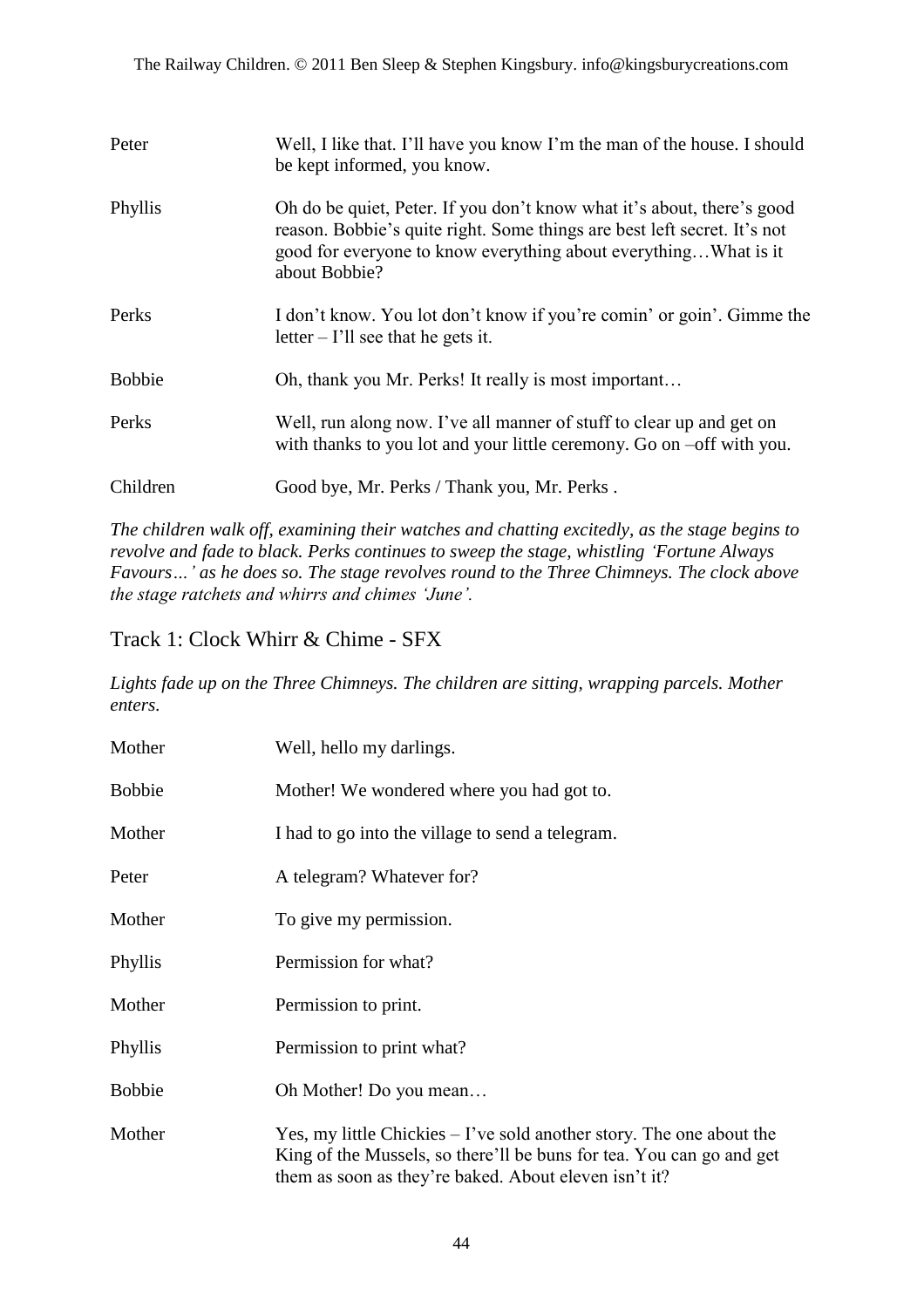| <b>Bobbie</b> | Mother, would you mind if we didn't have them for ourselves, but took<br>them down to the station.                                                                                                     |
|---------------|--------------------------------------------------------------------------------------------------------------------------------------------------------------------------------------------------------|
| Mother        | I don't mind where you have them dear, but why?                                                                                                                                                        |
| <b>Bobbie</b> | Because it's Perks' birthday – he's thirty two, and he says he doesn't<br>keep his birthday any more, because he's got other things to keep – not<br>rabbits or secrets – but the kids and the missus. |
| Mother        | You mean his wife and children?                                                                                                                                                                        |
| Phyllis       | Yes, it's the same thing, isn't it?                                                                                                                                                                    |
| Peter         | And we thought we'd make a nice birthday for him.                                                                                                                                                      |
| Mother        | Is that what all these parcels are in aid of?                                                                                                                                                          |
| Phyllis       | Oh yes, everyone in the village has been so kind. There's a basket of<br>gooseberries from the old lady at the post office.                                                                            |
| Peter         | And Mrs Ransome gave us a perambulator for the kids.                                                                                                                                                   |
| Mother        | Children.                                                                                                                                                                                              |
| Phyllis       | A tobacco pipe from the sweet shop.                                                                                                                                                                    |
| Peter         | An iron shovel from the blacksmith.                                                                                                                                                                    |
| Phyllis       | And loads moreoh he's going to love it.                                                                                                                                                                |
| Mother        | My darlingsthis is very kind of you, very kind indeed. But you must<br>be very careful how you give these gifts to Mr. Perks. Poor people are<br>very proud, you know.                                 |
| Phyllis       | It isn't because he's poor, it's because we're fond of him.                                                                                                                                            |
| Mother        | I'll find some things that Phyllis has out grown, if you're quite sure you<br>can give them to him without his being offended.                                                                         |
| Peter         | Can we have them now mother? We're heading down right away.                                                                                                                                            |

*Peter begins to load the parcels in a wheel barrow.*

| Mother  | You head down my darlings, and I'll follow on.                                       |
|---------|--------------------------------------------------------------------------------------|
| Phyllis | You're coming to the station.                                                        |
| Mother  | Well, he has been very kind to all of you. I'd like to congratulate him if<br>I may. |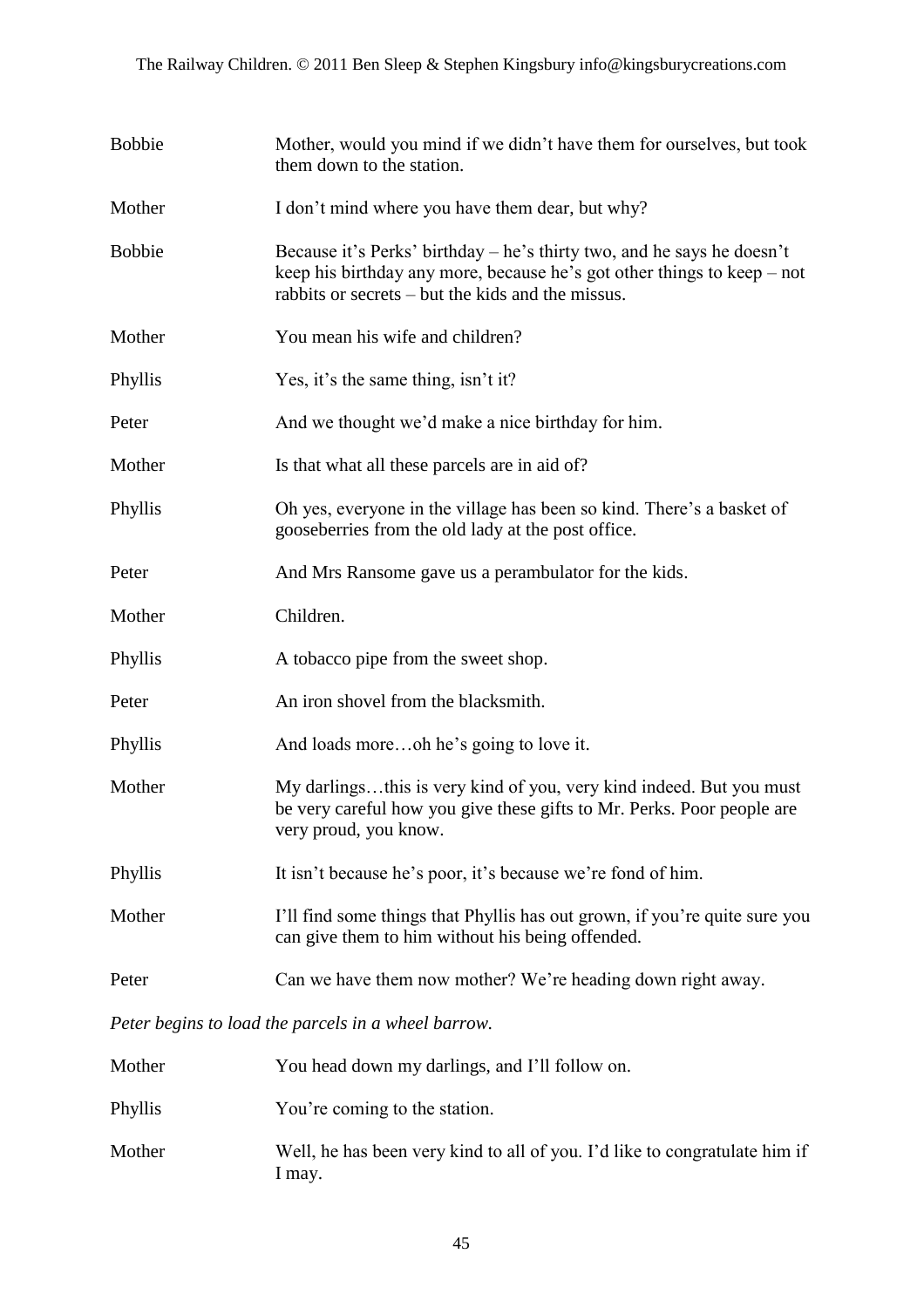Bobbie Of course! Mother, that"s wonderful!

Mother And I shall bring some buns from the village. Run along now.

*The children pack the wheel barrow and grab as many presents as they can. They climb the bridge as the stage begins to revolve, revealing the station and Mr. Perks, who is standing looking very agitated. The children call to him from the bridge.*

| Phyllis       | Mr. Perks! Mr. Perks, Good morning!                                                                   |
|---------------|-------------------------------------------------------------------------------------------------------|
| Perks         | There you are! Get down here right away!                                                              |
| <b>Bobbie</b> | Whatever's the matter?                                                                                |
| Perks         | You're the matter! You and your letter! Get down here now, there's a<br>very important guest waiting. |
| <b>Bobbie</b> | Oh! The old gentleman! I clean forgot.                                                                |

*The children rush down the steps and gather around Perks, struggling with the wheelbarrow as they go.*

| Phyllis       | What's all this about? What's going on?                                                         |
|---------------|-------------------------------------------------------------------------------------------------|
| <b>Bobbie</b> | The old gentleman! I wrote to him about our Russian friend                                      |
| Perks         | Yes, well – he's here. And he's a very busy man so keep it short. Wait<br>here, the lot of you. |

*Perks exits and returns with the Old Gentleman.* 

Perks Right this way sir, here they are.

The Old Gentleman shakes hands with the children. Phyllis curtsies once again.

| <b>Bobbie</b>   | Thank you so much for stopping to see us.          |
|-----------------|----------------------------------------------------|
| Old Gentleman   | Don't mention it, my dear.                         |
| Phyllis         | Thank you, Your Highness.                          |
| Old Gentleman   | You're welcome, Your Ladyship.                     |
| Phyllis giggles |                                                    |
| Old Gentleman   | I couldn't well ignore a letter of that magnitude. |
| <b>Bobbie</b>   | You mean you can help him?                         |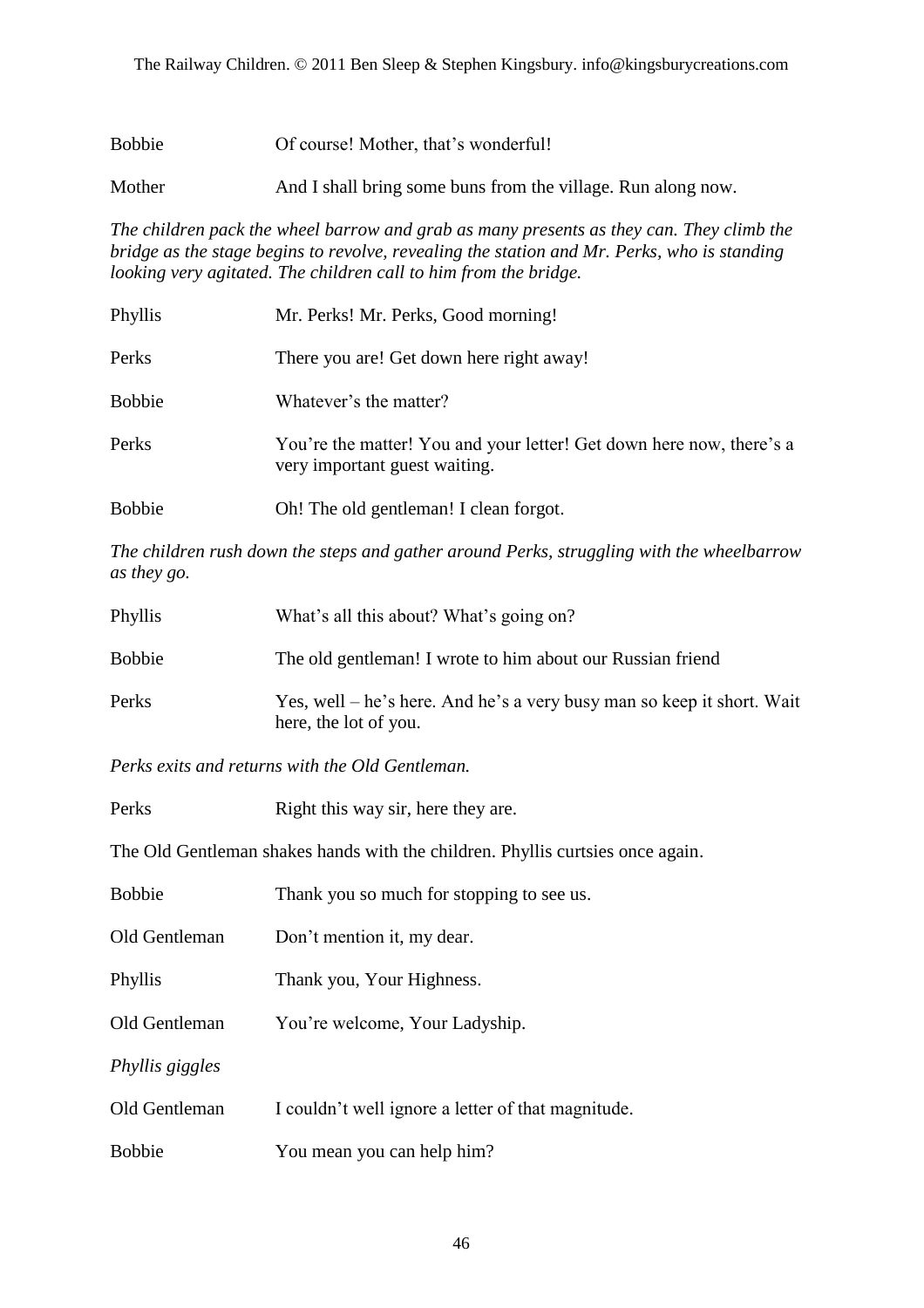The Railway Children. © 2011 Ben Sleep & Stephen Kingsbury info@kingsburycreations.com

| Old Gentleman | Help him? I would move heaven and earth to help that man.                                                                                                                                                                                                                                                           |
|---------------|---------------------------------------------------------------------------------------------------------------------------------------------------------------------------------------------------------------------------------------------------------------------------------------------------------------------|
| Phyllis       | What do you mean?                                                                                                                                                                                                                                                                                                   |
| Old Gentleman | Bless my soul $-1$ 've read his book! It's translated into every European<br>language. A fine book $-$ a noble book. And so your mother took him in<br>- like the good Samaritan. I'm very glad you came to me about this-<br>very glad indeed. And I shouldn't be surprised if I found out something<br>very soon. |
| <b>Bobbie</b> | That's wonderful sir! Oh, thank you, thank you!                                                                                                                                                                                                                                                                     |
| Old Gentleman | There are no promises, mind. I'll keep Mr. Perks here, up to date with<br>my findings.                                                                                                                                                                                                                              |
| Perks         | Of course, sir. ErI'm afraid the 5.15 is about to                                                                                                                                                                                                                                                                   |
| Old Gentleman | Of course. Good bye m'dears. And thank you again.                                                                                                                                                                                                                                                                   |
| Peter         | No sir, thank you.                                                                                                                                                                                                                                                                                                  |

*Phyllis curtsies and the Old Gentleman leaves.*

| Perks                 | Well, I've never seen the like of it. The audacity of it well, I s'pose<br>you must being doing something right. Man of that importance<br>what's all this? |
|-----------------------|-------------------------------------------------------------------------------------------------------------------------------------------------------------|
| Peter                 | This? Well, this is for you.                                                                                                                                |
| Perks                 | What do you mean?                                                                                                                                           |
| Phyllis               | Mr. Perks, I just want to say, on behalf of all of us, that isthat we<br>want to wish youand your familywell, just you really, I suppose<br>I mean          |
| Peter                 | Happy birthday Mr. Perks!                                                                                                                                   |
| <b>Bobbie/Phyllis</b> | Yes! Happy birthday! Happy birthday!                                                                                                                        |
| Perks                 | All this stuff is from you?                                                                                                                                 |
| <b>Bobbie</b>         | Not just us, Mr. Perks – dozens of people from the village donated<br>things and                                                                            |
| Perks                 | Donated? Donated?                                                                                                                                           |
| Phyllis               | Well, we mean                                                                                                                                               |
|                       |                                                                                                                                                             |

Track 14: A Charity I Ain"t - song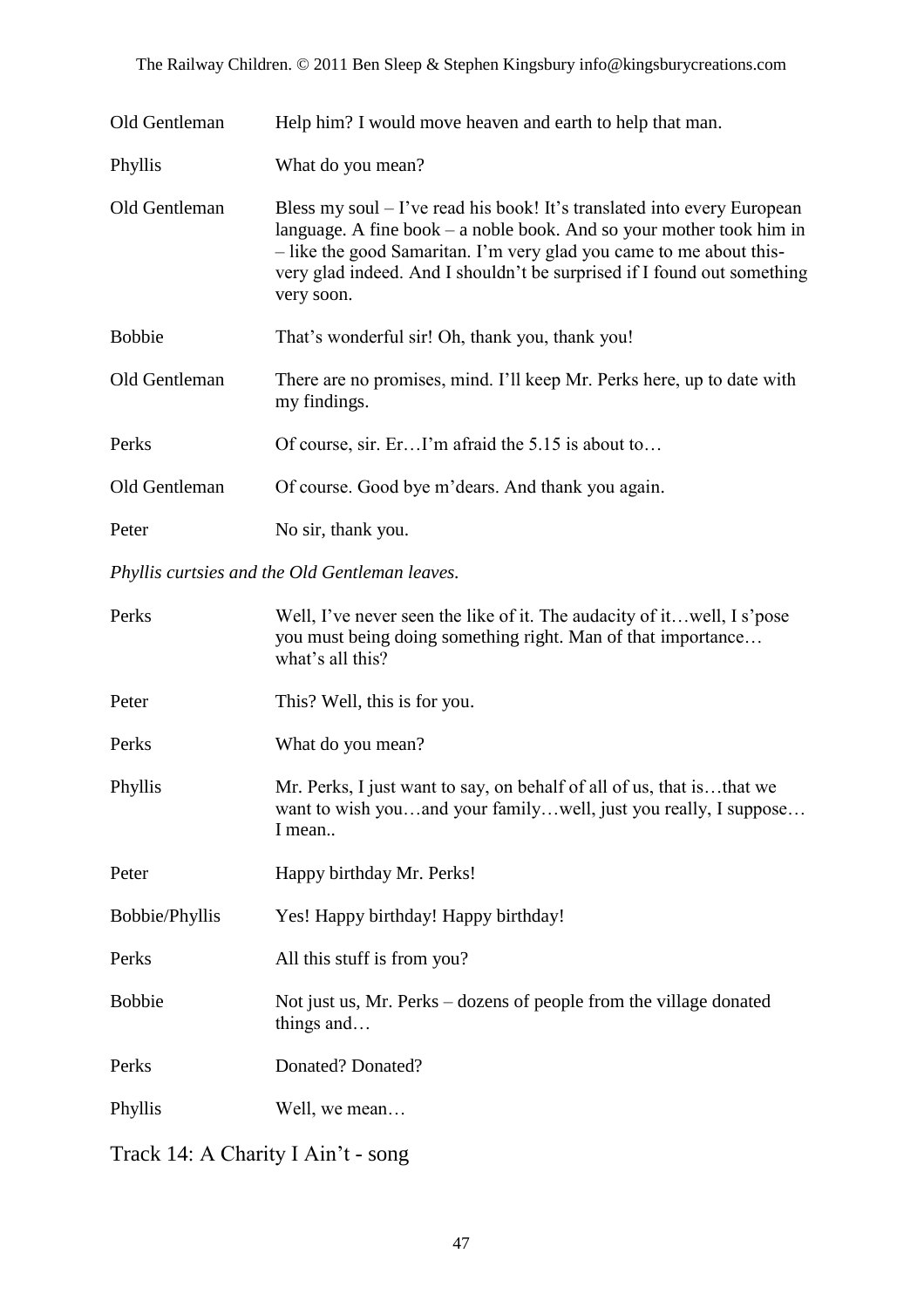| Perks         | I know exactly what you meandon't think I can buy these things for<br>mesself do you?                                                                                                                                                                                                                                                                                 |
|---------------|-----------------------------------------------------------------------------------------------------------------------------------------------------------------------------------------------------------------------------------------------------------------------------------------------------------------------------------------------------------------------|
| Peter         | That's not what we mean at all                                                                                                                                                                                                                                                                                                                                        |
| Perks         | Now I'm a very generous person<br>And charity begins at home<br>But I'm not afraid to say<br>That's where charity should stay<br>I'll not accept a farthing in the way of welfare                                                                                                                                                                                     |
| <b>Bobbie</b> | But Mr. Perks, it's not welfare. They're gifts, from people who care<br>about you                                                                                                                                                                                                                                                                                     |
| Perks         | I don't care, not if it was an angel from heaven. We've got on all right<br>all these years and no favours asked. I'm not going to begin these sort<br>of charity goings-on at my time of life so don't you think it                                                                                                                                                  |
| Perks         | I don't remember ever claiming poverty<br>Or complaining that we're penniless or poor<br>But I'd rather not be livin'<br>Off a'charitable givin'<br>I'm an independent man and always will be                                                                                                                                                                         |
| Peter         | But (Perks gestures that he is far from finished!)                                                                                                                                                                                                                                                                                                                    |
|               | That I'm very often quite bad tempered<br>I will happily admit without complaint<br>But of all the things that I could be<br>A charity I ain't!                                                                                                                                                                                                                       |
| Phyllis       | Oh! I thought you'd be so pleased; I'll never try to be kind to anyone<br>else as long as I live. No, I won't! Not never!                                                                                                                                                                                                                                             |
| Peter         | We didn't mean any harm.                                                                                                                                                                                                                                                                                                                                              |
| Perks         | It ain't what you mean so much as what you does. Anyway, I wouldn't<br>accept charity even if we was the poorest of the poorwhich we ain't.                                                                                                                                                                                                                           |
|               | My place upon the social ladder<br>I've known since I was young<br>I'm nowhere near the top, of course<br>Just up from the bottom rung<br>I have no business climbing<br>'Cos I'm happy with my lot<br>A self sufficient working man<br>Who gets along the best he can<br>And who's very glad to say he's proud of what he's got<br>Everything is bought and paid for |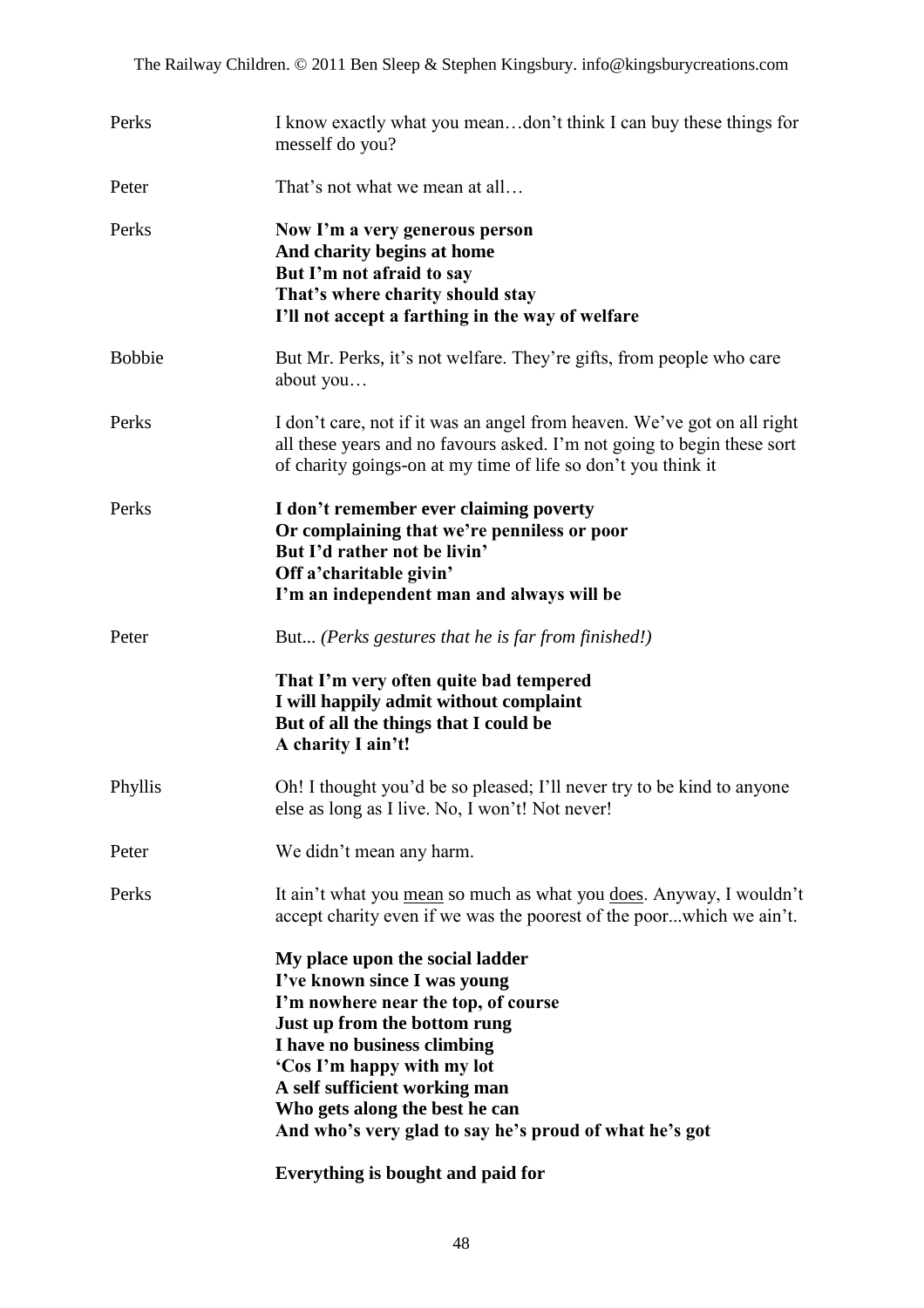|               | Nothing ever comes for free<br>We've managed very well<br>And I'm very proud to tell<br>That we've never ever borrowed on the never never                                                                                                                                                                                                                              |
|---------------|------------------------------------------------------------------------------------------------------------------------------------------------------------------------------------------------------------------------------------------------------------------------------------------------------------------------------------------------------------------------|
|               | Now I've never really been a proper sinner<br>And most certainly I've never been a saint<br>But of all the things that I could be<br>A charity I ain't!                                                                                                                                                                                                                |
| Perks         | Had it been a sprig of something for the mantle I wouldn't have said so<br>much. It's there being all this heaps and heaps of things I can't stand.<br>No - nor won't neither.                                                                                                                                                                                         |
| Peter         | But we told you - they're not all from us, only we forgot to put the<br>labels on. They're from all sorts of people in the village.                                                                                                                                                                                                                                    |
| Perks         | Who put 'em up to it I'd like to know?                                                                                                                                                                                                                                                                                                                                 |
| Phyllis       | Why, we did of course.                                                                                                                                                                                                                                                                                                                                                 |
| Perks         | So you've been telling all our neighbours<br>We're having trouble making ends meet<br>Well now that you have shamed us<br><b>Publicly defamed us</b><br>Please return this bag o' tricks to where they came from!<br>The village life is meek and unassuming<br>City folk may think us rather quaint<br>We may be poor but we've got some pride<br>A charity we ain't! |
| Perks         | Very much obliged I'm sure. I don't doubt what that you meant it kind,<br>but I'd rather not be acquainted with you any longer if it's all the same<br>to you.                                                                                                                                                                                                         |
| <b>Bobbie</b> | Look here. This is most awful.                                                                                                                                                                                                                                                                                                                                         |
| Perks         | That's what I says.                                                                                                                                                                                                                                                                                                                                                    |
| <b>Bobbie</b> | We'll go if you like - and you needn't be friends with us any more if<br>you don't want, but                                                                                                                                                                                                                                                                           |
| Phyllis       | We shall be friends with you, however nasty you are to us.                                                                                                                                                                                                                                                                                                             |
| Children      | We're sorry if we've upset you<br>That never was our intent<br>We only ever wished to show you<br>How fond your neighbours are of you<br>That was the only thing we meant to do                                                                                                                                                                                        |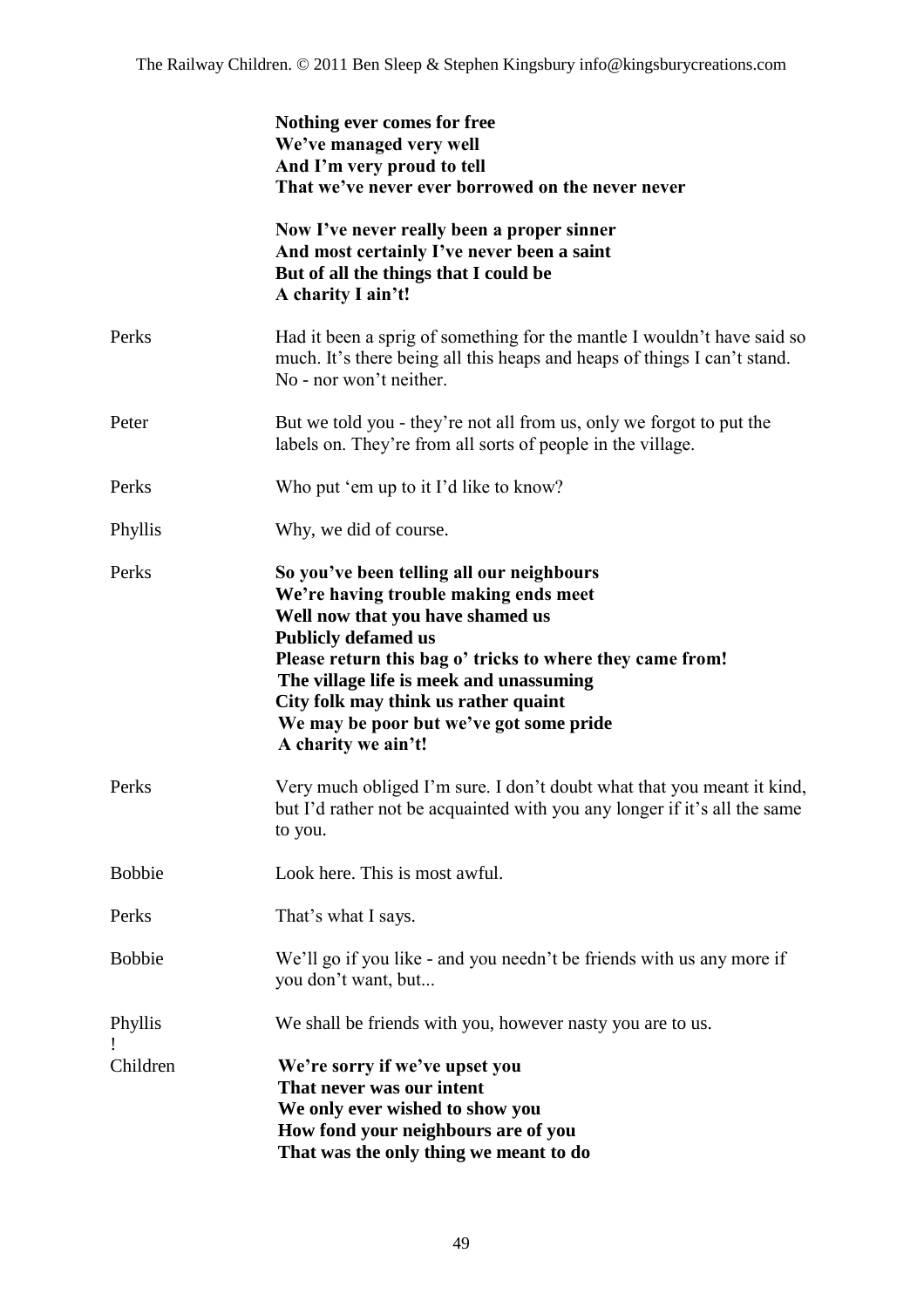The Railway Children. © 2011 Ben Sleep & Stephen Kingsbury. info@kingsburycreations.com

| Bobbie | ( <i>close to tears</i> ) Before we go, please let us show you the labels we |
|--------|------------------------------------------------------------------------------|
|        | wrote to put on the things. Mother's first                                   |

*Bobbie pauses, visibly upset.*

| Peter         | Don't upset yourself, Bobbie. We know you meant it kind even if he<br>doesn't.                                          |
|---------------|-------------------------------------------------------------------------------------------------------------------------|
| <b>Bobbie</b> | (pulling herself together) May I read the labels? Mother's first, it<br>says: 'Little clothes for the Perks's children' |

#### *Mother appears on the bridge.*

| Mother        | Little clothes for the Perks's children                                           |                                                                                                                                                                                              |  |
|---------------|-----------------------------------------------------------------------------------|----------------------------------------------------------------------------------------------------------------------------------------------------------------------------------------------|--|
|               | Here are some that you've outgrown                                                |                                                                                                                                                                                              |  |
|               | If you're sure Mister Perks won't take offence                                    |                                                                                                                                                                                              |  |
|               | And think it's meant for charity                                                  |                                                                                                                                                                                              |  |
|               | He has been so kind to you                                                        |                                                                                                                                                                                              |  |
|               | And I'd like to do this little turn for him<br>I wish that I could give some more |                                                                                                                                                                                              |  |
|               |                                                                                   |                                                                                                                                                                                              |  |
|               | Perks                                                                             | <i>(thawing a bit)</i> Very wellYour Ma's a born lady. We'll keep the<br>frocks and what-not. You tell your mother we're very grateful for them<br>too. They'll be put to good use I'm sure. |  |
| <b>Bobbie</b> | Then there's Mrs Ransome She said, "I hope the children will like the<br>sweets"  |                                                                                                                                                                                              |  |

#### *Phyllis takes the label from Bobbie*

| Phyllis       | I hope the children will like the sweets<br>Take the pram for the fine young boy<br>I'd have given it before if I'd been sure<br>She'd accept it from me |
|---------------|----------------------------------------------------------------------------------------------------------------------------------------------------------|
| <b>Bobbie</b> | She told me to tell you that it was her Emmie's little one's pram - the<br>little one that didn't live but six months.                                   |
| Phyllis       | Surely you can't ask us to                                                                                                                               |
| Perks         | $\left(\frac{gruffly}{l}\right)$ I'm not asking for anything.                                                                                            |
| <b>Bobbie</b> | Then the shovel, Mr James, the blacksmith, made it for you himself.<br>And he said, "You tell your Mr Perks"                                             |

#### *Peter takes the label from Bobbie*

| Peter | You tell your Mister Perks |  |  |
|-------|----------------------------|--|--|
|       |                            |  |  |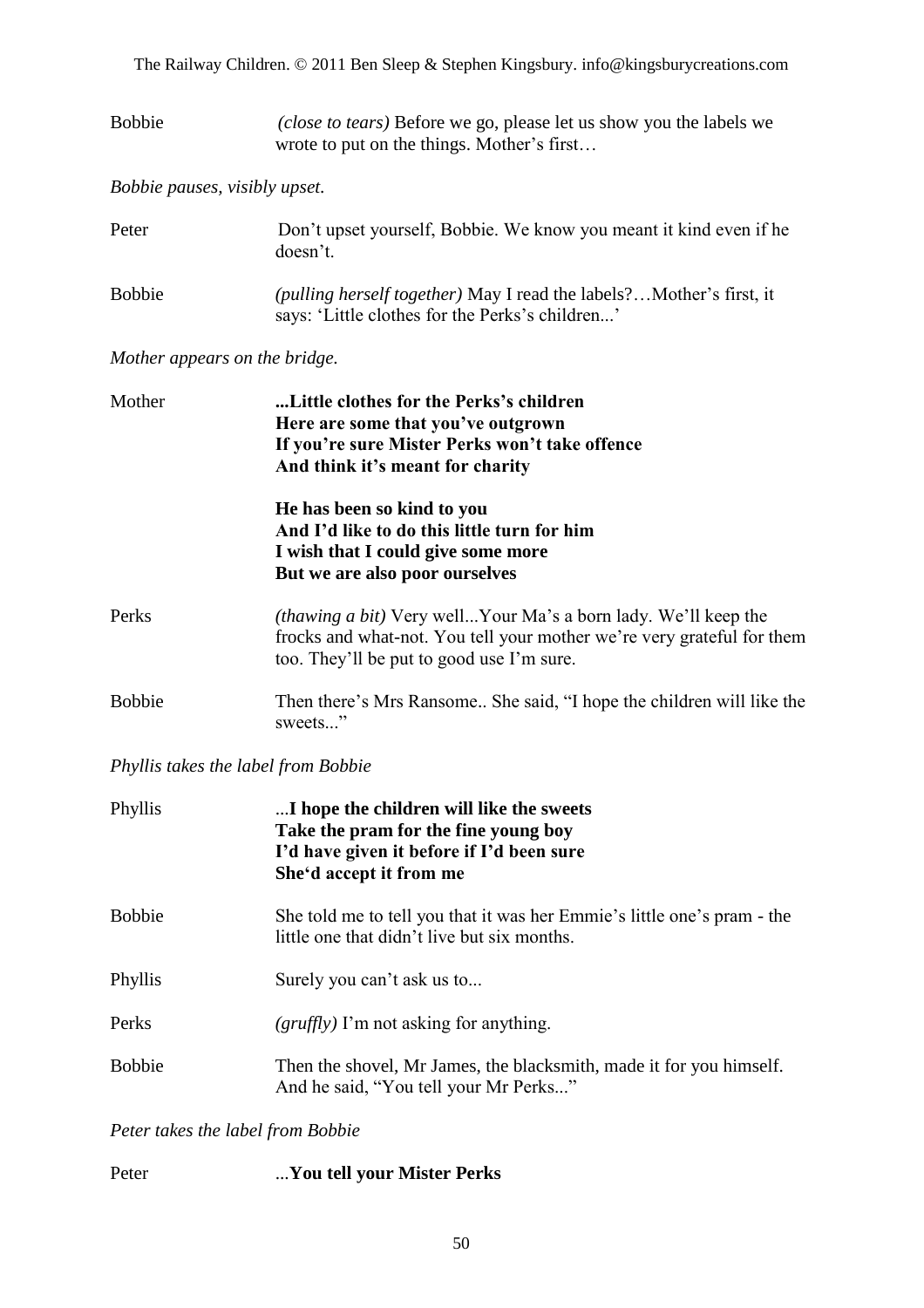#### **It"s a pleasure doing something for likes of him If I could shoe them all just like how I do the horses With the price of leather what it is...**

Perks James is a good enough chap.

Bobbie *(rushing to finish)* Then the honey and the bootlaces. He said he respected a man that paid his way - and the butcher said the same. And the old turnpike woman said many was the time you"d lent her a hand with the garden when you were a lad - and things like that came home to roost - I don"t know what she meant. And everybody who gave anything said they liked you, and it was a very good idea of ours; and nobody said anything about charity or anything horrid like that. And the old gentleman gave Peter a gold pound for you, and said you were a man who knew your work. And I thought you"d love to know how fond people are of you, and I never was so unhappy in my life. (pause) Goodbye. I hope you"ll forgive us someday...

*The children turn to go.*

| Perks   | StopI take back every word contrary to what you'd wish.                                                                                                                                                                                                        |
|---------|----------------------------------------------------------------------------------------------------------------------------------------------------------------------------------------------------------------------------------------------------------------|
| Peter   | We'll take the things away if you're unhappy about them, but I think<br>everyone'll be most disappointed, as well as us.                                                                                                                                       |
| Perks   | It's not that I feel unhappy<br>In fact, I never have been more pleased<br>'Cos what I learned today<br>Most certainly will stay<br>With me for the rest of my life:<br>'What' you give won't matter                                                           |
|         | If it's 'why' and 'how' that count<br>The kind respect of kith and kin<br>The welcome glow that lies within<br>A generous friend when times are thin<br>These gifts are tokens of a love<br>That doesn't always show<br>The most priceless set of gifts I know |
| Phyllis | You mean                                                                                                                                                                                                                                                       |
| Perks   | I mean I'm well aware of my many failings, and it would seem that<br>pride is at the top of the list, and it would seem that kindness it at the<br>top of yours.                                                                                               |
| Phyllis | Oh, Mr. Perks!                                                                                                                                                                                                                                                 |

*Phyllis hugs Perks.*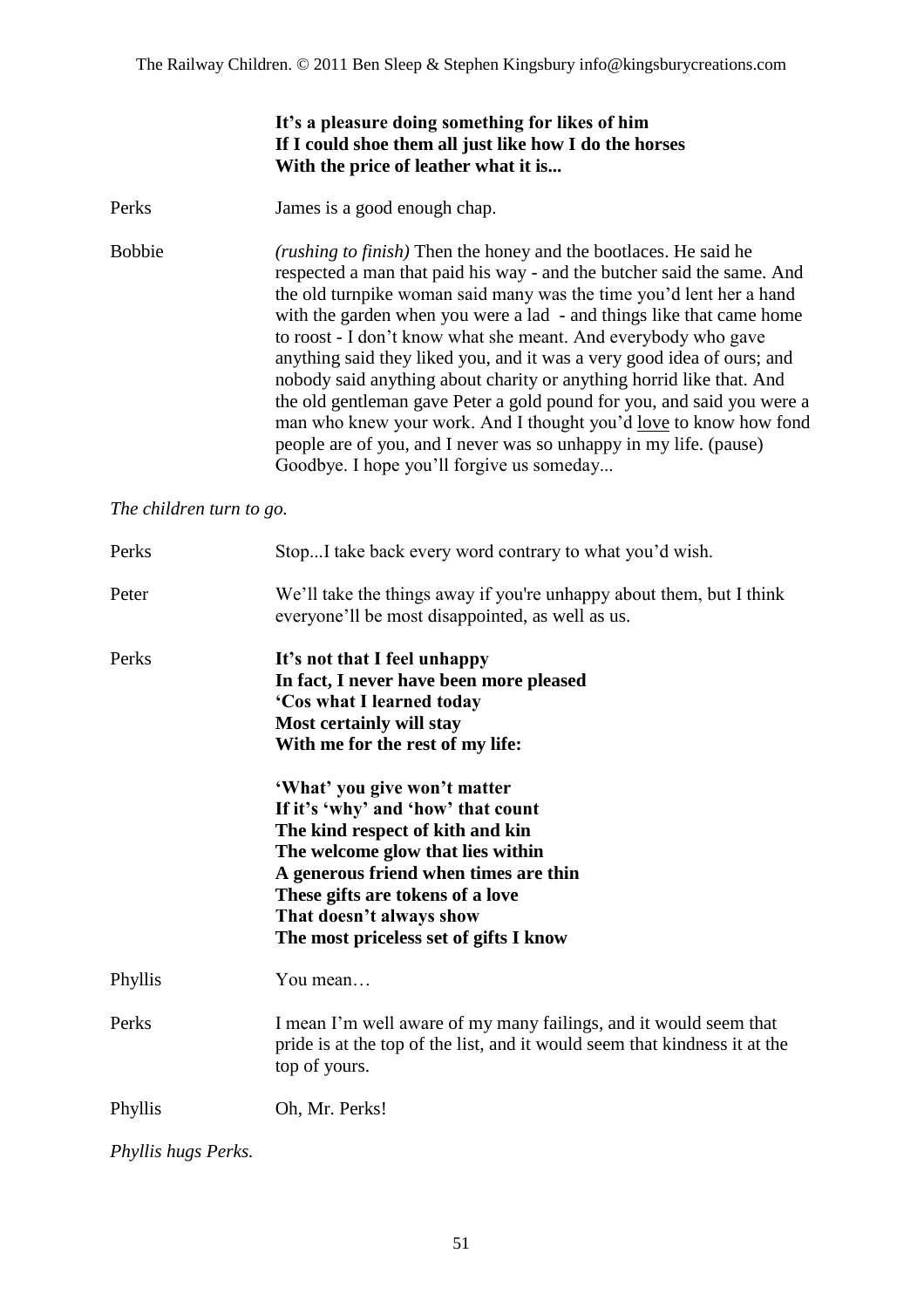| Phyllis       | I knew you'd like it when you really understood!                                                                                                                                       |
|---------------|----------------------------------------------------------------------------------------------------------------------------------------------------------------------------------------|
| Perks         | III don't know as ever I was better pleased. Not so much with the<br>presents – though they're an A1 collection – but the respect of my<br>neighbours. That's worth having, eh?        |
| Peter         | It is, Mr. Perks. And it's true too.                                                                                                                                                   |
| <b>Bobbie</b> | Mr. Perks, do you think we might ask something of you?                                                                                                                                 |
| Perks         | Something of me? After all this? Anything at all, my dear, anything at<br>all! It's not money is it? Only I'm                                                                          |
| <b>Bobbie</b> | No, no $-$ nothing like that. Do you think we might take the newspaper<br>back with us? Only it's terribly cold in our bedroom, and we use it to<br>block the draughts from the window |
| Perks         | Take the wrapping? Take the wrapping? I can do better than that my<br>dear.                                                                                                            |

*Perks exits and returns with a bundle of newspapers.*

| Perks | Take a pile of these $-$ they sit around here for months once they're out |
|-------|---------------------------------------------------------------------------|
|       | of date. They've been cluttering up the place for too long already.       |

*Peter rushes forward and takes the bundle, placing it in his barrow.*

| Peter   | Well, this should certainly keep us toasted.                                                                                                                |
|---------|-------------------------------------------------------------------------------------------------------------------------------------------------------------|
| Perks   | There's plenty more where that came from, the back room is<br>overflowing                                                                                   |
| Phyllis | Why are we talking about silly old newspapers? We've got dozens of<br>presents here still wrapped up, and if you're not going to open them,<br>then I will. |
| Perks   | All right, young $l$ ady $-$ you can help me if you want. Now, what could<br>this be?                                                                       |

*Perks holds up a parcel that is blatantly a gardening fork, very neatly wrapped. The children giggle and help him unwrap it, along with the other presents, getting more excited as they do so. The stage begins to revolve. We are back at the Three Chimneys. Mother is darning and humming 'Sleep Away'. The children burst in with their wheelbarrow full of newspapers.*

| Mother | What on earth are you doing with that in the house?! I've just mopped |
|--------|-----------------------------------------------------------------------|
|        | the floor                                                             |
|        |                                                                       |

Peter Mr. Perks gave us newspaper to block the draughts. It's awfully heavy – I couldn"t very well leave it outside, could I?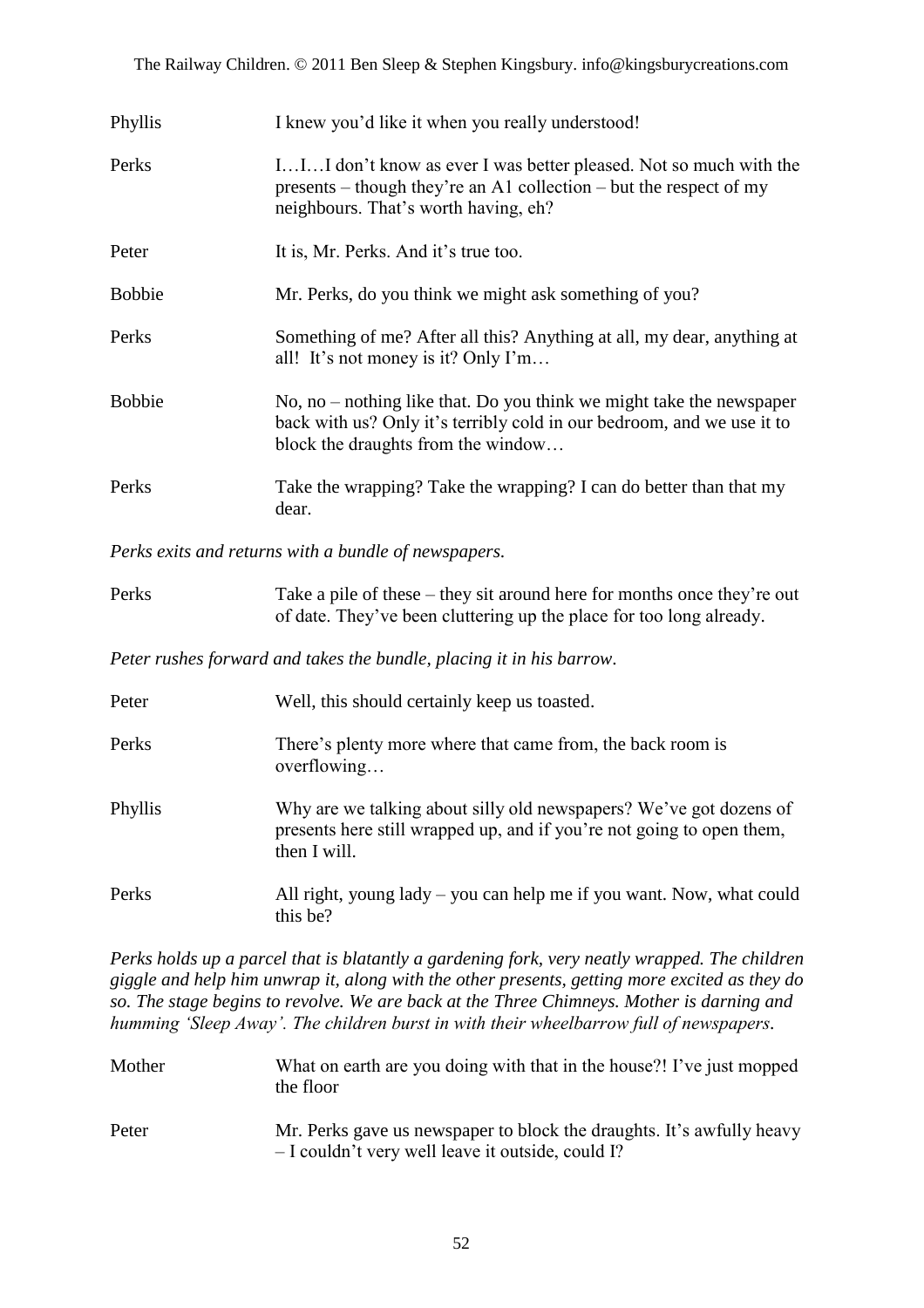Mother Well, be that as it may  $-$  it's past bedtime, so you'll have to block the draughts in the morning. Upstairs, all of you. Here, I"ll help you carry a couple upstairs. I suppose it won"t do any harm to put them in the cracks in the windows for the night.

*Mother heads to the stairs, and Phyllis and Peter also grab newspaper and begin to follow.*

Bobbie Mother – I don't mind staying down here a little longer to block out some of the draughts. I was just thinking…you know…I am a little older now, so… Mother Well, I suppose you have a point Bobbie darling. Thank you – that would be very helpful.

*The other children and Mother head upstairs. Bobbie begins to carefully remove paper from the barrow and fill various cracks around the set. After a while, she take a piece and begins to fold it carefully to place in a crack. Suddenly she gasps and stares at the paper in her hand. Urgently, she unfolds it and rushes to the table – flattening it out with her hand in order to read it.*

Track 15: It"s a Lie! - song

Bobbie **It"s a lie! They surely can"t mean you; I don"t believe a word of it can possibly be true! A cruel and vicious lie! It"s all a big mistake! You"re my Daddy not a crook for goodness sake!**

> **It"s a lie! There"s nothing I can say There"s nothing I can do to make this horror go away But here in black and white So very cut and dried Unambiguous and clear And yet I still don"t quite believe These awful words I"m reading here: That"s your name The verdict: "guilty" The sentence: "five years"**

**No! It"s a lie! They"ve got it very wrong! It"s here at home with us That"s where you belong They say that you"re a spy Well, how can that be true I know you"d sooner die Than have a reason To commit an act of treason...**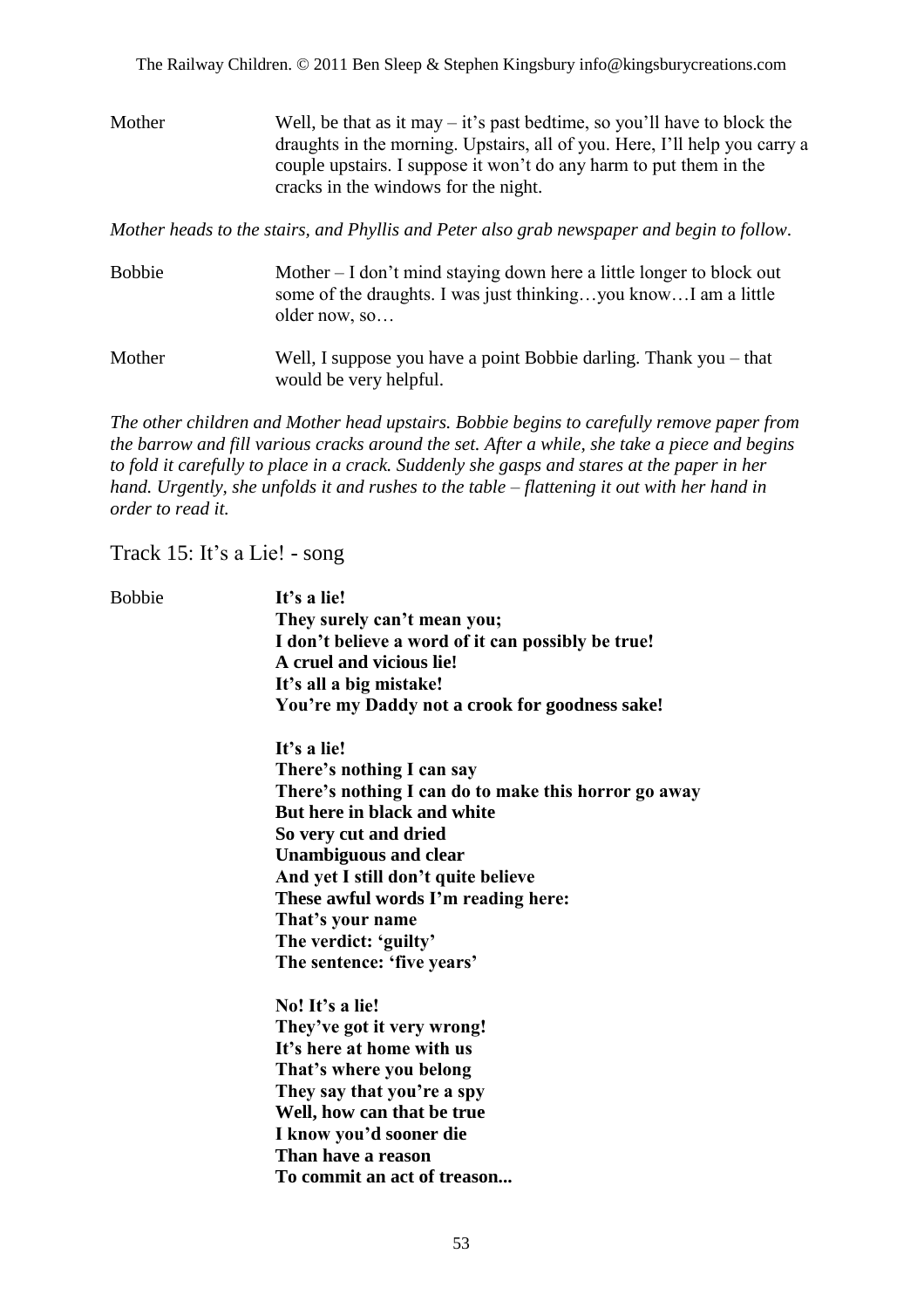The Railway Children. © 2011 Ben Sleep & Stephen Kingsbury. info@kingsburycreations.com

#### **It"s a lie! It"s a lie! It"s a lie!**

*Bobbie bursts into tears.*

| Peter                              | (shouting from upstairs) Bobbie, come up here, we're all playing Blind<br>Man's Bluff - even Mother <i>(there is no answer)</i> Bobbie, what is<br>it?What's wrong?                                                        |
|------------------------------------|----------------------------------------------------------------------------------------------------------------------------------------------------------------------------------------------------------------------------|
| <b>Bobbie</b>                      | Nothing! (she hides the paper in her pocket) I'll be up in a moment                                                                                                                                                        |
| Peter                              | Are you sure?                                                                                                                                                                                                              |
| <b>Bobbie</b>                      | Yes, yesI won't be long                                                                                                                                                                                                    |
|                                    | If only there was someway of returning<br>To the safe and cosy world that I once knew<br>With eyes closed I can see<br>That happy little me<br>And how I wish I was the girl I used to                                     |
|                                    | But what's the use in that!<br>Hiding from the world?<br>Am I not old enough or brave enough<br>To face up to the facts?                                                                                                   |
|                                    | No! I must be strong!<br>And learn to find the truth<br>However difficult the journey is<br>I promise I'll not stop until I've shown<br>It's a lie! It's a lie!<br>It's a lie! It's a lie! It's a lie! It's all a big lie! |
|                                    | Mother has appeared at the foot of the stairs.                                                                                                                                                                             |
| Mother                             | Bobbie? Bobbiewhatever's the matter?                                                                                                                                                                                       |
| <b>Bobbie</b>                      | (quietly) Oh, Mammy!                                                                                                                                                                                                       |
| Mother                             | Bobbie, darling, what is it?                                                                                                                                                                                               |
| <b>Bobbie</b>                      | (beginning to cry) Oh Mammy, oh Mammy, oh Mammy!                                                                                                                                                                           |
| Mother rushes to her and hugs her. |                                                                                                                                                                                                                            |
| Mother                             | Bobbie, Bobbie, tell me, this minute - whatever's wrong?                                                                                                                                                                   |
|                                    | Bobbie hands her the crumpled paper - Mother slowly opens it.                                                                                                                                                              |

Mother Oh, Bobbie – you don't believe it? You don't believe Daddy did it?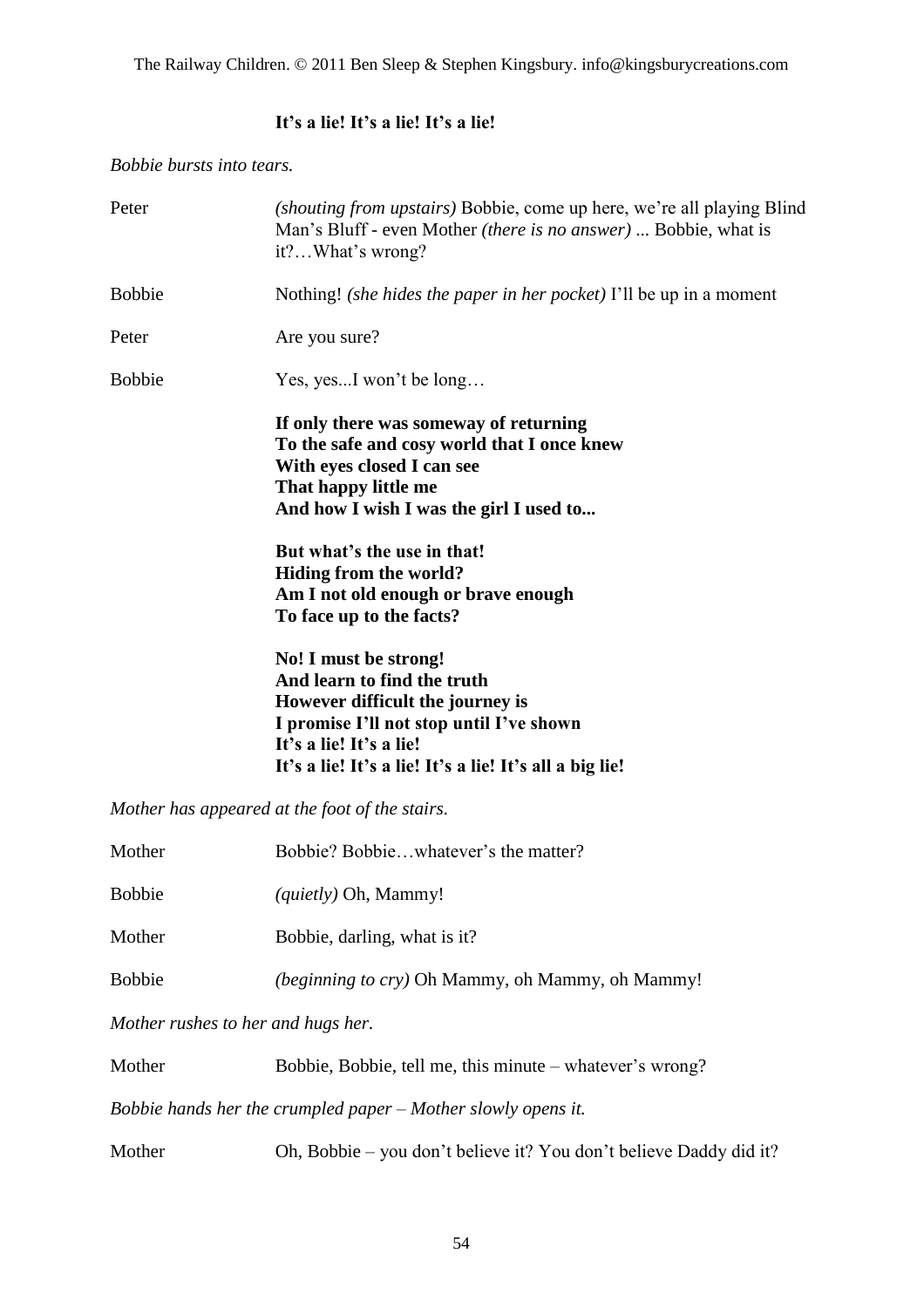| <b>Bobbie</b> | No!                                                                                                                                                                                                                                                                          |
|---------------|------------------------------------------------------------------------------------------------------------------------------------------------------------------------------------------------------------------------------------------------------------------------------|
| Mother        | That's all right. It's not true. And they've shut him up in prison, but<br>he's done nothing wrong. He's good and noble and honourable, and he<br>belongs to us. We have to think of that, and be proud of him and wait.                                                     |
| <b>Bobbie</b> | (sobbing) Daddy, oh Daddy, oh Daddy, oh Daddy! Why didn't you tell<br>me, Mammy?                                                                                                                                                                                             |
| Mother        | Are you going to tell the others?                                                                                                                                                                                                                                            |
| <b>Bobbie</b> | No.                                                                                                                                                                                                                                                                          |
| Mother        | Why?                                                                                                                                                                                                                                                                         |
| <b>Bobbie</b> | Because                                                                                                                                                                                                                                                                      |
| Mother        | Exactlyso you understand why I didn't tell you. We two must help<br>each other to be brave.                                                                                                                                                                                  |
| <b>Bobbie</b> | Yes. Mother, will it make you more unhappy if you tell me all about it?<br>I want to understand.                                                                                                                                                                             |
| Mother        | Oh, my darlingDo you remember the night that father left? The men<br>that camethey came to arrest him, they said that he'd sold state<br>secrets to Russiathey said that he was a spya traitor.                                                                              |
| <b>Bobbie</b> | Daddy would never do such a thing!                                                                                                                                                                                                                                           |
| Mother        | Of course he wouldn't. But they found letters, you see. Letters in his<br>desk at the office, letters that convinced the jury that Father was guilty.                                                                                                                        |
| <b>Bobbie</b> | How could they look at him and believe it? How could anyone do such<br>a thing?                                                                                                                                                                                              |
| Mother        | Someone put them there. And the person who put them there was the<br>person who was really guilty.                                                                                                                                                                           |
| <b>Bobbie</b> | He must be feeling pretty awful all this time.                                                                                                                                                                                                                               |
| Mother        | I don't believe he had any feelings, he couldn't have done a thing like<br>that if he had.                                                                                                                                                                                   |
| <b>Bobbie</b> | There wasn't anyone who would have hurt father on purpose, was<br>there?                                                                                                                                                                                                     |
| Mother        | I don't know – I don't know. The man under him who got Daddy's<br>place when he $-$ when the awful thing happened $-$ he was always<br>jealous of your father because Daddy was so clever and everyone<br>thought such a lot of him. And Daddy never quite trusted that man. |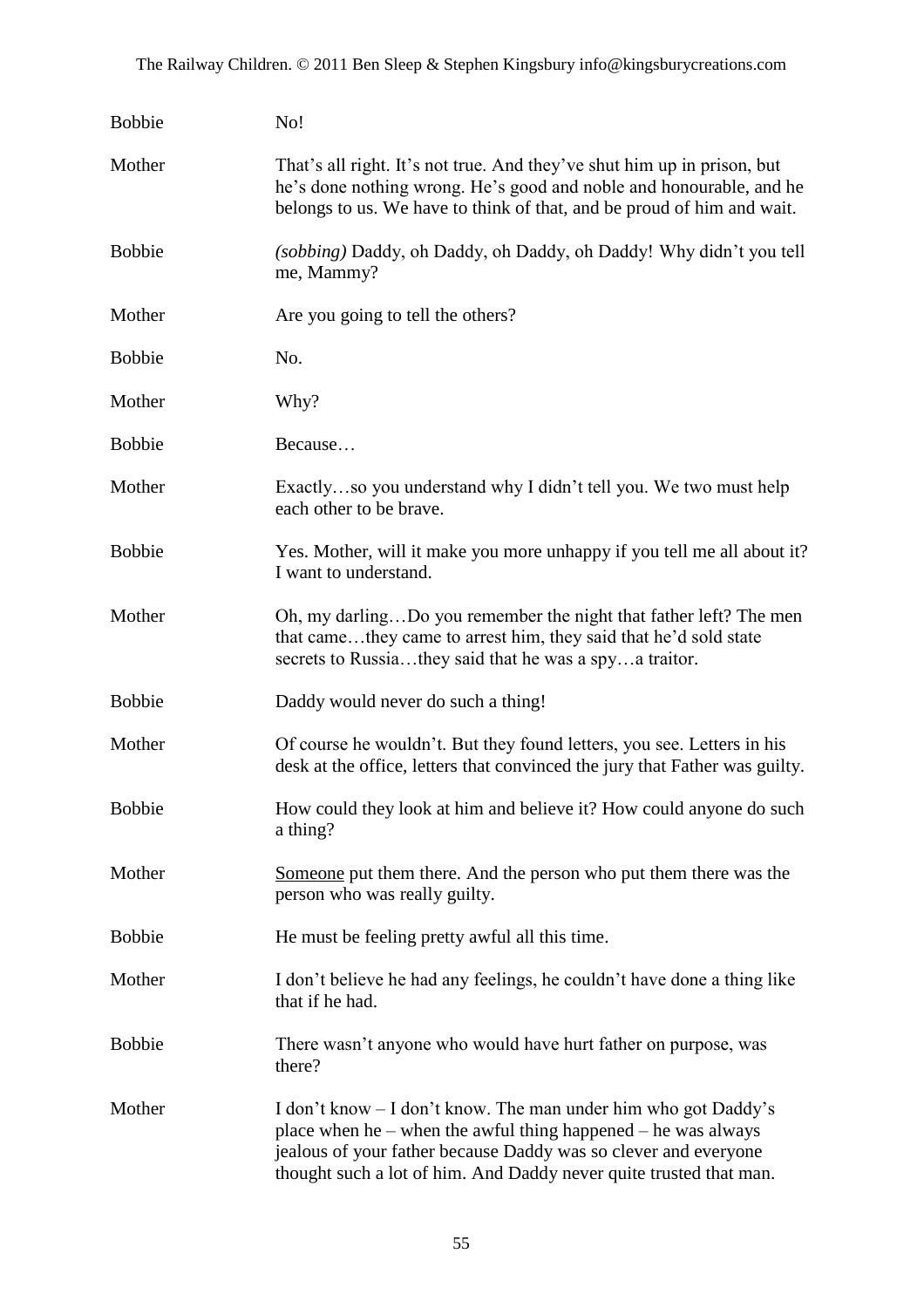Bobbie Couldn't we explain all that to someone?

Mother Nobody will listen. Nobody at all. All we can do, you and I and Daddy, is to be brave, and patient, and – to pray, Bobbie dear…

*The stage blacks out. The stage revolves in darkness. There is silence. Above the stage, the clock is illuminated. It ratchets and whirrs and begins to chime 'July'.*

Track 1: Clock Whirr & Chime - SFX

*NB during the following scene, the Three Chimneys set must be struck/covered with blacking, as it will serve as the inside of the tunnel. The lights slowly fade up, with the sound of birdsong.*

Track 16: Birdsong - SFX

*Peter is standing on the bridge. Phyllis and Bobbie enter, and rush up to join him. There are tiny pieces of torn white paper from the edge of the stage to the mouth of the tunnel.*

| Phyllis       | Are you sure they came this way?                                                                              |
|---------------|---------------------------------------------------------------------------------------------------------------|
| Peter         | Of course! You can see the paper – look!                                                                      |
| <b>Bobbie</b> | Well, when will they be out?                                                                                  |
| Peter         | They are out – all but one. I counted seventeen going in – including the<br>hare, and so far sixteen are out. |
| Phyllis       | Where's the last one?                                                                                         |
| Peter         | Well, how should I know?                                                                                      |
| <b>Bobbie</b> | How long has it been?                                                                                         |
| Peter         | I'm not sure – about ten minutes I suppose, since the last one came out,<br>I mean.                           |
| Phyllis       | Ten minutes? Well, wherever is the last boy? He must be an awful slow<br>coach.                               |
| Peter         | Well you'd know.                                                                                              |
| <b>Bobbie</b> | Do you think we should look?                                                                                  |
| Peter         | Whatever for? He's probably bunked off.                                                                       |
| Phyllis       | Well, what if he hasn't? What if he's hurt?                                                                   |
| <b>Bobbie</b> | I think we should look, Peter.                                                                                |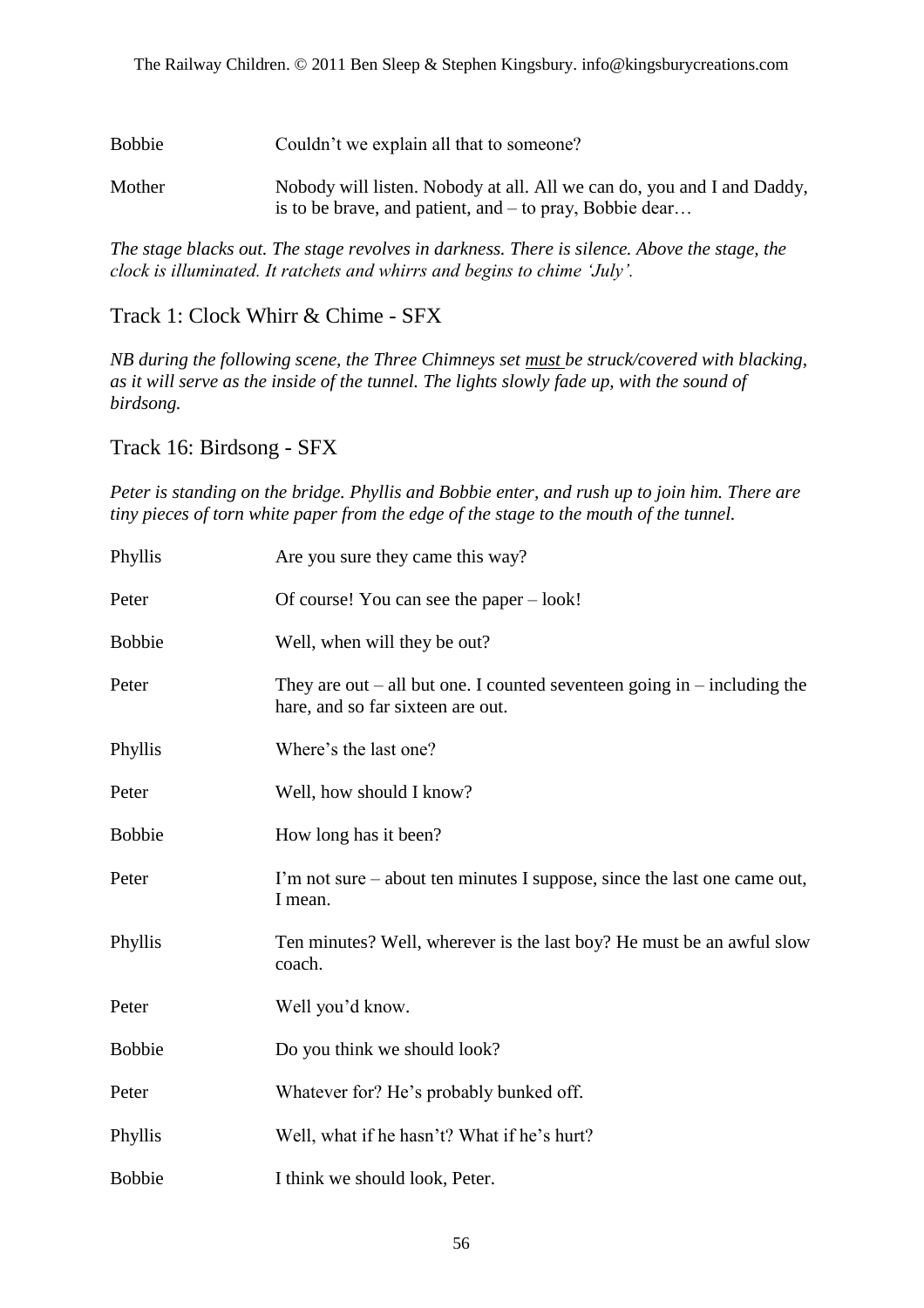| Peter   | Don't be so soppy, there's no way you two would go inside that tunnel |
|---------|-----------------------------------------------------------------------|
| Phyllis | Why not? Just because we're girls?                                    |
| Peter   | Precisely because you're girls.                                       |
| Phyllis | Well, I like that.                                                    |

*Phyllis begins to head down towards the lower stage.*

| <b>Bobbie</b> | Phyllis! Don't be silly – Peter's right, it's very dangerous.                                                              |
|---------------|----------------------------------------------------------------------------------------------------------------------------|
| Phyllis       | Don't you think the poor boy stuck inside knows that?                                                                      |
| <b>Bobbie</b> | I really don't know                                                                                                        |
| Peter         | What's wrong with you? You've been in a funk for days. Come on!<br>She's right – that chap's probably scared half to death |

*Peter heads down and Bobbie follows reluctantly. The children gather at the mouth of the tunnel, and head inside. As they do so, the lights fade to almost black and the stage revolves. The Birdsong fades. The children enter what was the Three Chimneys set, which is now the inside of the tunnel. The stage remains nearly pitch black.*

| Phyllis       | Hello? I say, is there anyone in here? I don't like it. I want to go back.<br>It'll be pitch dark in a minute. I won't go on in the dark. I don't care<br>what you say. I won't. |
|---------------|----------------------------------------------------------------------------------------------------------------------------------------------------------------------------------|
| Peter         | I'm not going to say anythingI certainly won't say: 'I told you so' or<br>anything like that.                                                                                    |
| <b>Bobbie</b> | Don't be so horrid, Peter.                                                                                                                                                       |
| Peter         | Well, stop being silly cuckoos – both of you. I've got a candle end and<br>matches.                                                                                              |

*Peter lights his candle and the three stay at the mouth of the tunnel.*

| Peter   | Is anyone in here?                 |
|---------|------------------------------------|
| Jim     | Hello? Hello $-$ is someone there? |
| Peter   | Who's that?                        |
| Jim     | Over here.                         |
| Phyllis | Look! He's by the track!           |

*The children make their way over, very carefully.*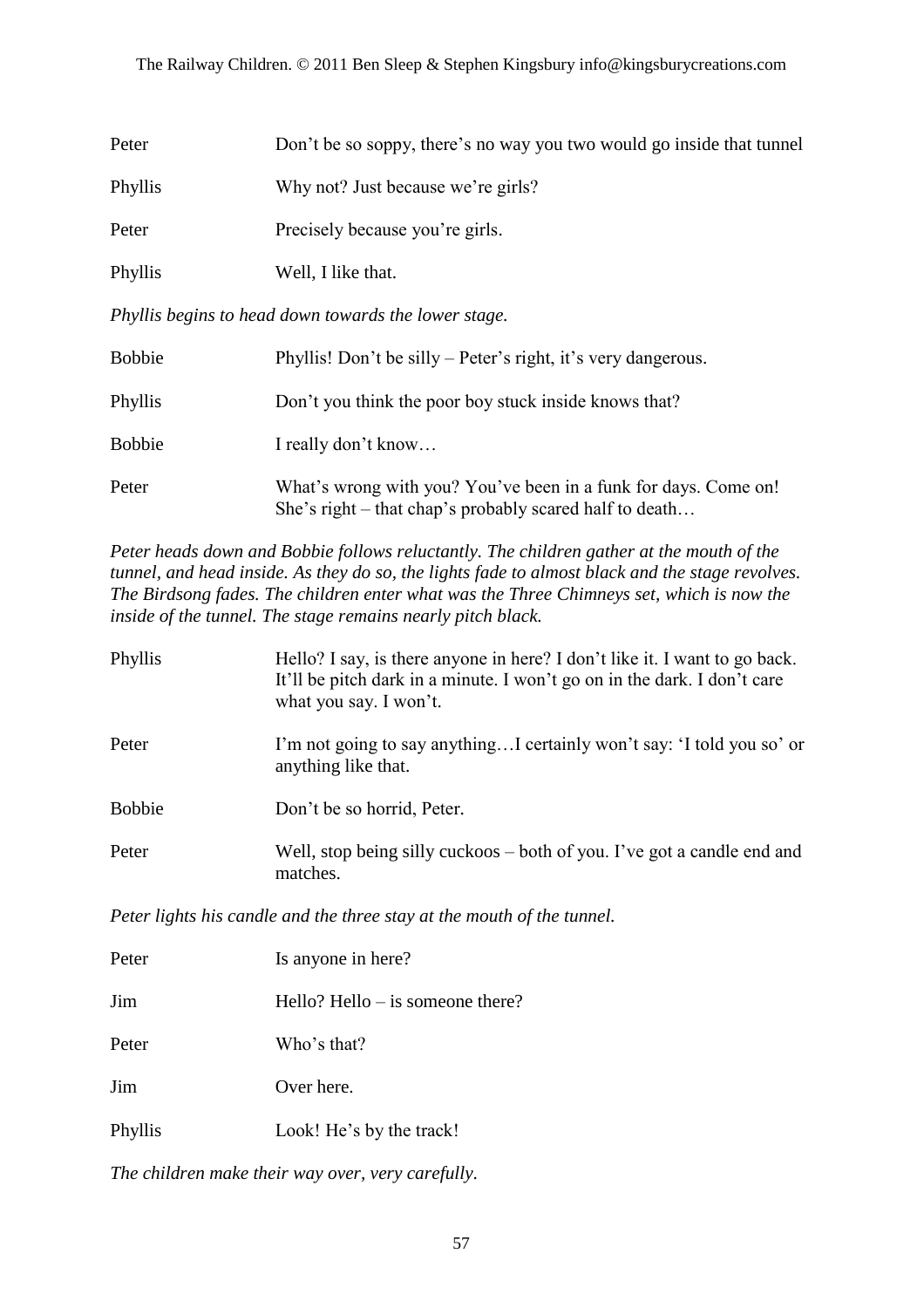| <b>Bobbie</b> | Whatever happened?                                                                                                                                                           |
|---------------|------------------------------------------------------------------------------------------------------------------------------------------------------------------------------|
| Jim           | I don't know really – I was running, and I couldn't see – and I think I<br>must have hit a pot hole, or stumbled or somethingI can't move my<br>foot, my ankle's all swollen |
| Phyllis       | You see! I told you! I told you he was trapped!                                                                                                                              |
| <b>Bobbie</b> | Don't be so callous Phyllis! We're going to need help to lift him – we<br>can't possibly do it alone.                                                                        |
| Peter         | Let's get Perks $-$ he's at the station.                                                                                                                                     |
| Phyllis       | But we can't just leave him – what if he passes out from the pain?                                                                                                           |
| Peter         | She's right. I read that you can easily die of shock.                                                                                                                        |
| <b>Bobbie</b> | Peter! You two go, you'll be much faster. I'll stay here to make sure he<br>keeps talking. Peter – break the candle and leave some here. Hurry!                              |

*Peter does so, and he and Phyllis make their way out of the tunnel. Bobbie lights the candle.*

| <b>Bobbie</b> | Now, you must n't worry – they'll be back soon, and then you'll be safe<br>and sound. Did youdid you tumble down?                        |
|---------------|------------------------------------------------------------------------------------------------------------------------------------------|
| Jim           | Of course not $-1$ 'm not a kiddie. It was one of those beastly wires<br>tripped me up, and when I tried to get up again couldn't stand. |
| <b>Bobbie</b> | Oh please! Don't get all excited, it can't be good for youhere.                                                                          |

*Very nervously, Bobbie places her arms around the Hound. He instinctively nestles in to her. They sit in silence.*

Bobbie Are you scared? Jim No!...are you? Bobbie Well, a little. We'll just keep calm, and still…I'm sure the others will be back any minute…

*Bobbie holds the Hound tighter, and he nestles in further. Bobbie holds him protectively as he slips in to sleep.*

Track 17: The Girl That I Could Be - song

Bobbie **There was a girl I used to know Not so very long ago I saw her smiling In her easy little world**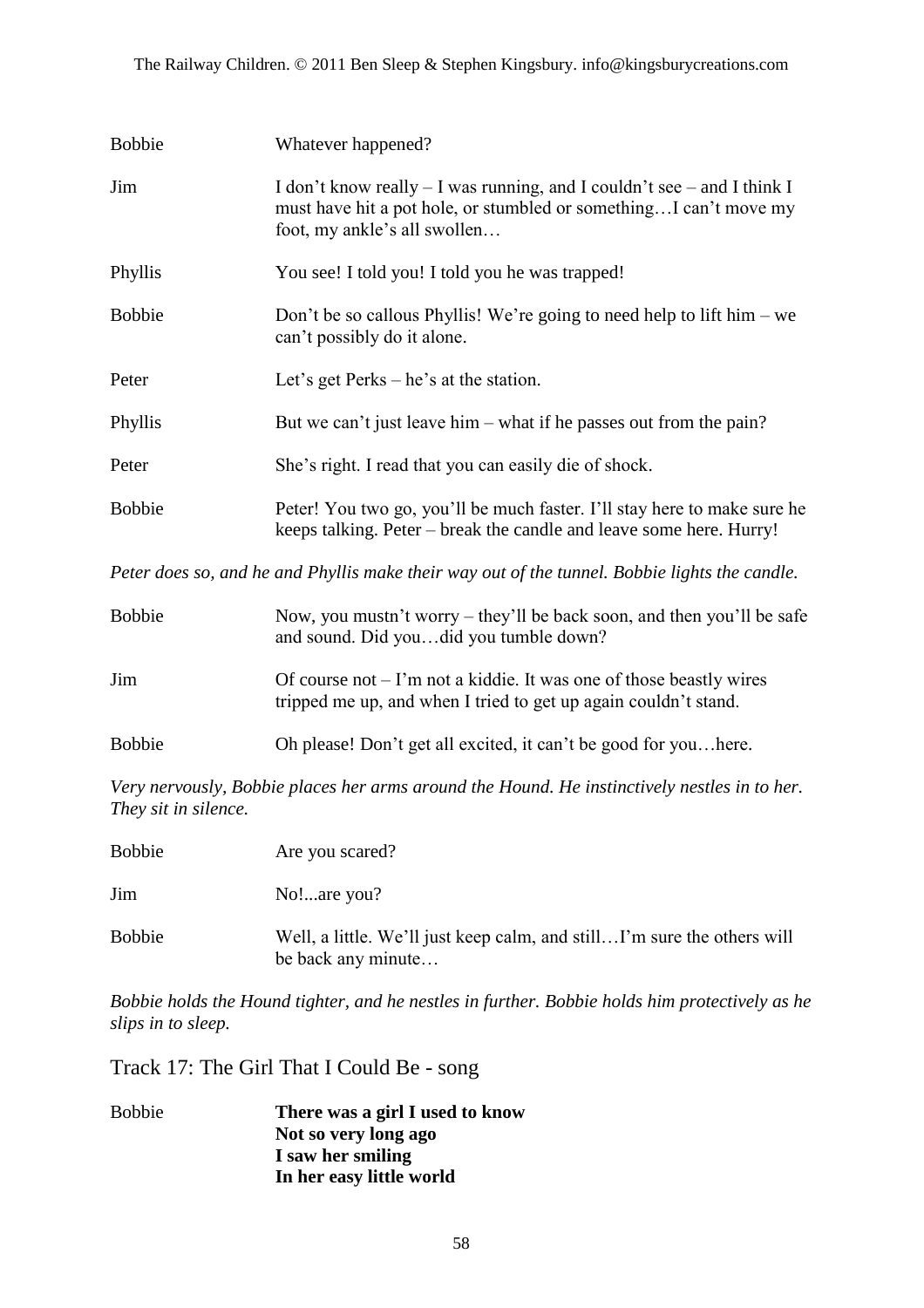**Where is she now?**

**What is this simmering inside? So strange and new and oh so difficult to hide The reason that I came here was to help you But It almost seems you"re here to rescue me Whatever happened to the girl I used to be**

**So now we"re all alone Just you and I In the darkness and the silence Lying side by side What happens now is not so clear But being here together Means there"s so much less for us to fear** 

**Life was an overflowing cup But someday we must just accept the fact that we grow up My childhood feelings fade into the future What replaces them? I"ll have to wait and see The girl I used to know Is still with me now although Today I think I"ve met The girl that I could be**

*The stage fades to black. The stage revolves 360°, and as it does so, the Three Chimneys set is restored. The clock above the stage ratchets and whirrs and chimes 'August'.*

Track 1: Clock Whirr & Chime - SFX

*By the time the stage has completely revolved, Jim is sitting in a chair, wrapped in a blanket, whilst the family busy themselves around him.*

| Mother  | Now, my dear. Is there anything else we can get you?                                                                                            |
|---------|-------------------------------------------------------------------------------------------------------------------------------------------------|
| Jim     | No, nothing. Really – you've been awfully kind. I'm so sorry to have<br>imposed.                                                                |
| Mother  | Don't be so silly, you'll be up on your feet in no time.                                                                                        |
| Phyllis | And back to that beastly school!                                                                                                                |
| Mother  | Phyllis                                                                                                                                         |
| Phyllis | Well, it sounds rotten if you ask me $-$ they didn't even bother to look<br>for him! Why don't you ask your parents to send you somewhere else? |
| Jim     | Well, $I$                                                                                                                                       |
| Mother  | Phyllis! That's enough; it's very rude to ask such personal questions.                                                                          |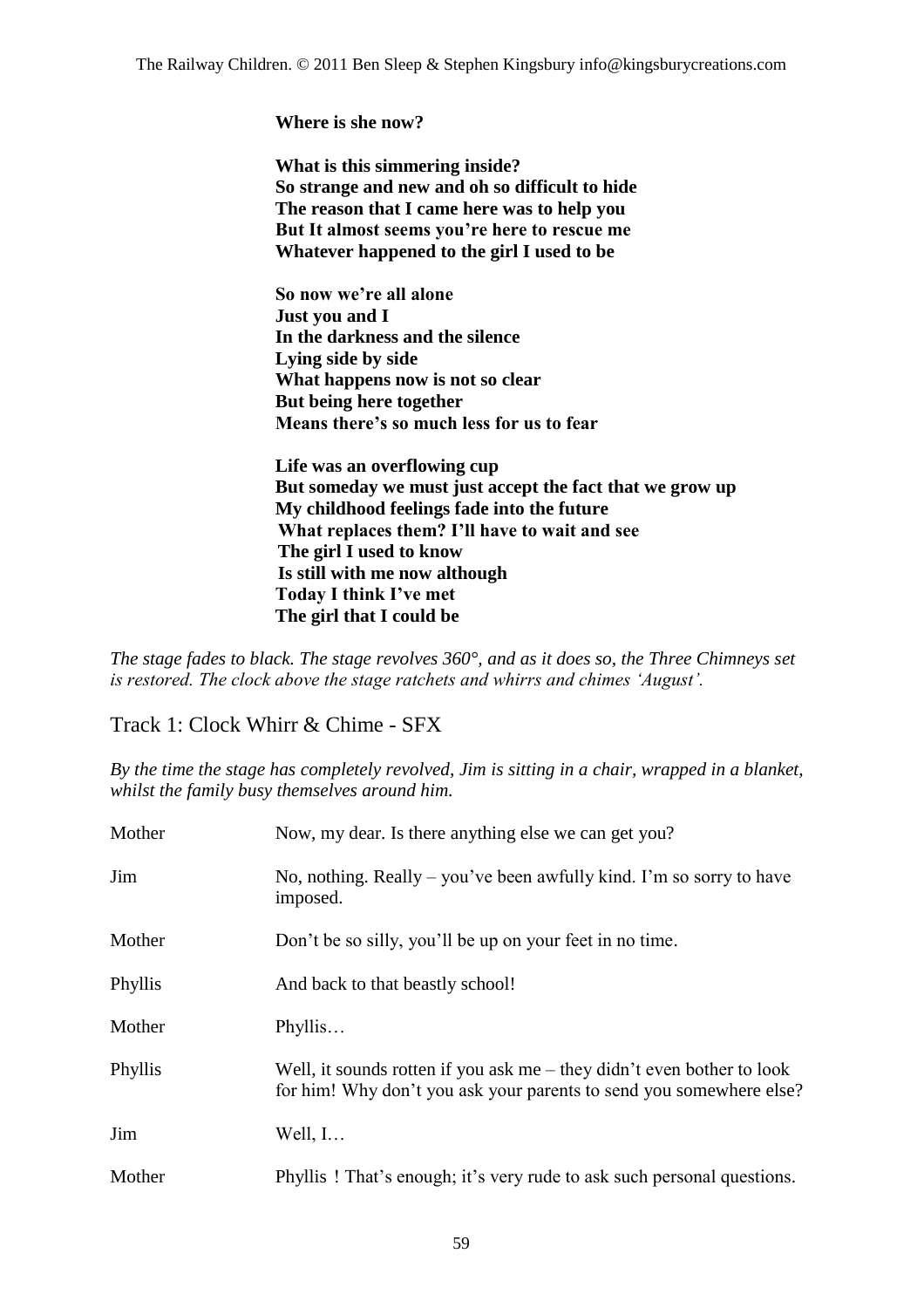| Phyllis                     | I'm sorryit's just                                                                                                                                                                     |
|-----------------------------|----------------------------------------------------------------------------------------------------------------------------------------------------------------------------------------|
| Jim                         | No, that's quite all rightI don't have a mother anymore, and my<br>fatherhe's away a lot, so                                                                                           |
| Phyllis                     | Oh! Oh, I say, I am sorry. I had no ideaour, our Father's away too.<br>At the moment, something to do with the government, and, well, we<br>miss him very muchI am sorry.              |
| Jim                         | That's all right.                                                                                                                                                                      |
| The door bell rings loudly. |                                                                                                                                                                                        |
| Mother                      | That will be Dr. Forrest.                                                                                                                                                              |
| Peter                       | I'll go!                                                                                                                                                                               |
| Mother                      | No Peter, you stay where you are and finish polishing those<br>candlesticks. We don't want the good doctor thinking we're happy to<br>leave jobs half done, do we now?                 |
| Mother exits.               |                                                                                                                                                                                        |
| Phyllis                     | Do you miss your Father?                                                                                                                                                               |
| <b>Bobbie</b>               | Phyllis!                                                                                                                                                                               |
| Jim                         | No, no it's quite all right. I suppose so, I mean I don't see him much.<br>Haven't done since I was a small boy. I suppose it's hard to know what<br>I'm missing, if that makes sense. |
| Peter                       | Yes it does. I miss Father. Not only him being Father, but now he's<br>away I'm the man of the house.                                                                                  |
| <b>Bobbie</b>               | And a jolly good one you are too.                                                                                                                                                      |
| <b>Silence</b>              |                                                                                                                                                                                        |
| Peter                       | What on earth is mother doing? She only went to answer the door.                                                                                                                       |
| <b>Bobbie</b>               | She must be discussing the situation with Dr. Forrest.                                                                                                                                 |
| Phyllis                     | Perhaps it's fatal!                                                                                                                                                                    |
| <b>Bobbie</b>               | `Phyllis!                                                                                                                                                                              |
| Phyllis                     | Well, you never know. I heard about a boy who only hurt his finger,<br>and they had to chop his whole                                                                                  |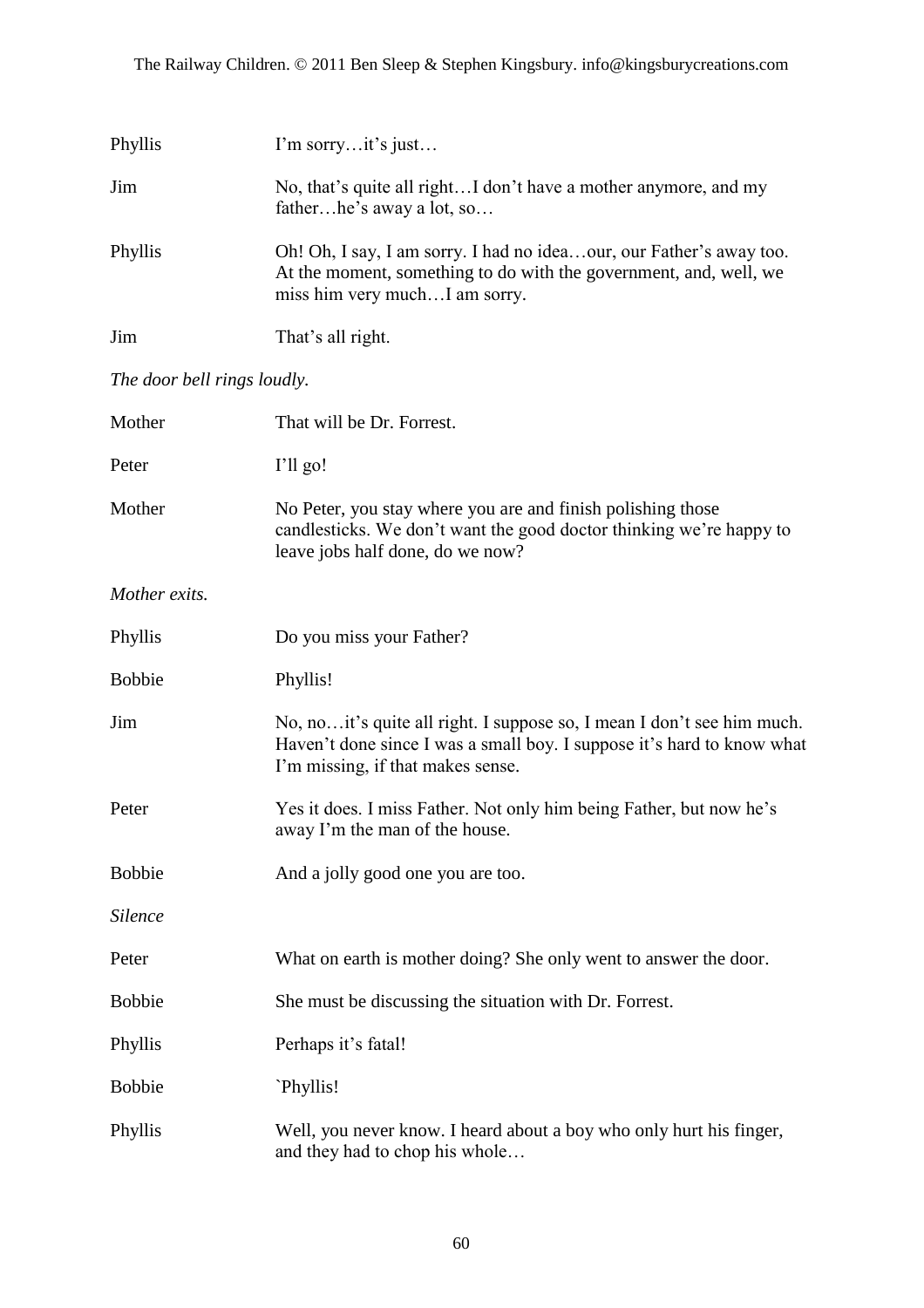The Railway Children. © 2011 Ben Sleep & Stephen Kingsbury info@kingsburycreations.com

| <b>Bobbie</b>            | Phyllis! That's enough.                                                                                                                                                                |
|--------------------------|----------------------------------------------------------------------------------------------------------------------------------------------------------------------------------------|
| Mother enters            |                                                                                                                                                                                        |
| <b>Bobbie</b>            | Mother $-$ is anything wrong?                                                                                                                                                          |
| Mother                   | Wrong? No, nothing at all my dear. In fact, I've some rather good<br>news. Jim's grandfather is here.                                                                                  |
| Jim                      | What?                                                                                                                                                                                  |
| Mother                   | <i>(to off-stage)</i> Please, won't you come through?                                                                                                                                  |
| The Old Gentleman enters |                                                                                                                                                                                        |
| Jim                      | Grampy!                                                                                                                                                                                |
| Peter                    | Well, I never did. How do you do?                                                                                                                                                      |
| Phyllis                  | It's our own old gentleman!                                                                                                                                                            |
| <b>Bobbie</b>            | Oh, it's you!                                                                                                                                                                          |
| Old Gentleman            | Good morning to you all.                                                                                                                                                               |
| Peter                    | How splendid! That's just exactly like a book, isn't it mother?                                                                                                                        |
| Mother                   | It is, rather. Things do happen in real life that are rather like books,<br>sometimes.                                                                                                 |
| Peter                    | I say, though, you're not going to take Jim away, are you?                                                                                                                             |
| Old Gentleman            | Not at present. Your mother has most kindly consented to let him stay<br>here. I thought of sending a nurse, but your mother is good enough to<br>say that she will nurse him herself. |
| Peter                    | I'm so glad that you're going to keep him, Mother.                                                                                                                                     |
| Old Gentleman            | Take care of your mother, my dears, she's a woman in a million.                                                                                                                        |
| <b>Bobbie</b>            | Yes, isn't she?                                                                                                                                                                        |
| Old Gentleman            | I must confess, I'm afraid Jim wasn't my only reason for visiting in<br>person                                                                                                         |
| Mother                   | Oh, is there something else we can help you with?                                                                                                                                      |
| Old Gentleman            | No, noI have somewell, some rather good news actually                                                                                                                                  |
| <b>Bobbie</b>            | Yes?                                                                                                                                                                                   |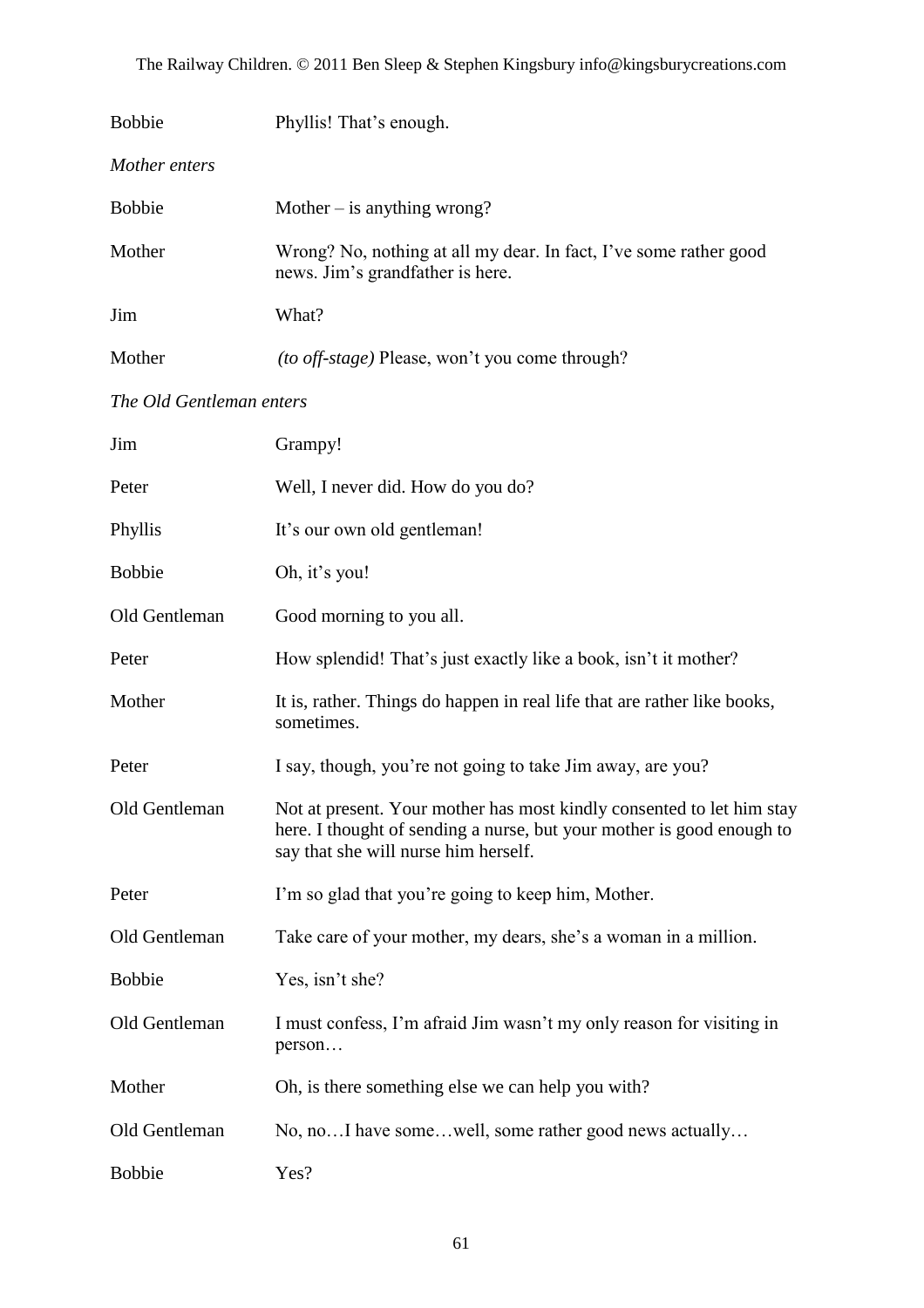| Old Gentleman                                                    | I'veI've found your Russian friend's wife and child – and I couldn't<br>resist the temptation of giving myself the pleasure of telling him. |  |
|------------------------------------------------------------------|---------------------------------------------------------------------------------------------------------------------------------------------|--|
| Mother                                                           | But thatthat's wonderful!                                                                                                                   |  |
| Phyllis rushes up the stairs, down the other side and off-stage. |                                                                                                                                             |  |
| Old Gentleman                                                    | Although it rather looks as though he may find out from some one<br>else                                                                    |  |
| Mother                                                           | I don't know how to thank you for everything; it has been a real<br>pleasure for us to have you visit.                                      |  |
| Old Gentleman                                                    | I consider myself very fortunate, madam, to have been received at your<br>house.                                                            |  |
| woken up.                                                        | Phyllis and Shepansky bound on stage. He is still doing up his shirt, obviously have just                                                   |  |

Old Gentleman Ah!

*Shepansky stands absolutely still. He looks at Mother.*

| Mother<br>Il est vrai. Ils les ont trouvés, deux d'entre eux et qu'ils sont sûrs |  |
|----------------------------------------------------------------------------------|--|
|----------------------------------------------------------------------------------|--|

*Shepansky bounds towards the old man and hugs him, crying.*

| Shepansky | Spasibo! O, blagodaryu vas! |
|-----------|-----------------------------|
|-----------|-----------------------------|

Old Gentleman *(jollily)* Come, come! It was nothing, nothing!

*Mother comes and helps Shepansky up and sits him on a chair. Mother and the children fuss around him.*

| <b>Bobbie</b> | May IMay I speak to you a moment sir? |  |
|---------------|---------------------------------------|--|
|---------------|---------------------------------------|--|

Old Gentleman Why, of course.

*Bobbie leads the Old Gentleman DSL. Mother and the children continue fussing over Shepansky, fetching clothes, helping him pack, making him tea etc.*

| <b>Bobbie</b> | You've been so kind to us, sir                                                          |
|---------------|-----------------------------------------------------------------------------------------|
| Old Gentleman | I've only done what any decent man would do                                             |
| <b>Bobbie</b> | No! You've been more, much more. And there's already no way we<br>can repay you. Butbut |
| Old Gentleman | Go on, my dear                                                                          |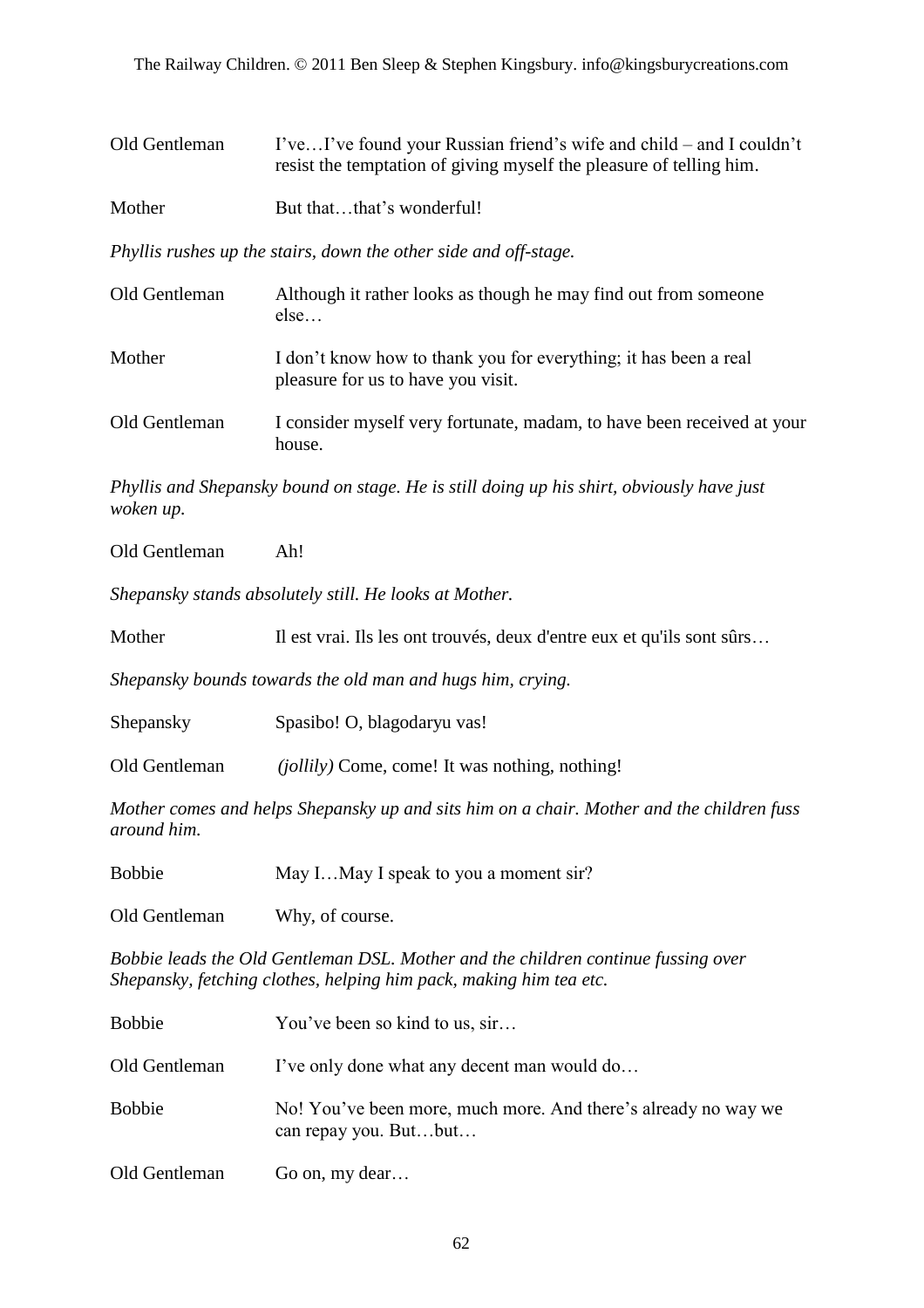| <b>Bobbie</b> | This paper |
|---------------|------------|
|---------------|------------|

*Bobbie hands the Old Gentleman the piece of newspaper.*

Bobbie It's my Daddy. And it's not true. Father never did it, but nobody listens to a word Mother says. She told us once to pray for all prisoners and captives…Oh, do help me, Peter and Phil don"t know. I"ll pray for you twice a day as long as I live if you"ll only try. Think if it was your daddy…

#### Track 18: I Wonder - song

| Phyllis            | Bobbie! Come, come quick – we're teaching Mr. Shepansky<br>Englishit's so funny, you've never heard anything like it! |
|--------------------|-----------------------------------------------------------------------------------------------------------------------|
| Peter              | Now, let's try something simple                                                                                       |
| Peter<br>Shepansky | <b>Good morning</b><br><b>Good morning</b>                                                                            |

| Shepansky | Good morning                 |
|-----------|------------------------------|
| Peter     | How are you?                 |
| Shepansky | How are you?                 |
| Peter     | Isn't it a lovely day?       |
| Shepansky | Isn't it a lovely day?       |
| Phyllis   | <b>Enchanting</b>            |
| Shepansky | <b>Enchanting</b>            |
| Phyllis   | To meet you                  |
| Shepansky | To meet you                  |
| Phyllis   | A stronerary stroke of luck! |
|           |                              |

#### *Shepansky looks blank again.*

| That's not even English!                                                                                                 |
|--------------------------------------------------------------------------------------------------------------------------|
| Yes it is! You're just not clever enough to understand!                                                                  |
| We have so many things to tell you<br>There's so much that we'd like to say<br>But let us start with just 'good morning' |
| <b>Good morning</b>                                                                                                      |
| How are you?                                                                                                             |
| Isn't it a lovely day?                                                                                                   |
| People need to know your name when they meet you. Try this                                                               |
| My name is                                                                                                               |
| My name is                                                                                                               |
| <b>Shepansky</b>                                                                                                         |
| <b>Shepansky</b>                                                                                                         |
| I am a Russian gentleman                                                                                                 |
|                                                                                                                          |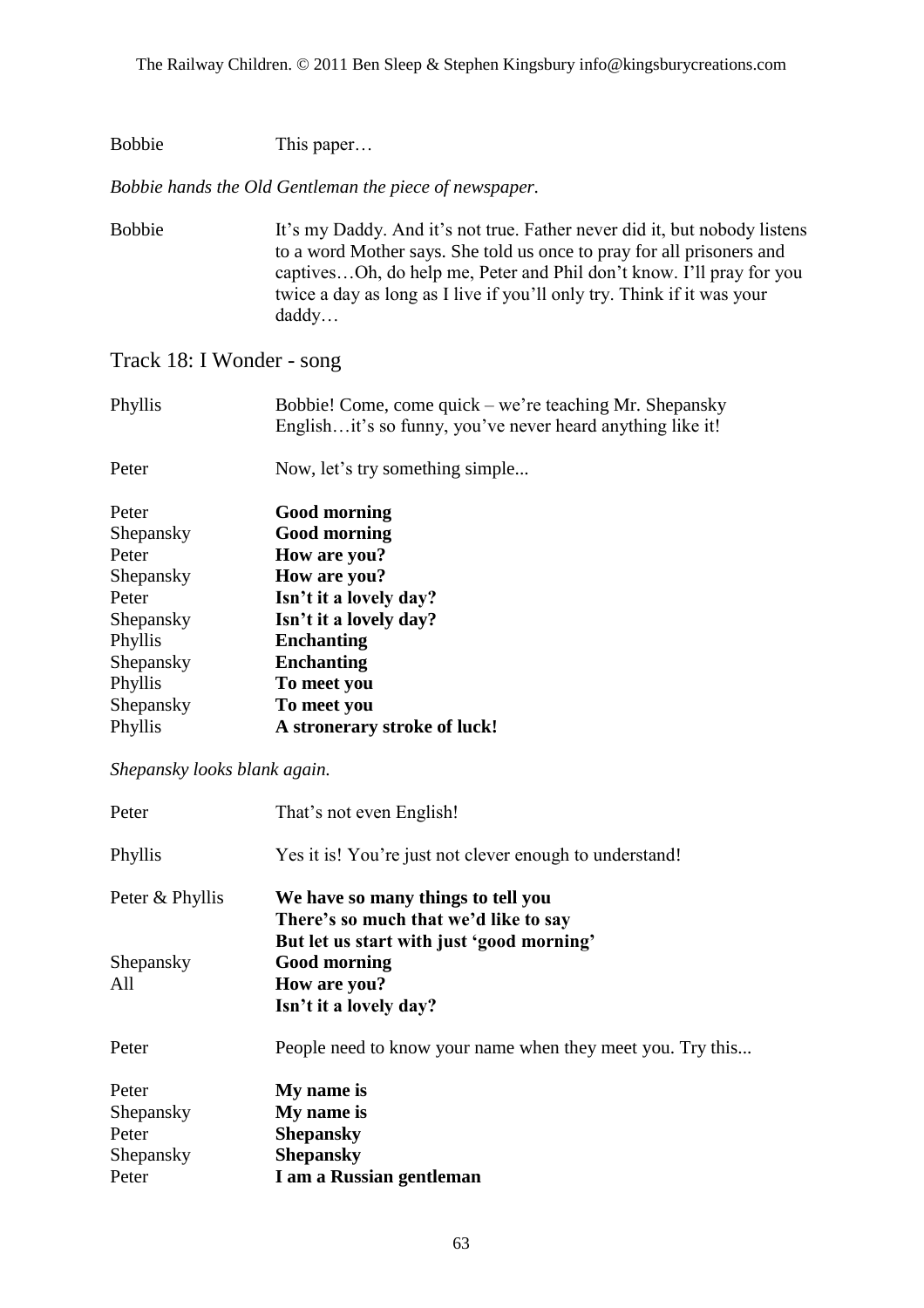The Railway Children. © 2011 Ben Sleep & Stephen Kingsbury. info@kingsburycreations.com

| Shepansky | I am a gentle Russian man  |
|-----------|----------------------------|
| Phyllis   | Why thank you              |
| Shepansky | Why thank you              |
| Phyllis   | You're too kind            |
| Shepansky | You're too kind            |
| Phyllis   | I always will remember you |

*Shepansky looks blank again.*

| Peter            | Why would he need to know that!                                                                                                                                       |
|------------------|-----------------------------------------------------------------------------------------------------------------------------------------------------------------------|
| Phyllis          | You can never know too many words!                                                                                                                                    |
| Peter            | Girls always have too many words!                                                                                                                                     |
| Peter & Phyllis  | We have so many things to tell you<br>There's so much that we'd like to say<br>But let us start with just 'good morning'                                              |
| Shepansky<br>All | <b>Good morning</b><br>How are you?<br>Isn't it a lovely day?                                                                                                         |
| <b>Bobbie</b>    | That's quite enough for now. You'll exhaust the poor man! Listen, why<br>don't you go into the garden and fetch some flowers for him. You<br>know much he loves them. |

*Peter and Phyllis exit. Over the following, the Old Gentleman picks up his hat and coat. Mother and the other children help him, and he shakes hands with the Russian. Bobbie watches him leave. He turns, looks at her, smiles and tips his hat. He exits.*

| <b>Bobbie</b> | I'll never understand what you've been through<br>Punished, jailed, forgotten<br>Just for writing something true<br>You sacrificed your freedom<br>So freedom could be won through you<br>What a very noble thing to do                                               |
|---------------|-----------------------------------------------------------------------------------------------------------------------------------------------------------------------------------------------------------------------------------------------------------------------|
|               | I wonder why the truth is always<br>So hard to find<br><b>Everything that's precious</b><br>In this world is so well hidden<br>Like a perfect diamond buried<br>Deep beneath the ground<br>I wonder, If we search hard enough<br>Surely the truth can still be found? |
|               | It's written in my books of history<br>The gift of freedom never was a given guarantee<br>Truth and justice: one the same<br><b>Both will fire the freedom flame</b>                                                                                                  |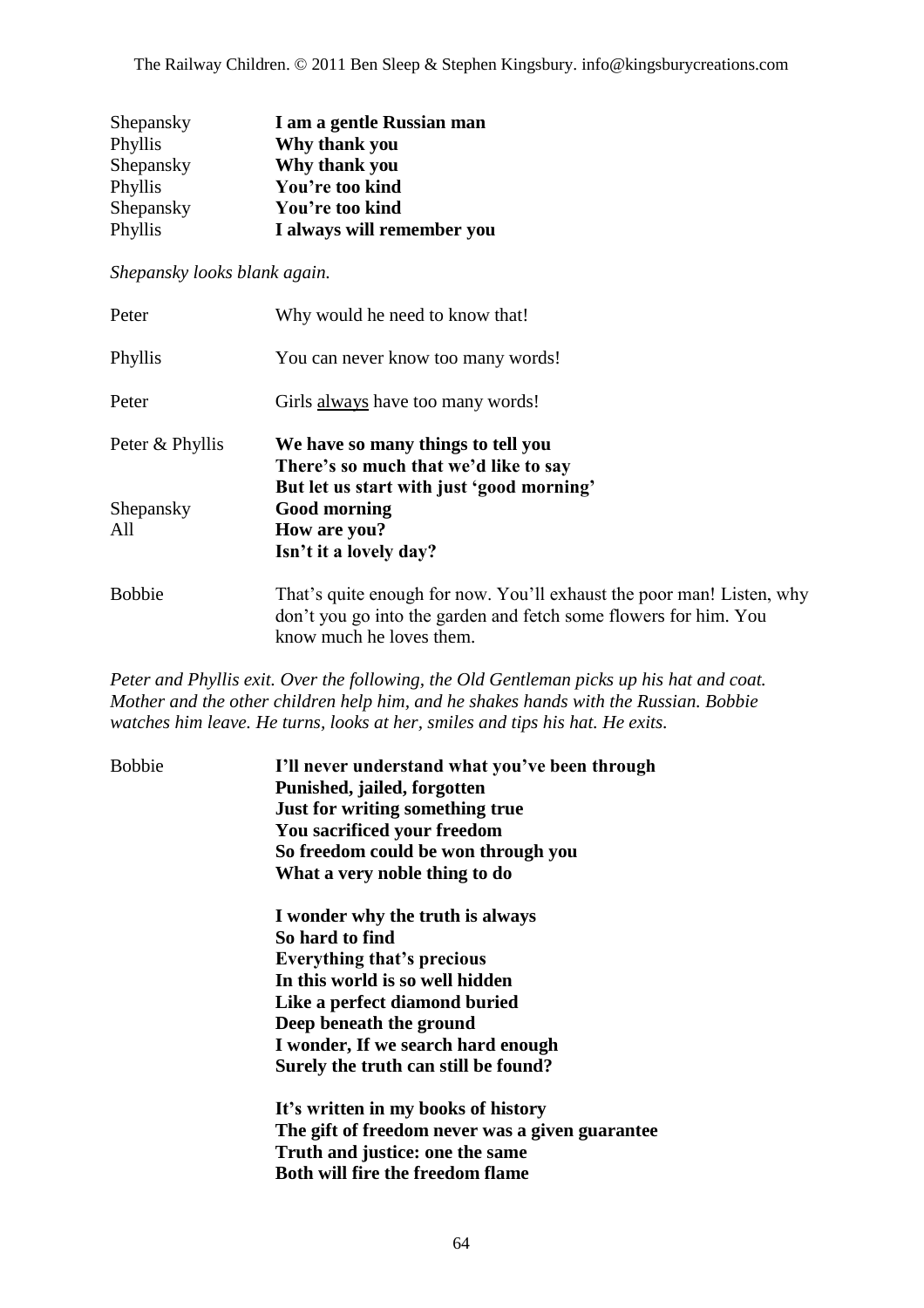The Railway Children. © 2011 Ben Sleep & Stephen Kingsbury info@kingsburycreations.com

#### **If only there was something I could do**

*Peter and Phyllis arrive back each laden with flowers.*

| Peter & Phyllis | We hope you like the bunch of flowers<br>They help to brighten up the day<br>This room can be so dark<br>The petals colour in the grey |
|-----------------|----------------------------------------------------------------------------------------------------------------------------------------|
| Peter           | We had lilies too but Phyllis tripped over her shoe lace again, and<br>dropped them in a puddle!                                       |
| Shepansky       | Why, thank you<br>You're too kind<br>Isn't it a lovely day?<br>I always will remember                                                  |

*The stage fades to black and revolves. Above the stage, the clock ratchets and whirrs and strikes 'September'.*

#### Track 1: Clock Whirr & Chime - SFX

*The lights fade up on the station set ,but we are in the garden of the Three Chimneys. The children and Jim are sitting on a blanket with a picnic. There is birdsong.*

| Phyllis       | So is it absolutely beastly?                                                                                                                                      |
|---------------|-------------------------------------------------------------------------------------------------------------------------------------------------------------------|
| Jim           | No, no I wouldn't say beastly. There are just some real characters,<br>that's all.                                                                                |
| Phyllis       | But why would you want to live at school?                                                                                                                         |
| Peter         | He doesn't silly, it's not his choice is it? Anyway, I think it sounds like<br>huge fun. Mother says when Daddy comes home I can go off to school<br>if I want.   |
| <b>Bobbie</b> | She never did Peter, don't tell tall stories.                                                                                                                     |
| Peter         | I'm not! Anyway, I'm the man of the house, so you shouldn't be telling<br>what to do about anything! If I want to slope off to school, then I jolly<br>well will. |
| Phyllis       | But you'd never see us!                                                                                                                                           |
| Peter         | Exactly.                                                                                                                                                          |
| Mother        | (off-stage) Children! Lunch time is over, come on!                                                                                                                |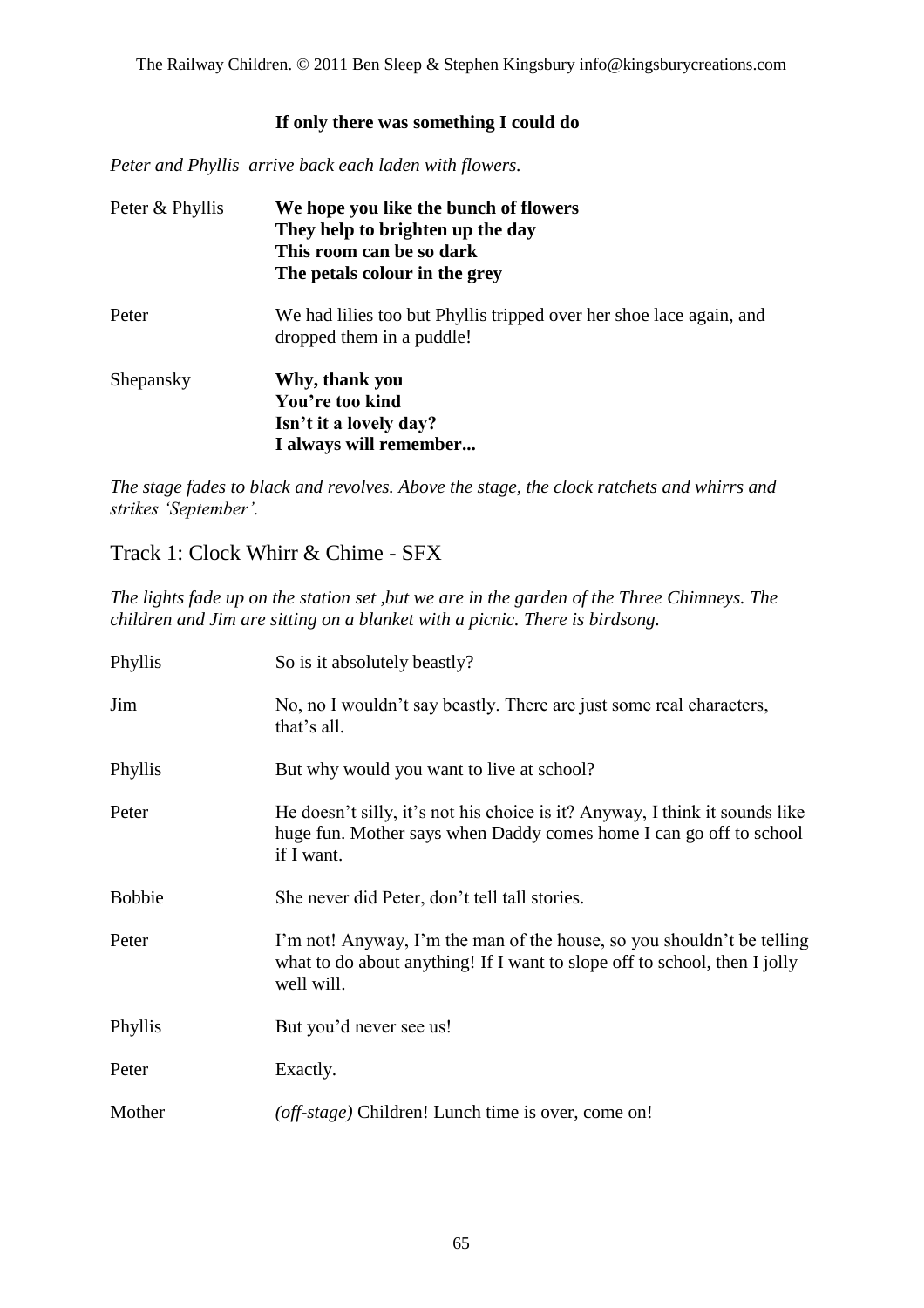The Railway Children. © 2011 Ben Sleep & Stephen Kingsbury. info@kingsburycreations.com

| Phyllis       | Oh, fiddlesticks! You think it's bad having to live at syholl – at least<br>you get the holidays off we have to live with our lessons all year<br>round                            |
|---------------|------------------------------------------------------------------------------------------------------------------------------------------------------------------------------------|
| <b>Bobbie</b> | Now, come on Phyllis, that's not fair. Mother only wants what's best.                                                                                                              |
| Peter         | Why is it, that whenever I'm learning Latin, all can I think about is<br>history. But when I'm learning history, all I can think about is well,<br>just about anything else really |

*As the children pack up, the stage begins to revolve, revealing the Three Chimneys. The children enter.*

Track 19: Have You Heard? - song

| Mother | I sometimes wonder if you four have any sense of urgency at all. I       |
|--------|--------------------------------------------------------------------------|
|        | struggle to get you out of bed if the house was on fire. Have a seat all |
|        | of you.                                                                  |

*The children sit, opening text books and mumbling complaints.*

| Mother                                                | Well?                                                                                                                                                 |
|-------------------------------------------------------|-------------------------------------------------------------------------------------------------------------------------------------------------------|
| Peter                                                 | Interea magno misceri murmure<br>Caelum incipit insequitur commixta<br>Grandine nimbus, et Tyrii                                                      |
| Phyllis                                               | And nine times nine is eighty one<br>And ten times nine is ninety                                                                                     |
| <b>Bobbie</b>                                         | King Edward the Fourth, fourteen sixty one<br>King Edward the Fifth, fourteen eighty three                                                            |
| Phyllis<br>Peter<br><b>Bobbie</b><br>Phyllis<br>Peter | I'm sick of awful mathematics<br>I'm so fed up of boring Latin<br>Too many dates!<br>Any other lesson would do!<br>I'd rather be outside today        |
| Phyliss                                               | So, Mother, could we please go out<br>And then when we come back<br>We'll be so fresh and keen and wide awake<br>For learning something new!<br>$\pm$ |
| <b>Bobbie</b>                                         | So, Mother, could we please go out<br>And then when we come back<br>We'll be so wide awake<br>For learning something new!<br>┿                        |
| Peter                                                 | So, Mother, could we please go out                                                                                                                    |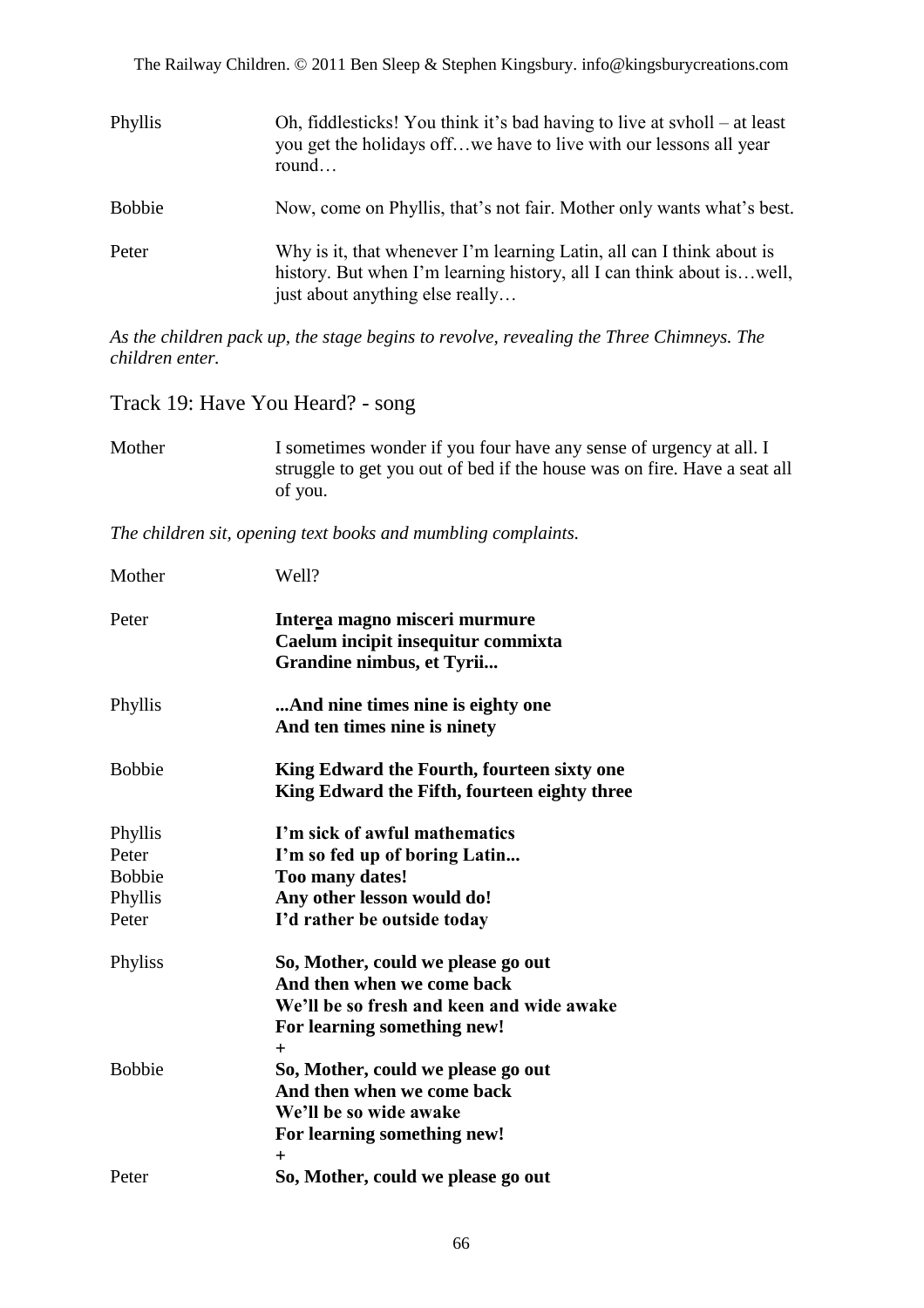#### **And then we"ll be so wide awake For learning something new!**

| Mother                     | All right, but don't go far and be back here before it gets dark!                                                                                                                                                                           |
|----------------------------|---------------------------------------------------------------------------------------------------------------------------------------------------------------------------------------------------------------------------------------------|
| Peter                      | We will. I know; let's go to the railwaywe haven't been there for<br>ages.                                                                                                                                                                  |
| Phyllis                    | I wonder if it misses us.                                                                                                                                                                                                                   |
| Peter                      | Come on! Last one there has to eat a lump of coal!                                                                                                                                                                                          |
| <b>Bobbie</b>              | You two go on ahead                                                                                                                                                                                                                         |
| Peter and Phyllis run off. |                                                                                                                                                                                                                                             |
| Mother                     | What is it my sweetheart? You don't feel ill do you?                                                                                                                                                                                        |
| <b>Bobbie</b>              | I don't knowI want to be by myself. My head feels all silly and my<br>insides are all upside down.                                                                                                                                          |
| Mother                     | Hadn't you better lie down?                                                                                                                                                                                                                 |
| <b>Bobbie</b>              | I'll be better outside.                                                                                                                                                                                                                     |
| <b>Bobbie</b>              | All the old familiar things seem different today<br>The sky to me has never looked this blue<br>The flowers are just as beautiful<br><b>But brighter somehow</b><br>It's almost like the world has been<br><b>Replaced by something new</b> |
| Chorus                     | Have you heard the news, Miss Roberta<br>Have you heard the news?<br>Can't think of who it was that told us<br>Perhaps it was a little bird                                                                                                 |
| Post mistress              | (kissing her) God bless you, loverun along do!                                                                                                                                                                                              |
| <b>Bobbie</b>              | But                                                                                                                                                                                                                                         |
| Post mistress              | Run along to the station. I have a telegram to deliver for your mother,<br>butit's best if you run along to the station nowrun along, love!                                                                                                 |
|                            | The Post mistress leaves briskly. The Blacksmith rushes on.                                                                                                                                                                                 |
| Blacksmith                 | And a good morning to you, Missie, and many of them! I wish you joy,                                                                                                                                                                        |

that I do!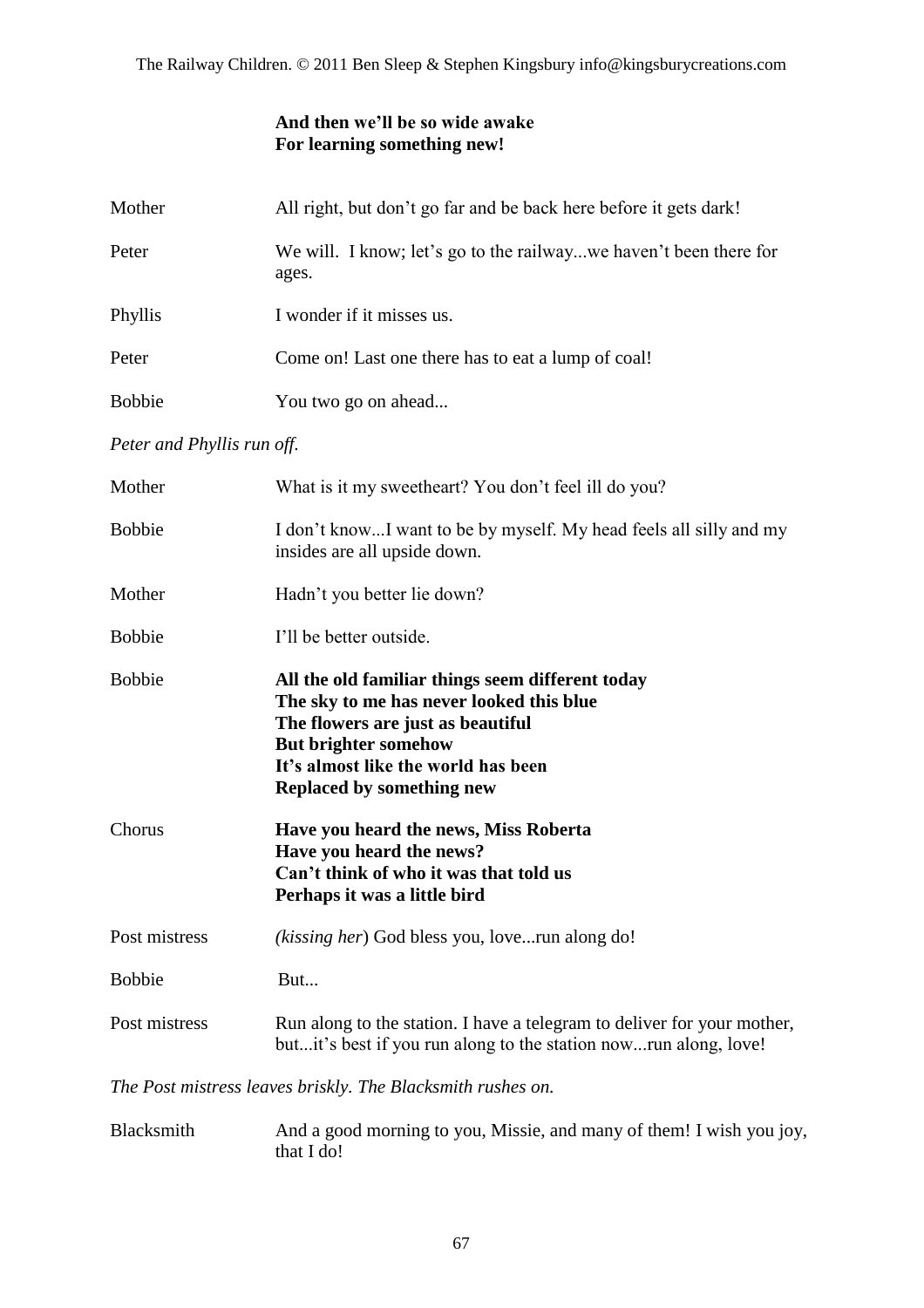| <b>Bobbie</b> | Good mor (he has gone)                                                                                                                                                                                                                                                                                                                                       |
|---------------|--------------------------------------------------------------------------------------------------------------------------------------------------------------------------------------------------------------------------------------------------------------------------------------------------------------------------------------------------------------|
|               | Everyone I meet just talks in riddles to me<br>It's like seeing people acting out a dream<br>But I can't help feeling something good<br>Is coming this way<br>I have questions with no answers<br>What do all these myst'ries mean?                                                                                                                          |
|               | I wonder why the truth is always<br>So hard to find<br><b>Everything that's precious</b><br>In this world is so well hidden<br>Like a perfect diamond buried<br>Deep beneath the ground<br>I wonder, If I search hard enough<br>Surely the truth can still be found                                                                                          |
| Chorus        | $^{+}$<br>Have you heard the news, Miss Roberta<br>Have you heard the news?<br>Can't think of who it was that told us<br>Perhaps it was a little bird                                                                                                                                                                                                        |
| Perks         | Hello! 'ere you are. Well, God bless you my dear! I see it in the paper<br>and I don't think I was ever so glad of anything in all my born days!<br>One I must have, Miss, and no offence, I know, but on a day like this<br>'ere! (He kisses her on both cheeks). You ain't offended, are you? I<br>ain't took too great a liberty? But, on a day like this |
| <b>Bobbie</b> | No, no, of course it's not a liberty, dear Mr Perks; we love you quite as<br>much as if you were an uncle of ours, buton a day like what?                                                                                                                                                                                                                    |
| Chorus        | We travel on through life<br>The scenery goes rushing by<br>We hardly stop; we hardly ever have the time to try<br>Before the journey ends<br>Discover something precious on the way<br>(No one can be sure they'll ever pass this way again)<br>But let us not forget<br>Our journey's not quite over yet                                                   |
|               | We only know the precious things that matter to us<br>When the light they shed is suddenly not there<br>And though the darkest tunnel seems to swallow evr'y dream<br>It's only time before we breathe the fresh and open air                                                                                                                                |
|               | We travel on through life<br>The scenery goes rushing by<br>We hardly stop; we hardly ever have the time to try                                                                                                                                                                                                                                              |